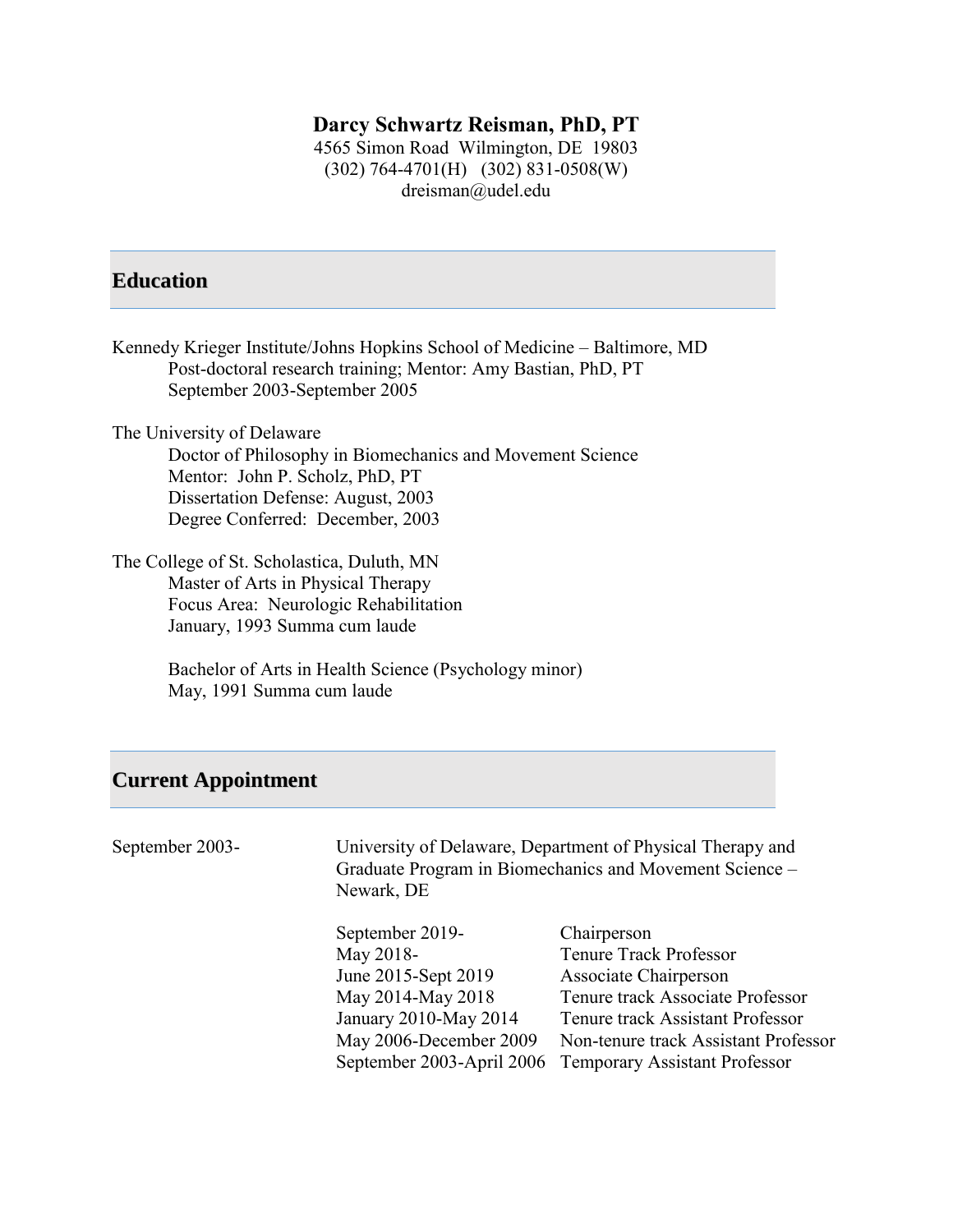# **Professional History**

| 2000 and 2001          | University of Delaware, Department of Physical Therapy- Newark,<br>DE<br>Supplemental Faculty: Instructor, Advanced Neurotherapeutics      |
|------------------------|--------------------------------------------------------------------------------------------------------------------------------------------|
| Sept, 1997 - May, 1998 | Ithaca College, Department of Physical Therapy, Rochester<br>Campus-Rochester, NY<br>Adjunct Faculty, Lab Instructor for Neurology I & II. |
| Jan, 1997 - Nov, 1998  | Lifetime Assistance, Inc. - Rochester, NY<br><b>Consultant Physical Therapist</b>                                                          |
| Aug, 1996 - Nov, 1998  | Unity Health System - Rochester, NY<br>Per Diem Physical Therapist                                                                         |
| July, 1996 - Nov, 1998 | Elm Manor Nursing Home - Canandaigua, NY<br>Primary Physical Therapist                                                                     |
| Oct, 1994 - June, 1996 | Virginia-Mason Medical Center - Seattle, WA<br><b>Staff Physical Therapist</b>                                                             |
| Jan, 1993 – Oct, 1994  | Dartmouth-Hitchcock Medical Center - Lebanon, NH<br><b>Staff Physical Therapist</b>                                                        |
| Sept, 1991 - May 1992  | The College of St. Scholastica<br>Graduate Teaching Assistant - Physical Therapy Department                                                |

# **Publications**

1. Scholz JP, **Reisman D**, Schöner G. Effects of varying task constraints on solutions to joint coordination in a sit-to-stand task. Experimental brain research. 2001; 141(4):485-500. PubMed [journal] PMID: 11810142

2. Stackhouse SK, **Reisman DS**, Binder-Macleod SA. Challenging the role of pH in skeletal muscle fatigue. Physical therapy. 2001; 81(12):1897-903. PubMed [journal] PMID: 11736624

3. **Reisman DS**, Scholz JP, Schöner G. Coordination underlying the control of whole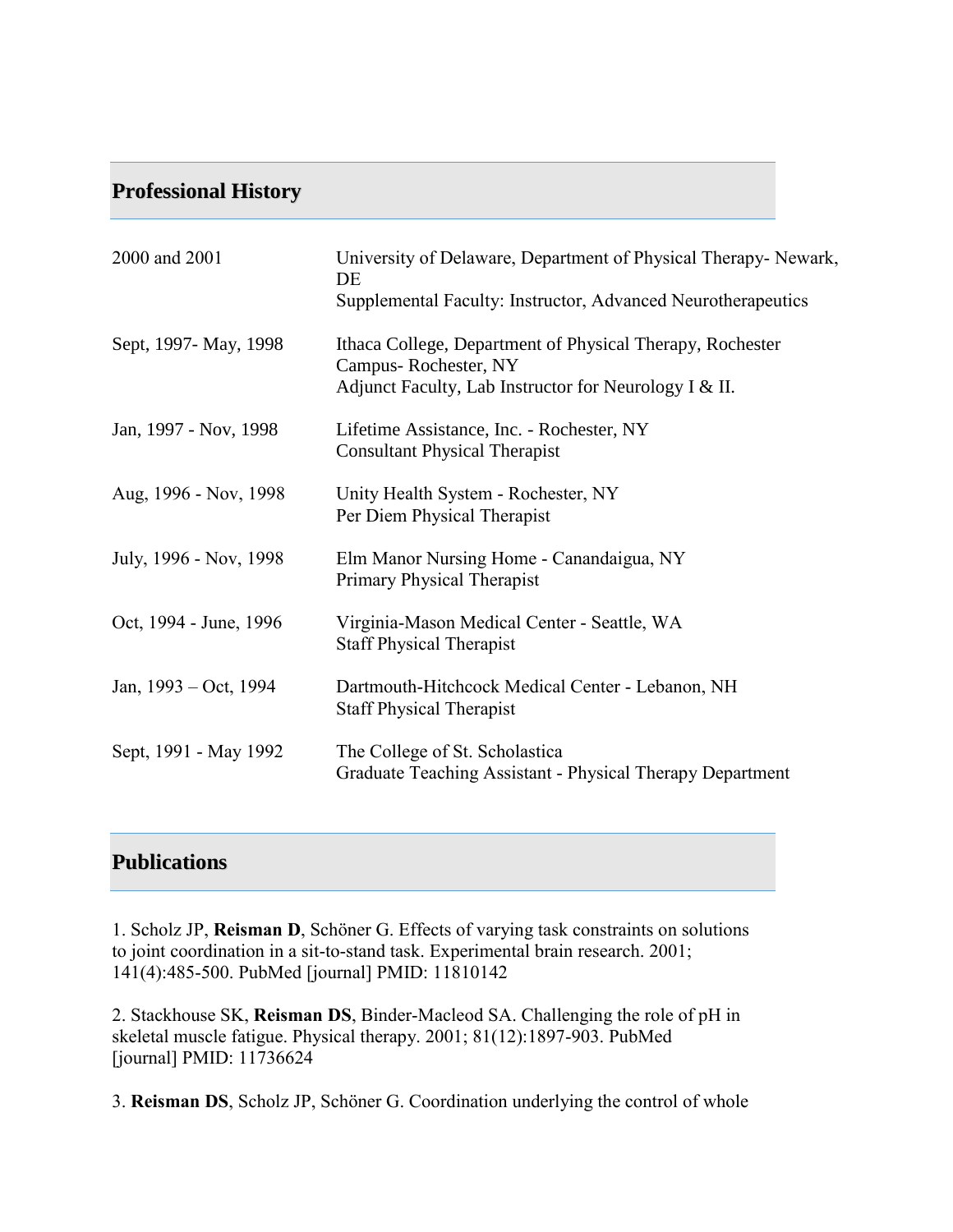body momentum during sit-to-stand. Gait & posture. 2002; 15(1):45-55. PubMed [journal] PMID: 11809580

4. **Reisman DS**, Scholz JP, Schöner G. Differential joint coordination in the tasks of standing up and sitting down. Journal of electromyography and kinesiology : official journal of the International Society of Electrophysiological Kinesiology. 2002; 12(6):493-505. PubMed [journal] PMID: 12435546

5. **Reisman DS**, Scholz JP. Aspects of joint coordination are preserved during pointing in persons with post-stroke hemiparesis. Brain : a journal of neurology. 2003; 126(Pt 11):2510-27. PubMed [journal] PMID: 12958080

6. **Reisman DS**, Block HJ, Bastian AJ. Interlimb coordination during locomotion: what can be adapted and stored? Journal of neurophysiology. 2005; 94(4):2403-15. PubMed [journal] PMID: 15958603

7. **Reisman DS**, Scholz JP. Workspace location influences joint coordination during reaching in post-stroke hemiparesis. Experimental brain research. 2006; 170(2):265-76. NIHMSID: NIHMS13778 PubMed [journal] PMID: 16328275, PMCID: PMC1752211

8. **Reisman DS**, Scholz JP. Deficits in surface force production during seated reaching in people after stroke. Physical therapy. 2007; 87(3):326-36. PubMed [journal] PMID: 17311889

9. **Reisman DS**, Wityk R, Silver K, Bastian AJ. Locomotor adaptation on a split-belt treadmill can improve walking symmetry post-stroke. Brain : a journal of neurology. 2007; 130(Pt 7):1861-72. NIHMSID: NIHMS171372 PubMed [journal] PMID: 17405765, PMCID: PMC2977955

10. Farquhar SJ, **Reisman DS**, Snyder-Mackler L. Persistence of altered movement patterns during a sit-to-stand task 1 year following unilateral total knee arthroplasty. Physical therapy. 2008; 88(5):567-79. PubMed [journal] PMID: 18292217

11. Choi JT, Vining EP, **Reisman DS**, Bastian AJ. Walking flexibility after hemispherectomy: split-belt treadmill adaptation and feedback control. Brain : a journal of neurology. 2009; 132(Pt 3):722-33. PubMed [journal] PMID: 19074191, PMCID: PMC2664447

12. **Reisman DS**, Rudolph KS, Farquhar WB. Influence of speed on walking economy poststroke. Neurorehabilitation and neural repair. 2009; 23(6):529-34. PubMed [journal] PMID: 19126838

13. **Reisman DS**, Wityk R, Silver K, Bastian AJ. Split-belt treadmill adaptation transfers to overground walking in persons poststroke. Neurorehabilitation and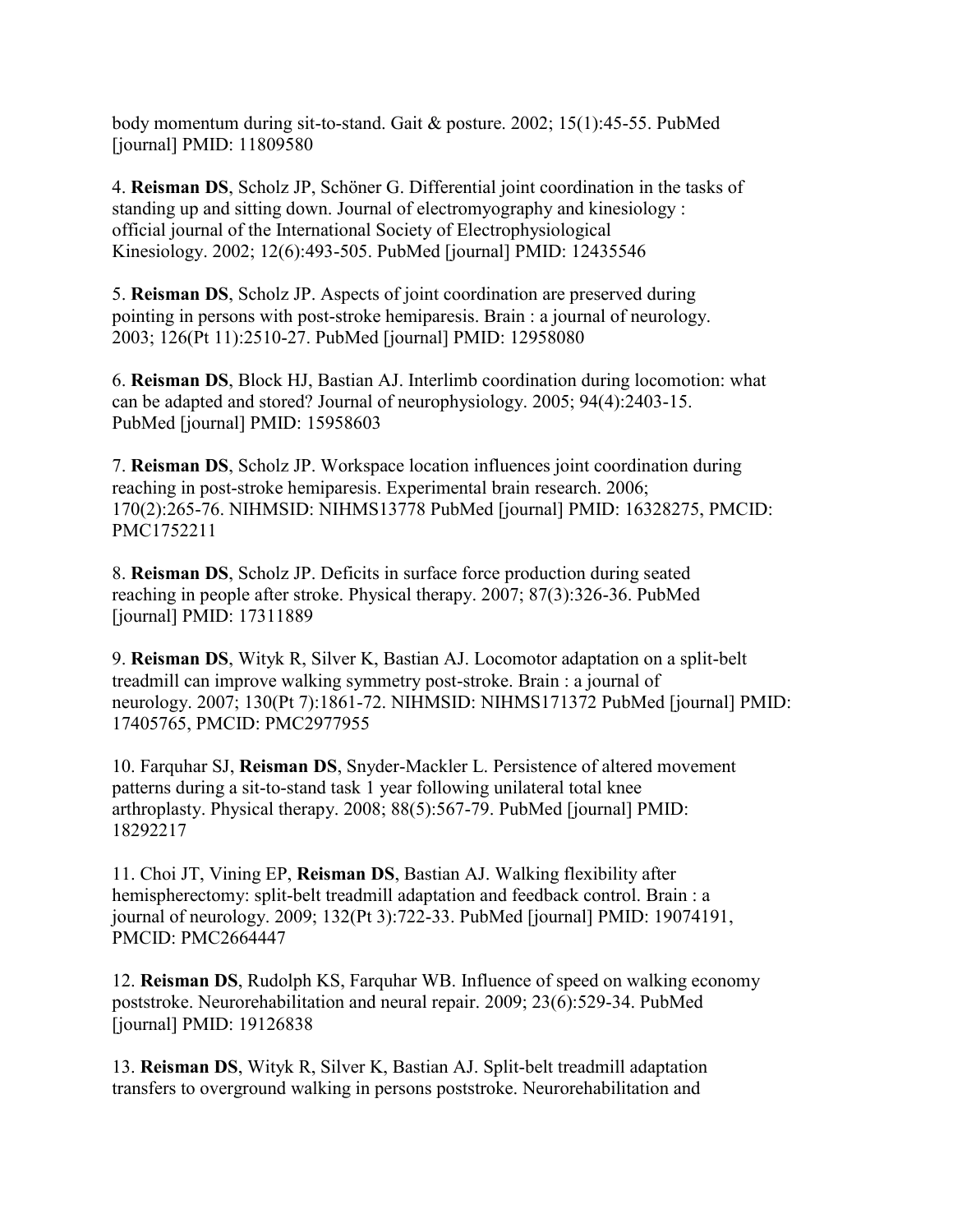neural repair. 2009; 23(7):735-44. NIHMSID: NIHMS163257 PubMed [journal] PMID: 19307434, PMCID: PMC2811047

14. Lang CE, Macdonald JR, **Reisman DS**, Boyd L, Jacobson Kimberley T, Schindler-Ivens SM, Hornby TG, Ross SA, Scheets PL. Observation of amounts of movement practice provided during stroke rehabilitation. Archives of physical medicine and rehabilitation. 2009; 90(10):1692-8. NIHMSID: NIHMS257359 PubMed [journal] PMID: 19801058, PMCID: PMC3008558

15. Kesar TM, Perumal R, **Reisman DS**, Jancosko A, Rudolph KS, Higginson JS, Binder-Macleod SA. Functional electrical stimulation of ankle plantarflexor and dorsiflexor muscles: effects on poststroke gait. Stroke; a journal of cerebral circulation. 2009; 40(12):3821-7. NIHMSID: NIHMS153925 PubMed [journal] PMID: 19834018, PMCID: PMC2827197

16. Kesar TM, Perumal R, Jancosko A, **Reisman DS**, Rudolph KS, Higginson JS, Binder-Macleod SA. Novel patterns of functional electrical stimulation have an immediate effect on dorsiflexor muscle function during gait for people poststroke. Physical therapy. 2010; 90(1):55-66. PubMed [journal] PMID: 19926681, PMCID: PMC2802826

17. **Reisman DS**, Bastian AJ, Morton SM. Neurophysiologic and rehabilitation insights from the split-belt and other locomotor adaptation paradigms. Physical therapy. 2010; 90(2):187-95. PubMed [journal] PMID: 20023001, PMCID: PMC2816031

18. **Reisman DS**, McLean H, Bastian AJ. Split-belt treadmill training poststroke: a case study. Journal of neurologic physical therapy : JNPT. 2010; 34(4):202-7. NIHMSID: NIHMS385214 PubMed [journal] PMID: 21084921, PMCID: PMC3394680

19. Kesar TM, **Reisman DS**, Perumal R, Jancosko AM, Higginson JS, Rudolph KS, Binder-Macleod SA. Combined effects of fast treadmill walking and functional electrical stimulation on post-stroke gait. Gait & posture. 2011; 33(2):309-13. NIHMSID: NIHMS257735 PubMed [journal] PMID: 21183351, PMCID: PMC3042540

20. Kesar TM, Binder-Macleod SA, Hicks GE, **Reisman DS**. Minimal detectable change for gait variables collected during treadmill walking in individuals post-stroke. Gait & posture. 2011; 33(2):314-7. NIHMSID: NIHMS260872 PubMed [journal] PMID: 21183350, PMCID: PMC3042506

21. Hakansson NA, Kesar T, **Reisman D**, Binder-Macleod S, Higginson JS. Effects of fast functional electrical stimulation gait training on mechanical recovery in poststroke gait. Artificial organs. 2011; 35(3):217-20. NIHMSID: NIHMS274326 PubMed [journal] PMID: 21401663, PMCID: PMC3081781

22. Tyrell CM, Roos MA, Rudolph KS, **Reisman DS**. Influence of systematic increases in treadmill walking speed on gait kinematics after stroke. Physical therapy. 2011;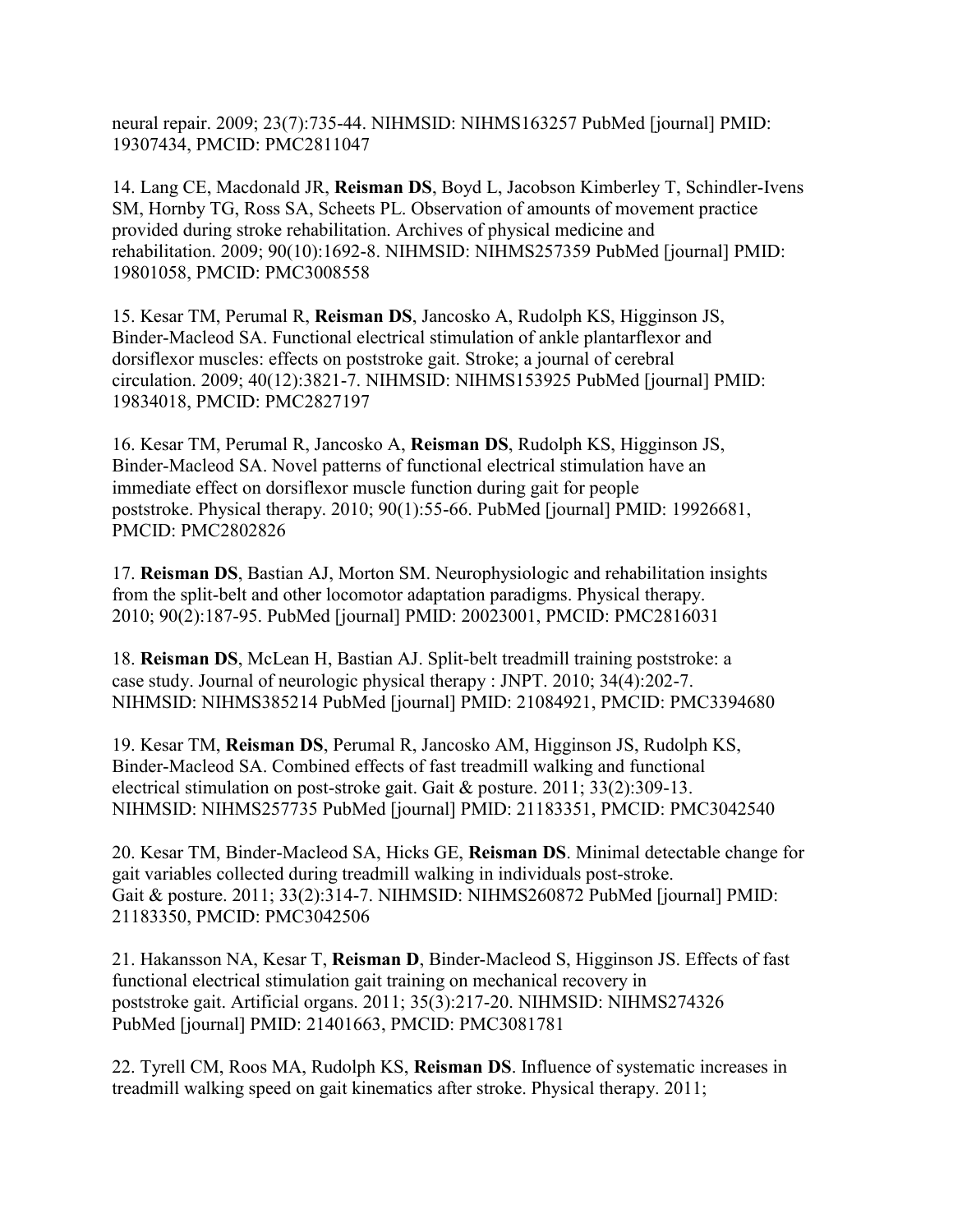91(3):392-403. PubMed [journal] PMID: 21252308, PMCID: PMC3048817

23. Vashista V, Agrawal N, Shaharudin S, **Reisman DS**, Agrawal SK. Force adaptation in human walking with symmetrically applied downward forces on the pelvis. Conference proceedings : ... Annual International Conference of the IEEE Engineering in Medicine and Biology Society. IEEE Engineering in Medicine and Biology Society. Annual Conference. 2012; 2012:3312-5. PubMed [journal] PMID: 23366634

24. Altman AR, **Reisman DS**, Higginson JS, Davis IS. Kinematic comparison of split-belt and single-belt treadmill walking and the effects of accommodation. Gait & posture. 2012; 35(2):287-91. NIHMSID: NIHMS333242 PubMed [journal] PMID: 22015048, PMCID: PMC3274623

25. Roos MA, Rudolph KS, **Reisman DS**. The structure of walking activity in people after stroke compared with older adults without disability: a cross-sectional study. Physical therapy. 2012; 92(9):1141-7. PubMed [journal] PMID: 22677293, PMCID: PMC3432950

26. Awad LN, Kesar TM, **Reisman D**, Binder-Macleod SA. Effects of repeated treadmill testing and electrical stimulation on post-stroke gait kinematics. Gait & posture. 2013; 37(1):67-71. NIHMSID: NIHMS390119 PubMed [journal] PMID: 22796242, PMCID: PMC3488355

27. Knarr B, Roos MA, **Reisman DS**. Sampling frequency impacts measurement of walking activity after stroke. Journal of rehabilitation research and development. 2013; 50(8):1107-12. NIHMSID: NIHMS663669 PubMed [journal] PMID: 24458896, PMCID: PMC4342114

28. Knarr BA, Kesar TM, **Reisman DS**, Binder-Macleod SA, Higginson JS. Changes in the activation and function of the ankle plantar flexor muscles due to gait retraining in chronic stroke survivors. Journal of neuroengineering and rehabilitation. 2013; 10:12. PubMed [journal] PMID: 23369530, PMCID: PMC3565909

29. **Reisman DS**, Binder-MacLeod S, Farquhar WB. Changes in metabolic cost of transport following locomotor training poststroke. Topics in stroke rehabilitation. 2013; 20(2):161-70. NIHMSID: NIHMS612255 PubMed [journal] PMID: 23611857, PMCID: PMC4104066

30. Vashista V, **Reisman DS**, Agrawal SK. Asymmetric adaptation in human walking using the Tethered Pelvic Assist Device (TPAD). IEEE, International Conference on Rehabilitation Robotics : [proceedings]. 2013; 2013:6650385. PubMed [journal] PMID: 24187204

31. Knarr BA, **Reisman DS**, Binder-Macleod SA, Higginson JS. Understanding compensatory strategies for muscle weakness during gait by simulating activation deficits seen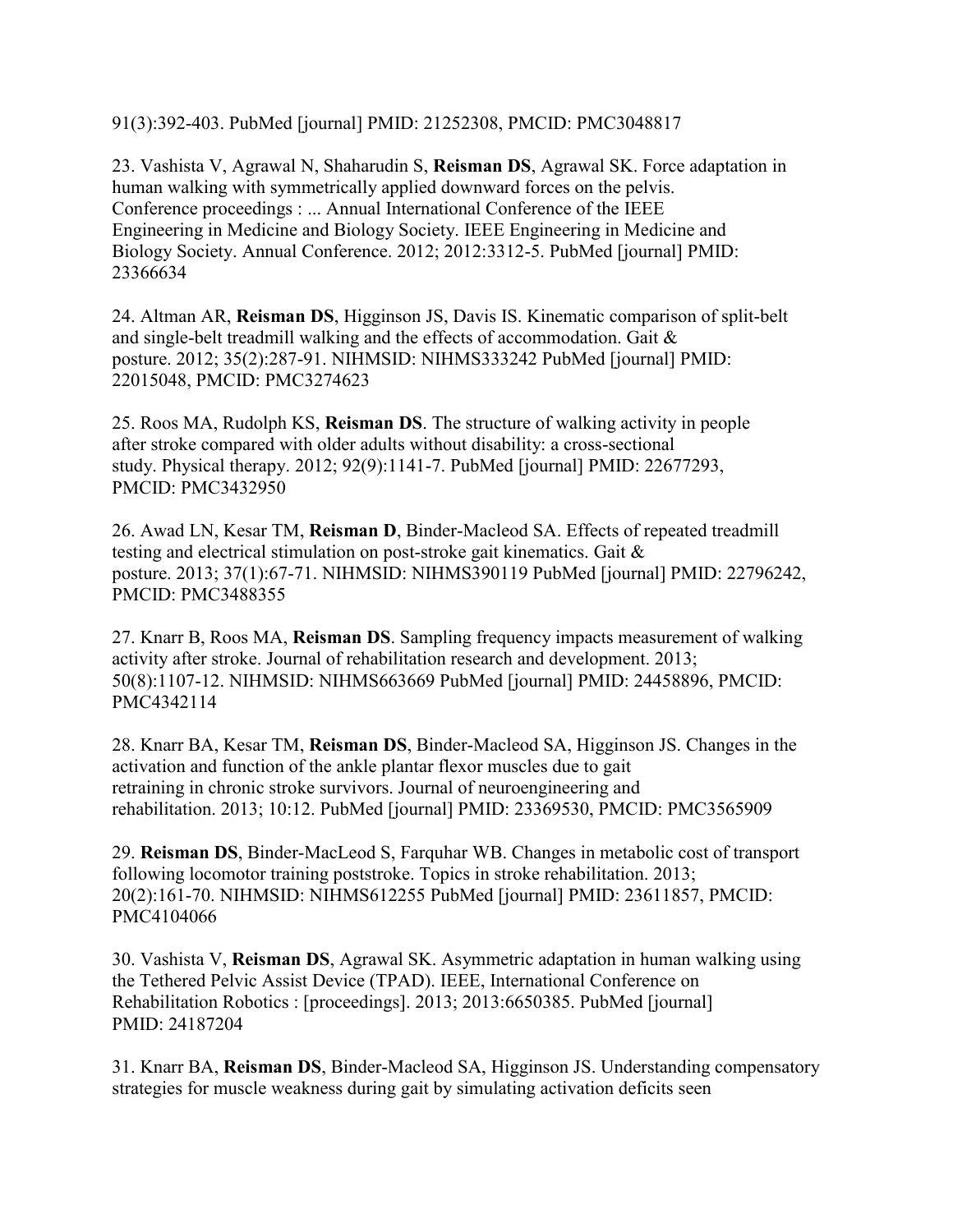post-stroke. Gait & posture. 2013; 38(2):270-5. NIHMSID: NIHMS427723 PubMed [journal] PMID: 23273489, PMCID: PMC3625686

32. **Reisman DS**, McLean H, Keller J, Danks KA, Bastian AJ. Repeated split-belt treadmill training improves poststroke step length asymmetry. Neurorehabilitation and neural repair. 2013; 27(5):460-8. NIHMSID: NIHMS489264 PubMed [journal] PMID: 23392918, PMCID: PMC3738184

33. Vashista V, Agrawal N, Shaharudin S, **Reisman DS**, Agrawal SK. Force adaptation in human walking with symmetrically applied downward forces on the pelvis. IEEE transactions on neural systems and rehabilitation engineering : a publication of the IEEE Engineering in Medicine and Biology Society. 2013; 21(6):969-78. PubMed [journal] PMID: 23529103

34. **Reisman D**, Kesar T, Perumal R, Roos M, Rudolph K, Higginson J, Helm E, Binder-Macleod S. Time course of functional and biomechanical improvements during a gait training intervention in persons with chronic stroke. Journal of neurologic physical therapy : JNPT. 2013; 37(4):159-65. PubMed [journal] PMID: 24189337, PMCID: PMC3890376

35. Knarr BA, **Reisman DS**, Binder-Macleod SA, Higginson JS. Changes in predicted muscle coordination with subject-specific muscle parameters for individuals after stroke. Stroke research and treatment. 2014; 2014:321747. PubMed [journal] PMID: 25093141, PMCID: PMC4096388

36. Awad LN, **Reisman DS**, Binder-Macleod SA. Do improvements in balance relate to improvements in long-distance walking function after stroke? Stroke research and treatment. 2014; 2014:646230. PubMed [journal] PMID: 25120939, PMCID: PMC4121191

37. Kumar D, Swanik CB, **Reisman DS**, Rudolph KS. Individuals with medial knee osteoarthritis show neuromuscular adaptation when perturbed during walking despite functional and structural impairments. Journal of applied physiology (Bethesda, Md. : 1985). 2014; 116(1):13-23. PubMed [journal] PMID: 24072409, PMCID: PMC3921367

38. Danks KA, Roos MA, McCoy D, **Reisman DS**. A step activity monitoring program improves real world walking activity post stroke. Disability and rehabilitation. 2014; 36(26):2233-6. NIHMSID: NIHMS667842 PubMed [journal] PMID: 24670193, PMCID: PMC4350931

39. Fulk GD, Combs SA, Danks KA, Nirider CD, Raja B, **Reisman DS**. Accuracy of 2 activity monitors in detecting steps in people with stroke and traumatic brain injury. Physical therapy. 2014; 94(2):222-9. PubMed [journal] PMID: 24052577

40. Stanhope VA, Knarr BA, **Reisman DS**, Higginson JS. Frontal plane compensatory strategies associated with self-selected walking speed in individuals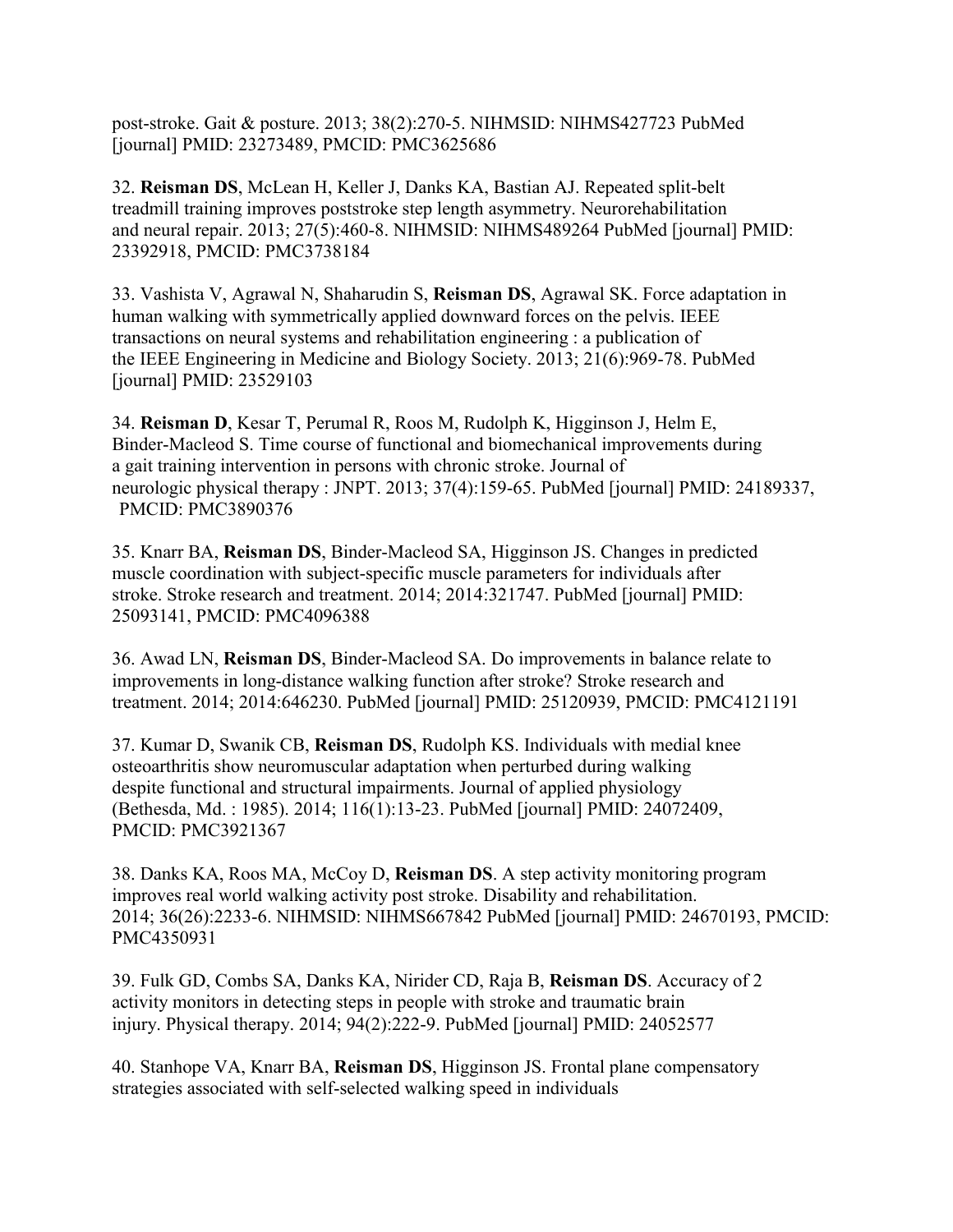post-stroke. Clinical biomechanics (Bristol, Avon). 2014; 29(5):518-22. NIHMSID: NIHMS669645 PubMed [journal] PMID: 24768223, PMCID: PMC4367535

41. Awad LN, **Reisman DS**, Kesar TM, Binder-Macleod SA. Targeting paretic propulsion to improve poststroke walking function: a preliminary study. Archives of physical medicine and rehabilitation. 2014; 95(5):840-8. NIHMSID: NIHMS552396 PubMed [journal] PMID: 24378803, PMCID: PMC4160043

42. Kesar TM, Sauer MJ, Binder-Macleod SA, **Reisman DS**. Motor learning during poststroke gait rehabilitation: a case study. Journal of neurologic physical therapy : JNPT. 2014; 38(3):183-9. PubMed [journal] PMID: 24933501

43. Tyrell CM, Helm E, **Reisman DS**. Learning the spatial features of a locomotor task is slowed after stroke. Journal of neurophysiology. 2014; 112(2):480-9. PubMed [journal] PMID: 24790172, PMCID: PMC4064415

44. Awad LN, **Reisman DS**, Wright TR, Roos MA, Binder-Macleod SA. Maximum walking speed is a key determinant of long distance walking function after stroke. Topics in stroke rehabilitation. 2014; 21(6):502-9. NIHMSID: NIHMS668013 PubMed [journal] PMID: 25467398, PMCID: PMC4382083

45. Awad LN, Palmer JA, Pohlig RT, Binder-Macleod SA, **Reisman DS**. Walking speed and step length asymmetry modify the energy cost of walking after stroke. Neurorehabilitation and neural repair. 2015; 29(5):416-23. NIHMSID: NIHMS625486 PubMed [journal] PMID: 25288581, PMCID: PMC4385745

46. Awad LN, Binder-Macleod SA, Pohlig RT, **Reisman DS**. Paretic Propulsion and Trailing Limb Angle Are Key Determinants of Long-Distance Walking Function After Stroke. Neurorehabilitation and neural repair. 2015; 29(6):499-508. NIHMSID: NIHMS629414 PubMed [journal] PMID: 25385764, PMCID: PMC4426250

47. Tyrell CM, Helm E, **Reisman DS**. Locomotor adaptation is influenced by the interaction between perturbation and baseline asymmetry after stroke. Journal of biomechanics. 2015; 48(11):2849-57. NIHMSID: NIHMS683678 PubMed [journal] PMID: 25935688, PMCID: PMC4536143

48. Helm EE, **Reisman DS**. The Split-Belt Walking Paradigm: Exploring Motor Learning and Spatiotemporal Asymmetry Poststroke. Physical medicine and rehabilitation clinics of North America. 2015; 26(4):703-13. NIHMSID: NIHMS706723 PubMed [journal] PMID: 26522907, PMCID: PMC4631066

49. Gera G, McGlade KE, **Reisman DS**, Scholz JP. Trunk Muscle Coordination During Upward and Downward Reaching in Stroke Survivors. Motor control. 2016; 20(1):50-69. PubMed [journal] PMID: 25823436

50. Roos MA, **Reisman DS**, Hicks G, Rose W, Rudolph KS. Development of the Modified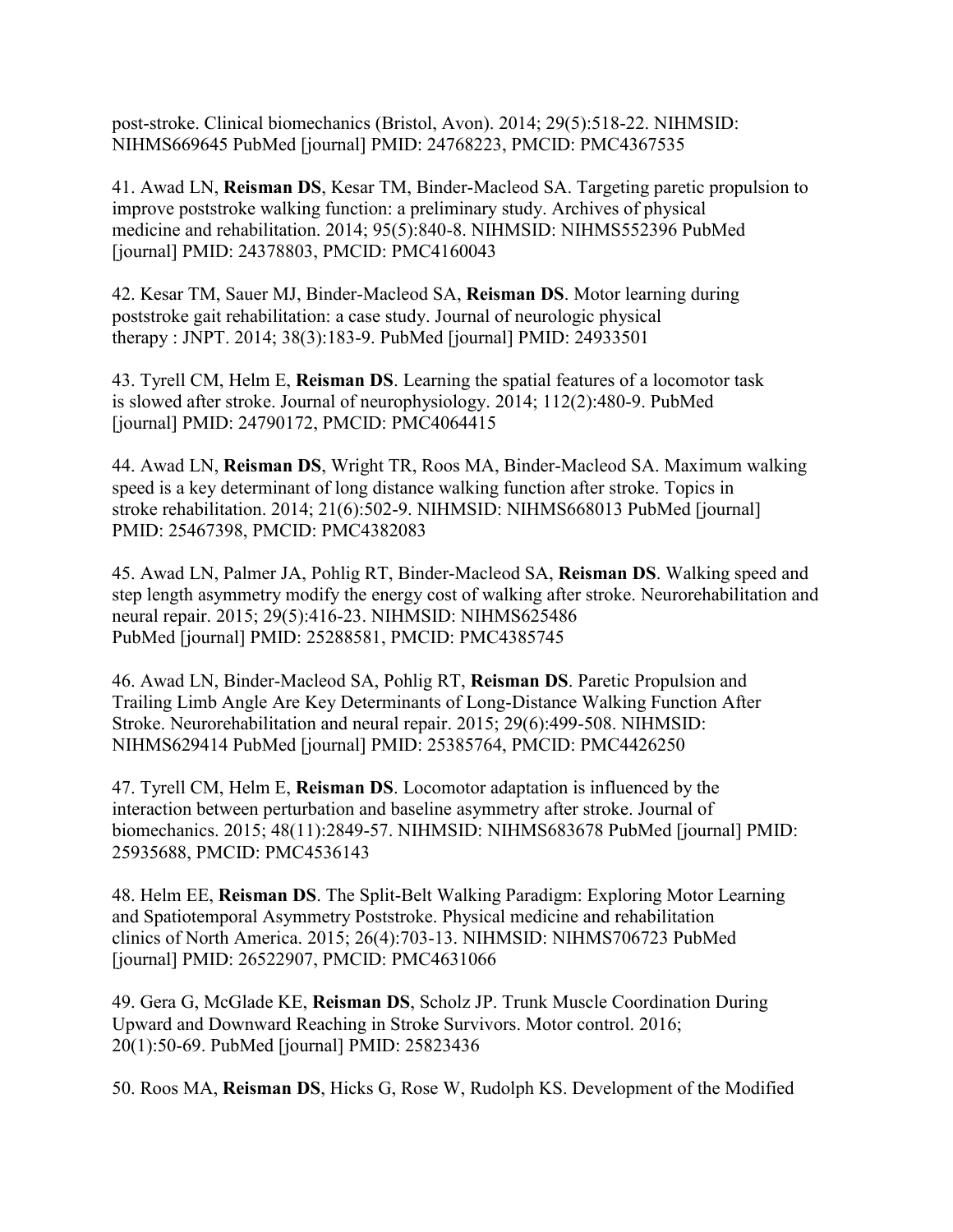Four Square Step Test and its reliability and validity in people with stroke. Journal of rehabilitation research and development. 2016; 53(3):403-12. PubMed [journal] PMID: 27271003

51. Helm EE, Tyrell CM, Pohlig RT, Brady LD, **Reisman DS**. The presence of a single-nucleotide polymorphism in the BDNF gene affects the rate of locomotor adaptation after stroke. Experimental brain research. 2016; 234(2):341-51. NIHMSID: NIHMS732100 PubMed [journal] PMID: 26487176, PMCID: PMC4838573

52. French MA, Moore MF, Pohlig R, **Reisman D**. Self-efficacy Mediates the Relationship between Balance/Walking Performance, Activity, and Participation after Stroke. Topics in stroke rehabilitation. 2016; 23(2):77-83. NIHMSID: NIHMS740469 PubMed [journal] PMID: 26653764, PMCID: PMC4833556

53. Arch ES, **Reisman DS**. Passive-Dynamic Ankle-Foot Orthoses with Personalized Bending Stiffness Can Enhance Net Plantarflexor Function for Individuals Poststroke. Journal of Prosthetics & Orthotics. 2016 April; 28(2):60-67.

54. Srivastava S, Kao PC, **Reisman DS**, Higginson JS, Scholz JP. Coordination of muscles to control the footpath during over-ground walking in neurologically intact individuals and stroke survivors. Experimental brain research. 2016; 234(7):1903-14. PubMed [journal] PMID: 26898314

55. Boyne P, **Reisman D**, Brian M, Barney B, Franke A, Carl D, Khoury J, Dunning K. Ventilatory threshold may be a more specific measure of aerobic capacity than peak oxygen consumption rate in persons with stroke. Topics in stroke rehabilitation. 2016; :1-9. PubMed [journal] PMID: 27454553

56. Awad LN, **Reisman DS**, Pohlig RT, Binder-Macleod SA. Reducing The Cost of Transport and Increasing Walking Distance After Stroke: A Randomized Controlled Trial on Fast Locomotor Training Combined With Functional Electrical Stimulation. Neurorehabilitation and neural repair. 2016; 30(7):661-70. NIHMSID: NIHMS736381 PubMed [journal] PMID: 26621366, PMCID: PMC4885807

57. Danks KA, Pohlig R, **Reisman DS**. Combining Fast-Walking Training and a Step Activity Monitoring Program to Improve Daily Walking Activity After Stroke: A Preliminary Study. Archives of physical medicine and rehabilitation. 2016; 97(9 Suppl):S185-93. NIHMSID: NIHMS804275 PubMed [journal] PMID: 27240430, PMCID: PMC5002381

58. Awad LN, **Reisman DS**, Pohlig RT, Binder-Macleod SA. Identifying candidates for targeted gait rehabilitation after stroke: better prediction through biomechanics-informed characterization. Journal of neuroengineering and rehabilitation. 2016; 13(1):84. PubMed [journal] PMID: 27663199, PMCID: PMC5035477

59. Danks KA, Pohlig RT, Roos M, Wright TR, **Reisman DS**. Relationship Between Walking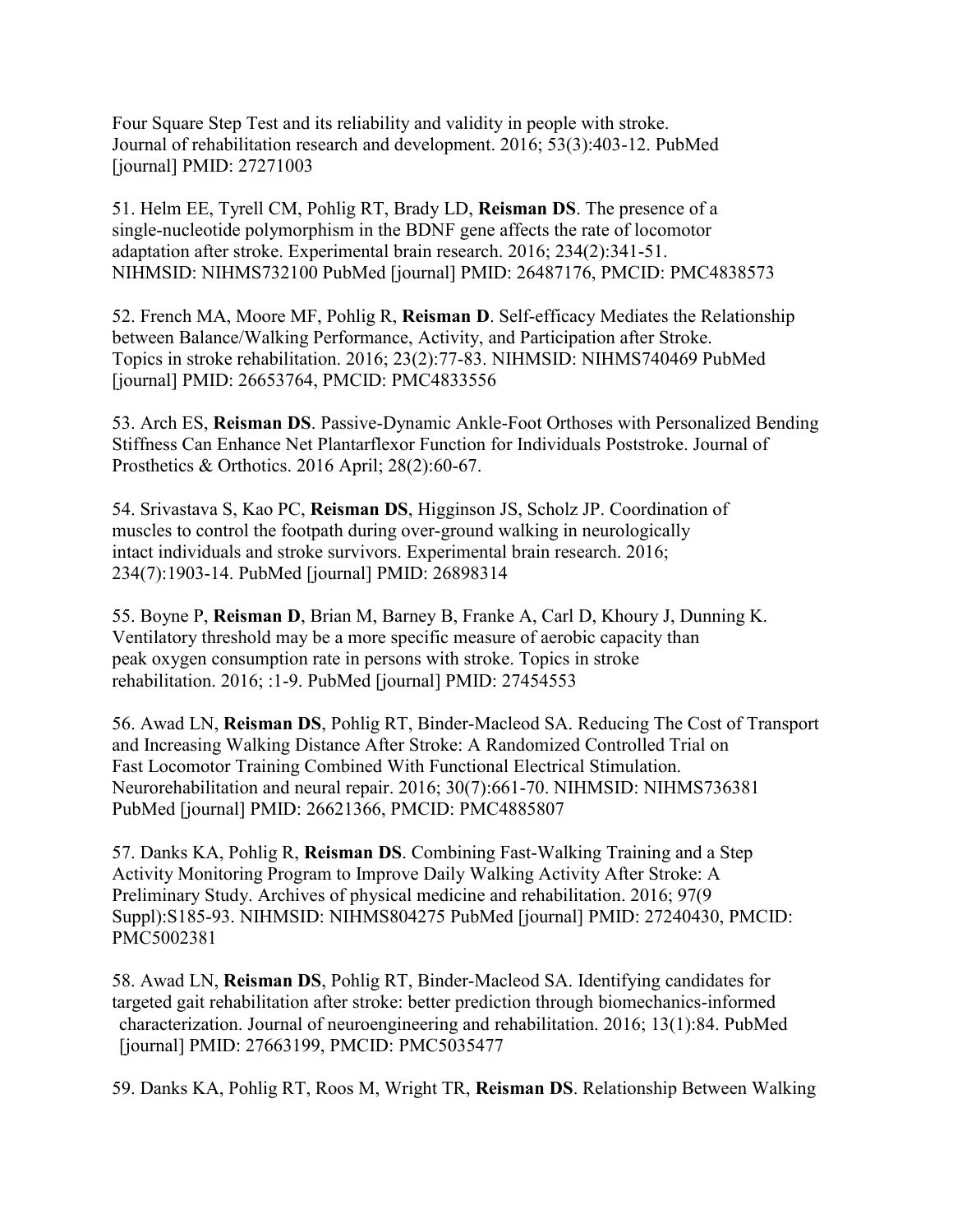Capacity, Biopsychosocial Factors, Self-efficacy, and Walking Activity in Persons Poststroke. Journal of neurologic physical therapy : JNPT. 2016; 40(4):232-8. NIHMSID: NIHMS802419 PubMed [journal] PMID: 27548750, PMCID: PMC5025374

60. Kumar DS, **Reisman DS**, Galloway JC. [Go baby go café: a case study on an immersive](https://www.ncbi.nlm.nih.gov/pubmed/28585449)  [rehabilitation environment to improve functional outcomes and quality of life.](https://www.ncbi.nlm.nih.gov/pubmed/28585449) Disabil Rehabil. 2017 Jun 6:1-8. doi: 10.1080/09638288.2017.1334235. [Epub ahead of print] PubMed PMID: 28585449.

61. Srivastava S, Kao PC, **Reisman DS**, Scholz JP, Agrawal SK, Higginson JS. [Robotic Assist-](https://www.ncbi.nlm.nih.gov/pubmed/28580370)[As-Needed as an Alternative to Therapist-Assisted Gait Rehabilitation.](https://www.ncbi.nlm.nih.gov/pubmed/28580370) Int J Phys Med Rehabil. 2016 Oct;4(5). pii: 370. doi: 10.4172/2329-9096.1000370. Epub 2016 Oct 12. PubMed PMID: 28580370; PubMed Central PMCID: PMC5450822.

62. Helm EE, Matt KS, Kirschner KF, Pohlig RT, Kohl D, **Reisman DS**. [The influence of high](https://www.ncbi.nlm.nih.gov/pubmed/28668279)  [intensity exercise and the Val66Met polymorphism on circulating BDNF and locomotor](https://www.ncbi.nlm.nih.gov/pubmed/28668279)  [learning.](https://www.ncbi.nlm.nih.gov/pubmed/28668279) Neurobiol Learn Mem. 2017 Jun 29;144:77-85. doi: 10.1016/j.nlm.2017.06.003. [Epub ahead of print] PubMed PMID: 28668279.

63. Charalambous CC, Helm EE, Lau KA, Morton SM, **Reisman DS**. [The feasibility of an acute](https://www.ncbi.nlm.nih.gov/pubmed/29105605)  [high-intensity exercise bout to promote locomotor learning after stroke.](https://www.ncbi.nlm.nih.gov/pubmed/29105605) Top Stroke Rehabil. 2017 Nov 5:1-7. PMCID: PMC5901747

64. French MA, Morton SM, Pohlig RT, **Reisman DS**. The relationship between BDNF Val66Met polymorphism and functional mobility in chronic stroke survivors. Top Stroke Rehabil. 2018 May;25(4):276-280. PMCID: PMC5901741

65. Charalambous CC, Alcantara CC, French MA, Li X, Matt KS, Kim HE, Morton SM, **Reisman DS**. A single exercise bout and locomotor learning after stroke: physiological, behavioral, and computational outcomes. J Physiol. 2018 May 15;596(10):1999-2016. PMCID: PMC5978382

66. Wright H, Wright T, Pohlig RT, Kasner SE, Raser-Schramm J, **Reisman D**. Protocol for promoting recovery optimization of walking activity in stroke (PROWALKS): a randomized controlled trial. BMC Neurol. 2018 Apr 12;18(1):39. PMCID: PMC5898044

67. French MA, Morton SM, Charalambous CC, **Reisman DS**. A locomotor learning paradigm using distorted visual feedback elicits strategic learning. J Neurophysiol. 2018, 120(4):1923- 1931. PMCID: PMC6230784

68. Bamman MM, Cutter GR, Brienza DM, Chae J, Corcos DM, DeLuca S, Field-Fote E, Fouad MN, Lang CE, Lindblad A, Motl RW, Perna CG, **Reisman D**, Saag KM, Savitz SI, Schmitz KH, Stevens-Lapsley J, Whyte J, Winstein CJ, Michel ME. Medical Rehabilitation: Guidelines to Advance the Field with High-Impact Clinical Trials. Arch Phys Med Rehabil. 2018 Dec;99(12):2637-2648. PMID: 30148997

69. Alcantara CC, García-Salazar LF, Silva-Couto MA, Santos GL, **Reisman DS**, Russo TL. Post-stroke BDNF Concentration Changes Following Physical Exercise: A Systematic Review. Front Neurol. 2018 Aug 28;9:637. PMCID: PMC6121011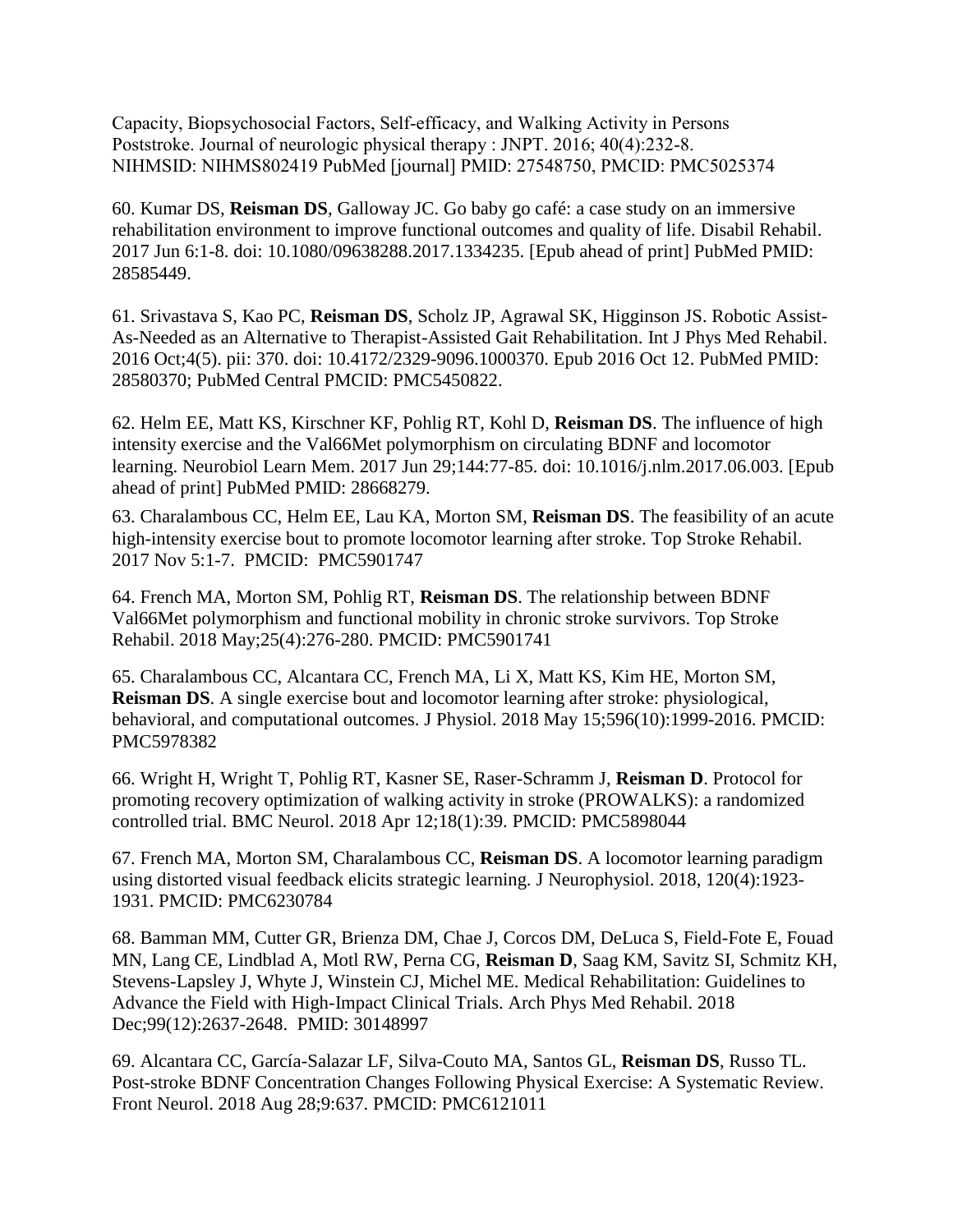70. Alcântara CC, Charalambous CC, Morton SM, Russo TL, **Reisman DS**. Different Error Size During Locomotor Adaptation Affects Transfer to Overground Walking Poststroke. Neurorehabil Neural Repair. 2018 Dec;32(12):1020-1030. PMCID: PMC6298810

71. Boyne P, Meyrose C, Westover J, Whitesel D, Hatter K, **Reisman DS**, Cunningham D, Carl D, Jansen C, Khoury JC, Gerson M, Kissela B, Dunning K. Exercise intensity affects acute neurotrophic and neurophysiologic responses post-stroke. J Appl Physiol (1985). 2019 Feb 1;126(2):431-443. PMCID: PMC6397406.

72. Helm EE, Pohlig RT, Kumar DS, **Reisman DS**. Practice Structure and Locomotor Learning After Stroke. J Neurol Phys Ther. 2019 Apr;43(2):85-93. PMCID: PMC6424135.

73. Alcantara CC, Blanco J, De Oliveira LM, Ribeiro PFS, Herrera E, Nakagawa TH, **Reisman DS**, Michaelsen SM, Garcia LC, Russo TL. Cryotherapy reduces muscle hypertonia, but does not affect lower limb strength or gait kinematics post-stroke: a randomized controlled crossover study. Top Stroke Rehabil. 2019 May;26(4):267-280.

74. Li X, Charalambous CC, **Reisman DS**, Morton SM. A short bout of high-intensity exercise alters ipsilesional motor cortical excitability post-stroke. Top Stroke Rehabil. 2019 May 30:1-7. PMCID: PMC6956984.

75. Pigman J, **Reisman DS**, Pohlig RT, Wright TR, Crenshaw JR. The development and feasibility of treadmill-induced fall recovery training applied to individuals with chronic stroke. BMC Neurol. 2019 May 25;19(1):102. PMCID: PMC6823156.

76. Futrell EE, Gross DK, **Reisman D**, Mullineaux DR, Davis IS. Transition to forefoot strike reduces load rates more effectively than altered cadence. J Sport Health Sci. 2020 May;9(3):248- 257.

77. Pigman J, **Reisman DS**, Pohlig RT, Jeka JJ, Wright TR, Conner BC, Petersen DA, Crenshaw JR. Anterior fall-recovery training applied to individuals with chronic stroke. Clin Biomech, 2019 Jul 26;69:205-214. PMCID: PMC6823156.

78. Charalambous CC., French MA, Morton SM, **Reisman DS**. A single high-intensity exercise bout during early consolidation does not influence retention or relearning of sensorimotor locomotor long-term memories. Exp Brain Res 2019 Nov;237(11):2799-2810. PMC6801096 [Available on 2020-11-01]

79. Awad L, **Reisman D**, Binder-Macleod S. Distance-Induced Changes in Walking Speed After Stroke: Relationship to Community Walking Activity. J Neurol Phys Ther. 2019 Oct;43(4):220- 223.

80. Hornby TG, **Reisman DS**, Ward IG, Scheets PL, Miller A, Haddad D, Fox EJ, Fritz NE, Hawkins K, Henderson CE, Hendron KL, Holleran CL, Lynskey JE, Walter A; and the Locomotor CPG Appraisal Team. Clinical Practice Guideline to Improve Locomotor Function Following Chronic Stroke, Incomplete Spinal Cord Injury, and Brain Injury. J Neurol Phys Ther.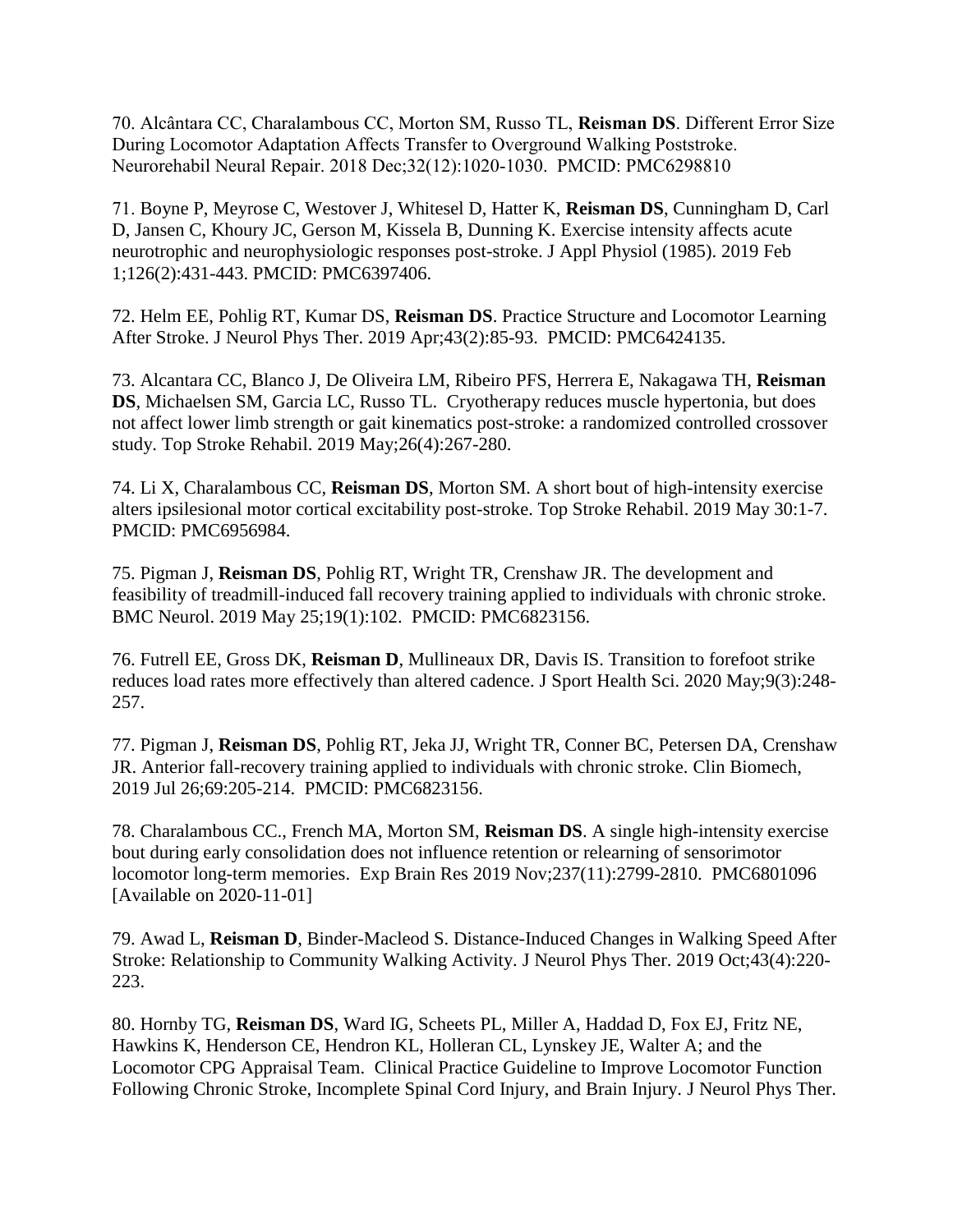2020 Jan;44(1):49-100.

81. Ray NT, **Reisman DS**, Higginson JS. Walking speed changes in response to user-driven treadmill control after stroke. J Biomech. J Biomech. 2020 Mar 5;101:109643. PMCID: PMC7104554.

82. Boyne P, Scholl V, Doren S, Carl D, Billinger SA, **Reisman DS**, Gerson M, Kissela B, Vannest J, Dunning K. Locomotor Training Intensity After Stroke: Effects of Interval Type and Mode. Top Stroke Rehabil, 2020 Feb 16;:1-11. PMCID: PMC7429314.

83. Boyne P, Meyrose C, Westover J, Whitesel D, Hatter K, **Reisman, DS**, Carl D, Khoury, J. C, Gerson M, Kissela B, Dunning K. (2020). Effects of Exercise Intensity on Acute Circulating Molecular Responses Poststroke. Neurorehabil Neural Repair. 2020 Mar;34(3):222-234. PMCID: PMC7080565.

84. Wood JM, Kim HE, French MA, **Reisman DS**, Morton SM. Use-dependent plasticity explains aftereffects in visually guided locomotor learning of a novel step length asymmetry. J Neurophysiol. 2020 Jul 1;124(1):32-39.

86. Holleran CL, Bland MD, **Reisman DS**, Ellis TD, Earhart GM, Lang CE. Day-to-Day Variability of Walking Performance Measures in Individuals Poststroke and Individuals With Parkinson Disease. J Neurol Phys Ther. 2020 Oct;44(4):241-247. PMCID: PMC7486249.

87. Andreasen SC, Wright TR, Crenshaw JR, **Reisman DS**, Knarr BA. Nonlinear Characterization of Daily Walking Activity After Stroke and the Relationship of Walking Patterns to Weather. Front. Sports Act. Living. 2020, Nov (2): 157.

88. Fahey M, Brazg G, Henderson CE, Plawecki A, Lucas E, **Reisman DS,** Schmit BD, Hornby TG. The Value of High Intensity Locomotor Training Applied to Patients With Acute-Onset Neurologic Injury. Arch Phys Med Rehabil. 2020 Dec 28:S0003-9993(20)31339-3. PMID: 33383032.

89. Chmielewski TL, Tatman J, Suzuki S, Horodyski M, Reisman DS, Bauer RM, Clugston JR, Herman DC. Impaired motor control after sport-related concussion could increase risk for musculoskeletal injury: Implications for clinical management and rehabilitation. J Sport Health Sci. 2021 Mar;10(2):154-161. PMCID: PMC7987572.

90. Miller A, Pohlig RT, Reisman DS. Social and physical environmental factors in daily stepping activity in those with chronic stroke. Top Stroke Rehabil. 2021 Apr;28(3):161-169.

91. French MA, Morton SM, **Reisman DS**. Use of explicit processes during a visually guided locomotor learning task predicts 24-hour retention after stroke. J Neurophysiol. 2021 Jan 1;125(1):211-222.

92. Pigman J, **Reisman DS**, Pohlig RT, Jeka JJ, Wright TR, Conner BC, Petersen DA,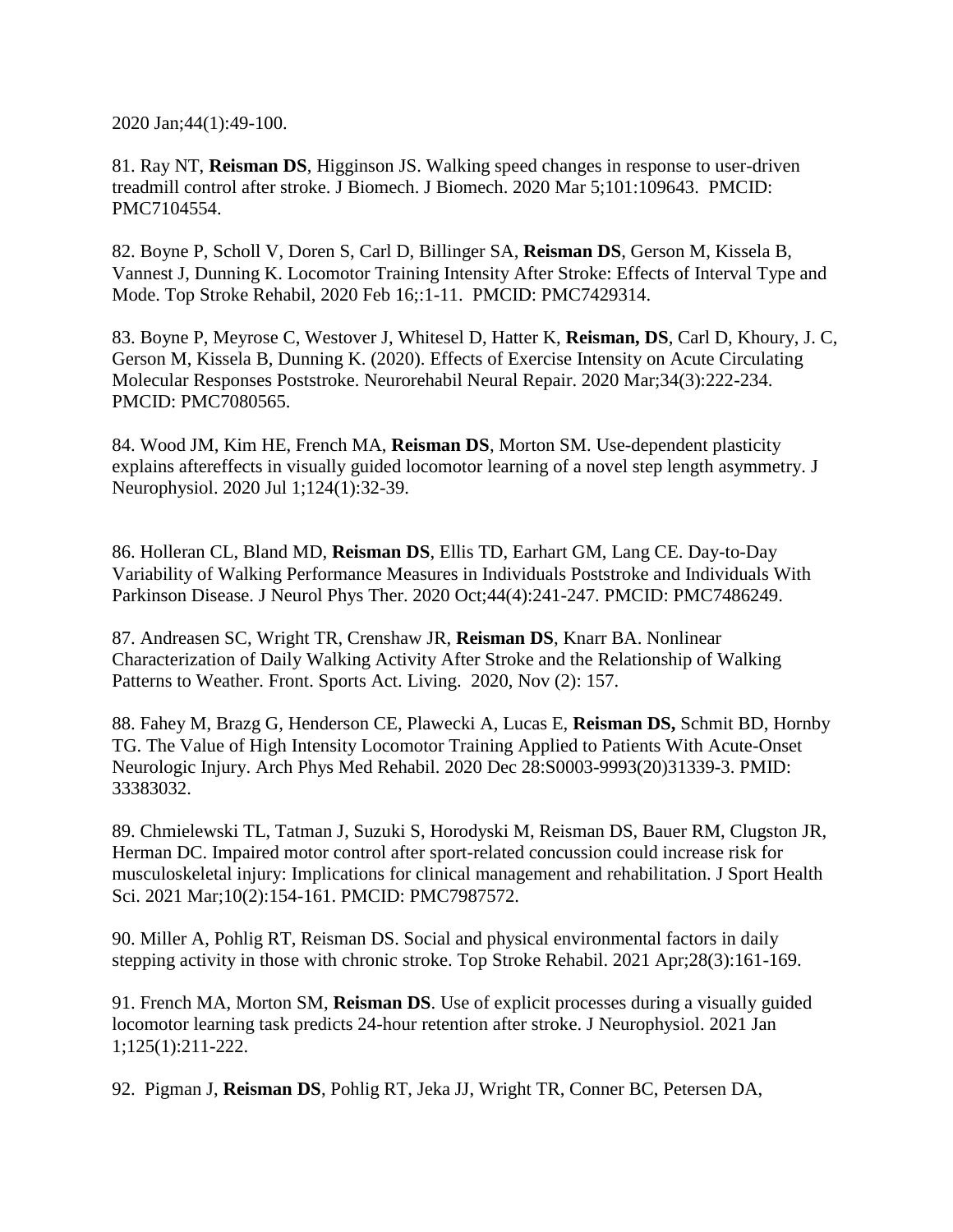Christensen MS, Crenshaw JR. Posterior fall-recovery training applied to Individuals with chronic stroke: A single-group intervention study. Clin Biomech, Vol 82, 2021.

93. Miller A, Wright T, Wright H, Thompson E, Pohlig RT, **Reisman DS**. Readiness to Change is Related to Real-World Walking and Depressive Symptoms in Chronic Stroke. J Neurol Phys Ther. 2021 Jan;45(1):28-35.

94. Miller A, Pohlig RT, Wright T, Kim H, **Reisman DS**. Beyond Physical Capacity: Factors Associated with Real-world Walking Activity Post Stroke. Arch Phys Med Rehabil. 2021 Apr 21:S0003-9993(21)00304-X. doi: 10.1016/j.apmr.2021.03.023. Epub ahead of print.

95. French MA, Cohen ML, Pohlig RT, **Reisman DS**. Fluid Cognitive Abilities Are Important for Learning and Retention of a New, Explicitly Learned Walking Pattern in Individuals After Stroke. Neurorehabil Neural Repair. 2021 May;35(5):419-430. doi: 10.1177/15459683211001025. Epub 2021 Mar 23. PMID: 33754890; PMCID: PMC8122051.

96. Miller A, **Reisman DS**, Billinger SA, Dunning K, Doren S, Ward J, Wright H, Wagner E, Carl D, Gerson M, Awosika O, Khoury J, Kissela B, Boyne P. Moderate-intensity exercise versus high-intensity interval training to recover walking post-stroke: protocol for a randomized controlled trial. Trials. 2021 Jul 16;22(1):457. PMID: 34271979

97. Ray NT, **Reisman DS**, Higginson JS. Combined user-driven treadmill control and functional electrical stimulation increases walking speeds poststroke. J Biomech. 2021 Jul 19;124:110480.

# *Grant Funding*

*ACTIVE* Principal Investigator

[1R01 HD086362-01](https://public.era.nih.gov/grantfolder/piAppDetails/genericStatus.do?encryptedParam=LJOABH8Djeo.IB4oz0oxeTpy4zxKbIbam8PgI2urHomamfBlb5mqhnQ.) (Reisman) 09/01/2016-06/30/2022 2.0 academic, 1.0 summer NIH/NICHD \$696,725 Year 1/direct Promoting Recovery Optimization with WALKing Exercise after Stroke (PROWALKS) The specific objective of this proposal is to test *whether and for whom* combining fast walking training with a step activity monitoring program (FAST+SAM) is superior in improving real-world walking activity compared to fast walking training alone (FAST) or a step activity monitoring and feedback program alone (SAM) in those with chronic stroke. ROLE: Principal Investigator

2R01HD078330-05A1 (Reisman) 4/16/2020 - 3/31/2025 1.62 academic, 1.00 summer NIH/NICHD \$299,386/year direct Behavioral and Neurophysiologic Processes of Locomotor Learning After Stroke The long-term objective of our research is to advance the recovery of functional mobility following stroke to reduce post-stroke disability. ROLE: Principal Investigator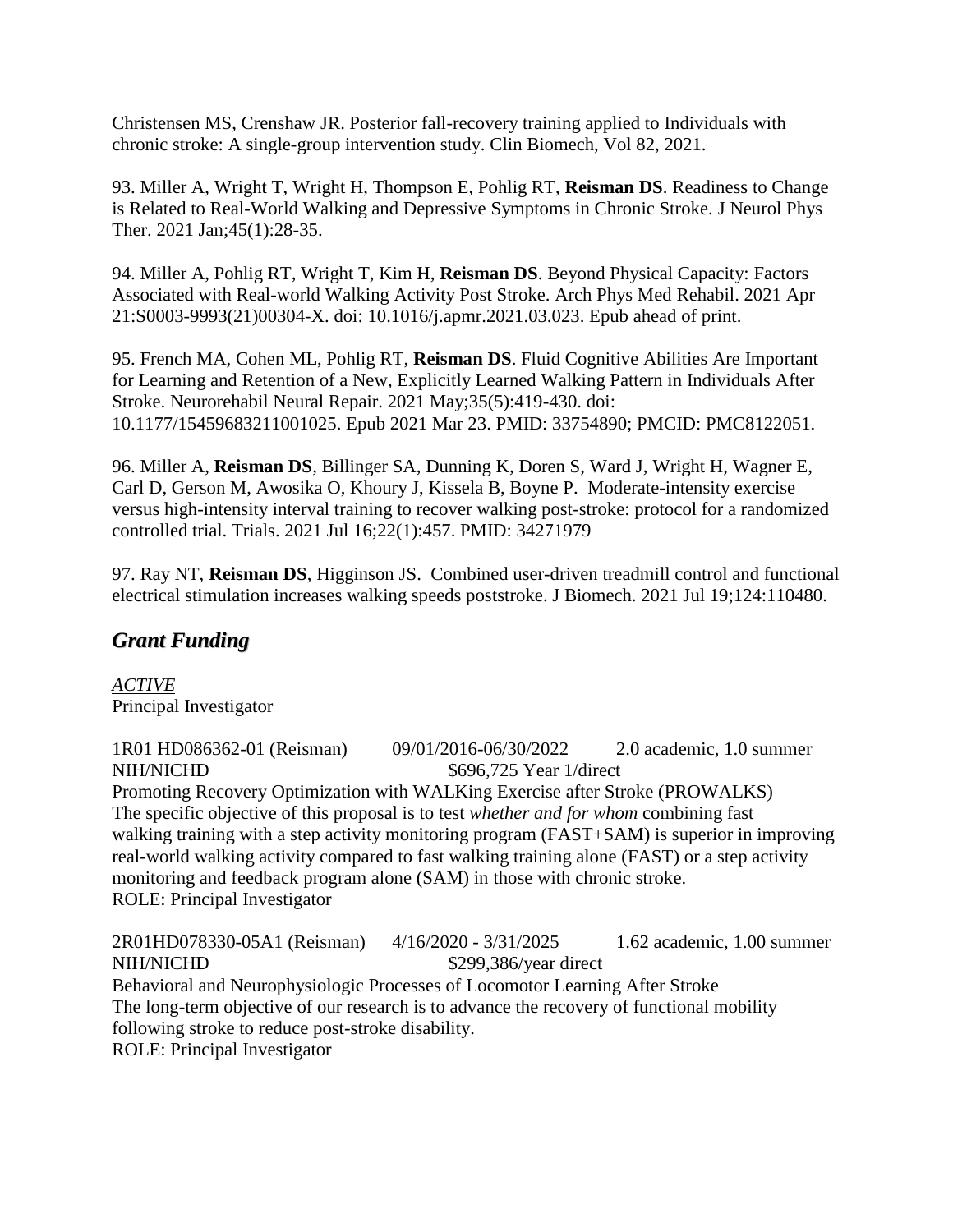T32HD007490E (Reisman) 5/1/2020 - 4/30/2025 0.70 academic NIH Renewal PT/PHD Predoctoral Training Program \$203,448 The goal of this pre-doctoral training program is to continue to improve the quality and quantity of individuals who will contribute to the knowledge and evidence that drives best practice in physical rehabilitation. ROLE: Principal Investigator Co-Investigator 1R15HD94194-01A1 (Knarr) 9/15/18-8/31/2021 0.40 academic NIH/NICHD \$308.758 Year 1/direct

Impact of Assistive Device Use During Treadmill and Overground Walking Post-stroke The objective of this study is to understand the specific impact of assistive devices on propulsive force, a key variable in increasing walking function, after stroke. ROLE: Co-Investigator

W81XWH-18-1-0502 (Arch) 8/15/2018-8/14/2022 0.60 academic Department of Defense \$110,597 Year 1/direct Objective Clinical Prescription of Passive-Dynamic Ankle-Foot Orthoses to Optimize Patient **Outcomes** This study will improve treatment and outcomes and lead to reductions in health care costs for one of the largest Veterans patient populations ROLE: Co-Investigator

1R01HD093694-01 (Boyne) 04/03/2018 – 02/28/2023 1.85 academic, 0.81 summer NIH/NICHD \$549,495 Year 1/direct High-Intensity Interval Training to Recover Walking Post-Stroke: HIT-STROKE Trial The objective of this proposal is to determine the optimal training intensity and the minimum training duration needed to maximize immediate improvements in walking capacity in chronic stroke.

ROLE: Site PI

# *Completed*

- 1. NSF 1638007 NRI: Goal-Oriented, subject-Adaptive, robot-assisted Locomotor Learning (GOALL). 09/01/2016 – 08/31/2019 . Principal Investigator: Sergi, Co-Investigator: Reisman
- 2. AHA 17MCPRP33670446 Priming the Brain for Stroke Recovery: Optimizing the Neurotrophic Effects of Aerobic Exercise; 7/1/17 - 6/30/19. Principal Investigator: Pierce Boyne, Co-investigator: Darcy Reisman.
- 3. 16A00377 Delaware Economic Development Office; Rehabilitation interventions that optimize post-stroke recovery; \$99,830 /direct; 10/1/2015-12/31/2017. Principal Investigator: Darcy Reisman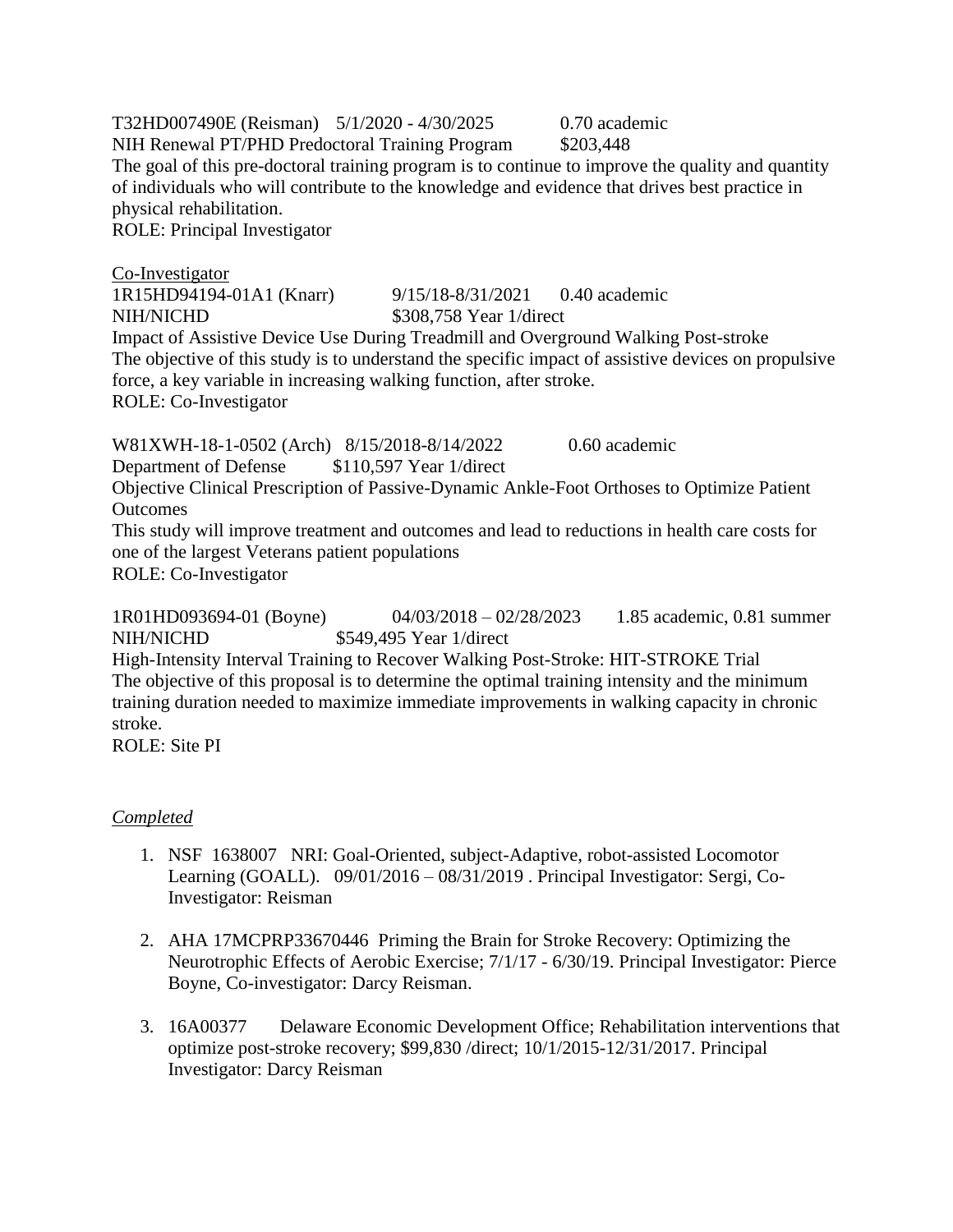- 4. R01 NS035032 Organization of a simple synergy 19,517 (sub contract only); Funding period: 2/1/06-1/31/2016. Principal Investigator: Mark Latash, Co-Investigator: Darcy Reisman
- 5. 1R21HD071042-01A1 Interventions to Improve Physical Activity after Stroke \$420,750; Funding Period: 4/1/2012-3/31/2014. Principal Investigator: Darcy Reisman, Co-Investigator: William Farquhar
- 6. 5P20RR016472-12 and 8P20GM103446-12 Delaware INBRE sub-project: Motor Learning After Stroke, \$154,285; Funding period: 3/1/2012-2/28/2014. Principal Investigator: Darcy Reisman, Co-Investigator: Stuart Binder-Macleod.
- 7. NIH 1R01NR010786-01 Fast Treadmill Training and Functional Electrical Stimulation (FastFES) to Improve Walking Post-stroke, \$2,231,992.00 Funding period: 9/12/2007- 5/31/2012 (NCE until 5/31/13). Principal Investigator: Stuart Binder-Macleod, Co-Investigators: Darcy Reisman, Katherine Rudolph, William Farquhar, Jill Higginson.
- 8. 1R01NS055383-01A2 Muscle Morphology, Strength and Compensatory Strategies Following Stroke, \$214,461/yr Funding period: 4/1/08-11/30/12 (NCE until 11/30/13). Principal Investigator: Jill Higginson, Co-Investigators: Darcy Reisman, Stuart Binder-Macleod, Thomas Buchanan.
- 9. K01 HD050582-01A1 Locomotor Adaptations Following Stroke, \$604,015 Funding period: 4/20/06-3/31/2011. Principal Investigator: Darcy Reisman (9.0 pm), Primary Mentor, Amy Bastian, Secondary Mentor, Lynn Snyder-Mackler.
- 10. University of Delaware Research Foundation Strategic Initiatives Grant Neurobiological Factors and Motor Learning Following Stroke, \$45,000; Funding period: 12/1/2010- 5/31/2011. Principal Investigator: Darcy Reisman, Co-Investigator: Kathleen Matt.
- 11. AHA 0765314U Relationship Between Speed and Walking Function Post-stroke, \$100,000, Funding period: 7/1/2007-6/30/2009. Principal Investigator: Darcy Reisman (1.8 pm), Co-Investigators; Katherine Rudolph, William Farquhar.
- 12. NIH/NCRR 1S10RR22396-01 Motion Analysis System for Study of Human Movement Dysfunction, \$222,492, Principal Investigator: Lynn Snyder-Mackler, Co-Investigators: Darcy Reisman, Katherine Rudolph, John Scholz, Irene Davis. Funding period: 4/01/2006-3/31/2007.
- 13. R21 HD047468-01 Smart Knee Brace, \$275,000, Principal Investigator: Katy Rudolph, Co-Investigators: Darcy Reisman (20% effort), Stuart Binder-Macleod, Jian-Qiao Sun. Funding period: 9/1/04-8/31/06.

# *Mentored Grants*

# *Current:*

1. Miller, Allison. Reisman, DS. (Mentor). Unidel Distinguished Graduate Scholars Award, 2018-2023 (\$32,000 + tuition/year).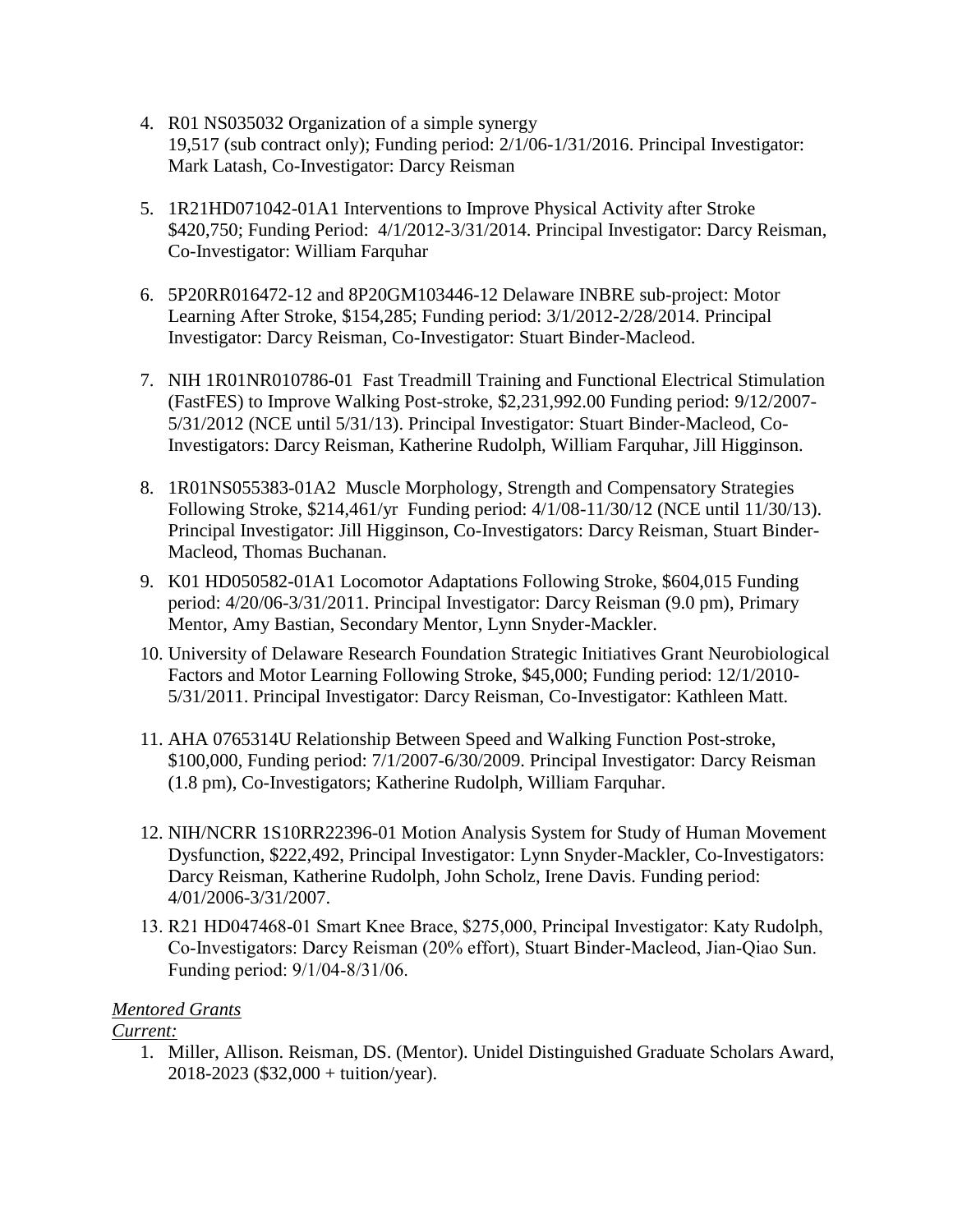2. Miller, Allison. Reisman, DS. (Mentor). Foundation for Physical Therapy Research Promotion of Doctoral Studies I. Pre-doctoral Training Grant, 2020 (\$7,500)

#### *Completed:*

- 3. French, Margaret. Reisman, DS. (Mentor). NIH 1 F31 NS111806-01A1 Factors impacting locomotor learning following stroke, 12/2019-12/2021.
- 4. Tyrell, Christine. Reisman, DS. (Mentor). Foundation for Physical Therapy Florence Kendall Doctoral Scholarship, 2007 (\$5,000).
- 5. Kesar, Trisha. Reisman, DS. (Mentor). American Heart Association Clinical Research Grant (AHA 11CRP5120025), Understanding the Time Course and Magnitude of Motor Learning During Gait Rehabilitation. 2011 –2012 (\$109,868).
- 6. Helm, Erin. Reisman, DS. (Mentor). T32 pre-doctoral training award: T32 HD007490. Mechanisms of Motor Learning and Brain Plasticity Post Stroke, 2011-2015.
- 7. French, Margaret. Reisman, DS. (Mentor). Foundation for Physical Therapy Florence Kendall Doctoral Scholarship, 2016 (\$5,000).
- 8. French, Margaret. Reisman, DS. (Mentor). Foundation for Physical Therapy Promotion of Doctoral Studies I. Pre-doctoral Training Grant, 2018 (\$7,500).
- 9. French, Margaret. Reisman, DS. (Mentor). Foundation for Physical Therapy Promotion of Doctoral Studies II. Pre-doctoral Training Grant, 2019 (\$15,000).
- 10. Miller, Allison. Reisman, DS. (Mentor). Foundation for Physical Therapy Florence Kendall Doctoral Scholarship, 2018 (\$5,000).
- 11. French, Margaret. Reisman, DS. (Mentor). University of Delaware Doctoral Fellowship, 2019-2020 (\$28,000 + tuition).

# **Peer-reviewed abstracts and presentations**

- 1. Thompson E, Reisman D. "Relationship between multiple chronic comorbidities and functional outcome in stroke survivors." APTA Academy of Neurologic Physical Therapy Annual Meeting, 9/8-11/22/21 (virtual format).
- 2. Hedrick E, Buffum R, Reisman DS, Bierner S, Knarr BA. Functional Level Impacts the Use of Assistive Devices for Individuals Post-Stroke, American Society of Biomechanics, August 2021 (virtual format).
- 3. McCartney KM, Thompson E, Octavia J, Wright T, Wright H, Reisman DS. "What Do Maximal Aerobic Capacity Tests Tell Us in People with Chronic Stroke?" Platform presentation. American Physical Therapy Association Combined Sections Meeting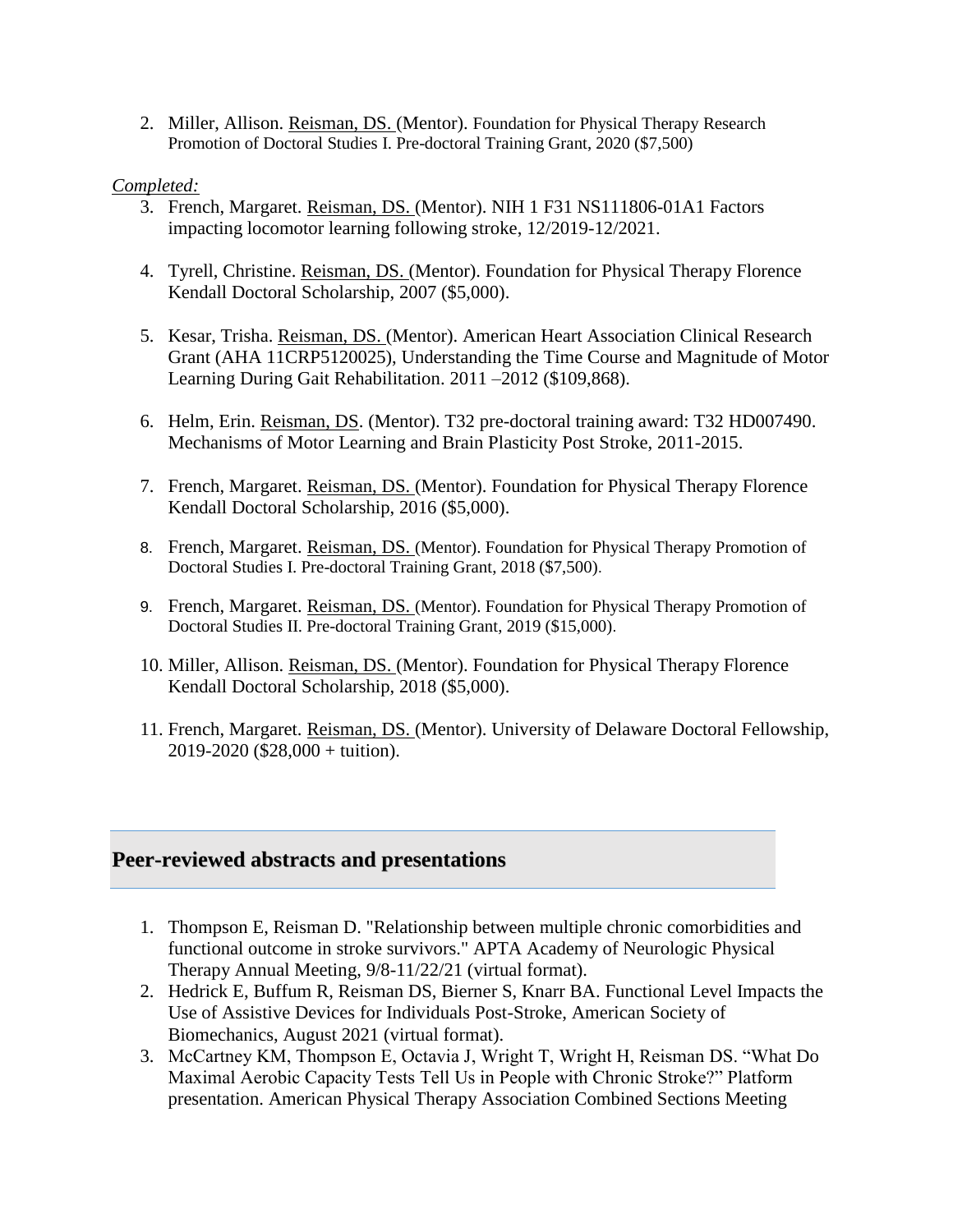(virtual format), February 2021.

- 4. Thompson E, Grenet D, Arcodia M, Reisman D. "Factors influencing split-belt treadmill adaptation in people with Parkinson's disease." American Physical Therapy Association, Combined Sections Meeting, (virtual format), February 2021.
- 5. Miller, A; French, MA; Pohlig, R; Reisman, DS. Depressive Symptoms Impact the Relationship between Physical Capacity, Self-efficacy, and Participation in Stroke Survivors. American Physical Therapy Association Combined Sections Meeting (virtual format), February 2021.
- 6. Miller, A; Wright, T; Wright, H; Thompson, E; Pohlig, R; Reisman, DS. Readiness to Change is Related to Daily Stepping, Depressive Symptoms, and Area Deprivation in Stroke. American Physical Therapy Association Combined Sections Meeting (virtual format), February 2021.
- 7. French MA, Miller AE, Semrau J, Reisman DS. Moving Beyond the Motor System: Other Factors Influencing Neurorehabilitation After Stroke. Educational session, Combined Sections Meeting of the American Physical Therapy Association (virtual format), February, 2021.
- 8. Hedrick E., Buffum R, Reisman D, Bierner S, Knarr B. The Interaction of Propulsive Assistive Device to Propulsive Limb Forces During Walking Post-Stroke**.** Biomedical Engineering Society 2020 Virtual Annual Meeting on October 14-17, 2020 (virtual format).
- 9. Koller CA, Reisman DS, Arch ES. A Case Series Examining the Effects of Wearing a Quantitatively-Prescribed Passive-Dynamic Ankle-Foot Orthosis Compared to Standardof-Care Ankle-Foot Orthosis. Virtual 44th Meeting of the American Society of Biomechanics, August 2020 (virtual format).
- 10. Tracy JB, Connor B, Pigman J, Manal, K, Rapp van Roden L, Reisman DS, Crenshaw JC. Stroke Survivors Exhibit Little Total Arm Contribution to Standing, Posterior Balance Reactions, American Society of Biomechanics, August 2020 (virtual format).
- 11. Hedrick EA, Buffum R, Reisman DS, Bierner S, Knarr BA. The interaction of propulsive assistive device to propulsive limb forces during walking post-stroke. American Society of Biomechanics, August 2020 (virtual format).
- 12. Boyne PE, Reisman DS. High-Intensity Interval Training in Stroke Rehabilitation: State of the Evidence and Clinical Implications. Educational session, Combined Sections Meeting of the American Physical Therapy Association, February, 2020.
- 13. Leech KA, Reisman DS, Cherry-Allen KM, Roemmich R. What We've Learned About Learning: Updates in Motor Learning and Clinical Application. Educational session, Combined Sections Meeting of the American Physical Therapy Association, February, 2020.
- 14. Prosser LA, Dusing SC, Reisman, DS, Adolph KE. The Roles of Variability and Error in Movement Learning: APPT Research Forum. Educational session, Combined Sections Meeting of the American Physical Therapy Association, February, 2020.
- 15. Stewart ES, Wruble E, Littier HM, Wood JM, Reisman DS. Investing in the Academic Future of Physical Therapy Learners: The Resident Educator. Educational session, Combined Sections Meeting of the American Physical Therapy Association, February, 2020.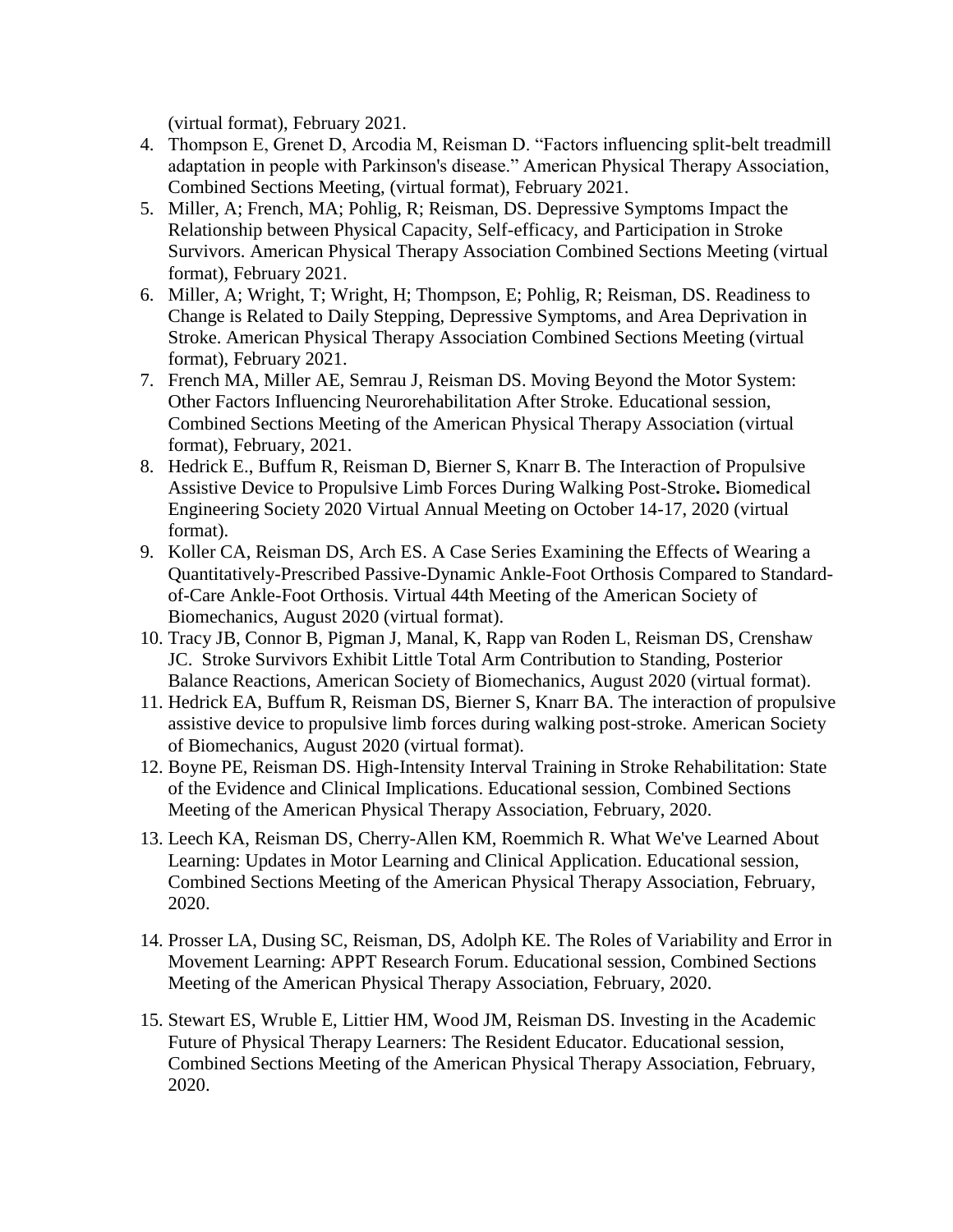- 16. Wood JM, Kim HE, Reisman DS, Morton SM. The Contribution of Use-Dependent Plasticity to Locomotor Learning, Combined Sections Meeting of the American Physical Therapy Association, February, 2020.
- 17. French M, Cohen M, Reisman DS. Does cognition predict ability to learn and remember a novel walking pattern in individuals post stroke? Combined Sections Meeting of the American Physical Therapy Association, February, 2020.
- 18. Miller A, Pohlig D, Reisman DS. Role of Social and Physical Environmental Factors in Walking Activity in Those with Chronic Stroke. Combined Sections Meeting of the American Physical Therapy Association, February, 2020.
- 19. Kim H, Reisman DS. How Computational Modeling Can Advance Neurorehabilitation: Insights from Studies of Individuals with Chronic Stroke. Combined Sections Meeting of the American Physical Therapy Association, February, 2020.
- 20. Thompson E, Reisman D, Tucker C. Concept Mapping of Patient-Reported Outcomes for Parkinson's Disease to the ICF Model. Combined Sections Meeting of the American Physical Therapy Association, February, 2020.
- 21. Thompson E, French M, Tucker C, Reisman D. Learning and Saving a New Walking Task in People with Parkinson's Disease. Combined Sections Meeting of the American Physical Therapy Association, February, 2020.
- 22. French MA, Reisman DS, Heinemann A, Tulsky D, White D. Patient-reported- and Performance-based-measures of Physical Function After Stroke Measure Different Components of Recovery. American Society of Neurorehabilitation Annual Meeting, October 2019.
- 23. Thompson E, French MA, Tucker C, Reisman DS. Implicit and Explicit Locomotor Learning in People with Parkinson's Disease. American Society of Neurorehabilitation Annual Meeting, October 2019.
- 24. French MA, Cohen M, Pohlig R, Reisman DS. The Relationship Between Motor and Cognitive Switching During Walking in Stroke Survivors and Age-Matched Healthy Adults. American Society of Neurorehabilitation Annual Meeting, October 2019.
- 25. French MA, Reisman DS. Can stroke survivors learn and retain a new walking pattern through explicit, strategic locomotor learning? Society for Neuroscience, October 2019.
- 26. Ray N, Reisman, DS, Knarr B, Higginson J. Response of Chronic Stroke Survivors to Novel User-Driven Treadmill Control. Gait and Clinical Movement Analysis Society, March 2019.
- 27. Smith B, Lang C, Reisman DS, Winstein C. Moving technology to clinical practice: sensors & real-world activity assessment. Educational session, Combined Sections Meeting of the American Physical Therapy Association, January, 2019.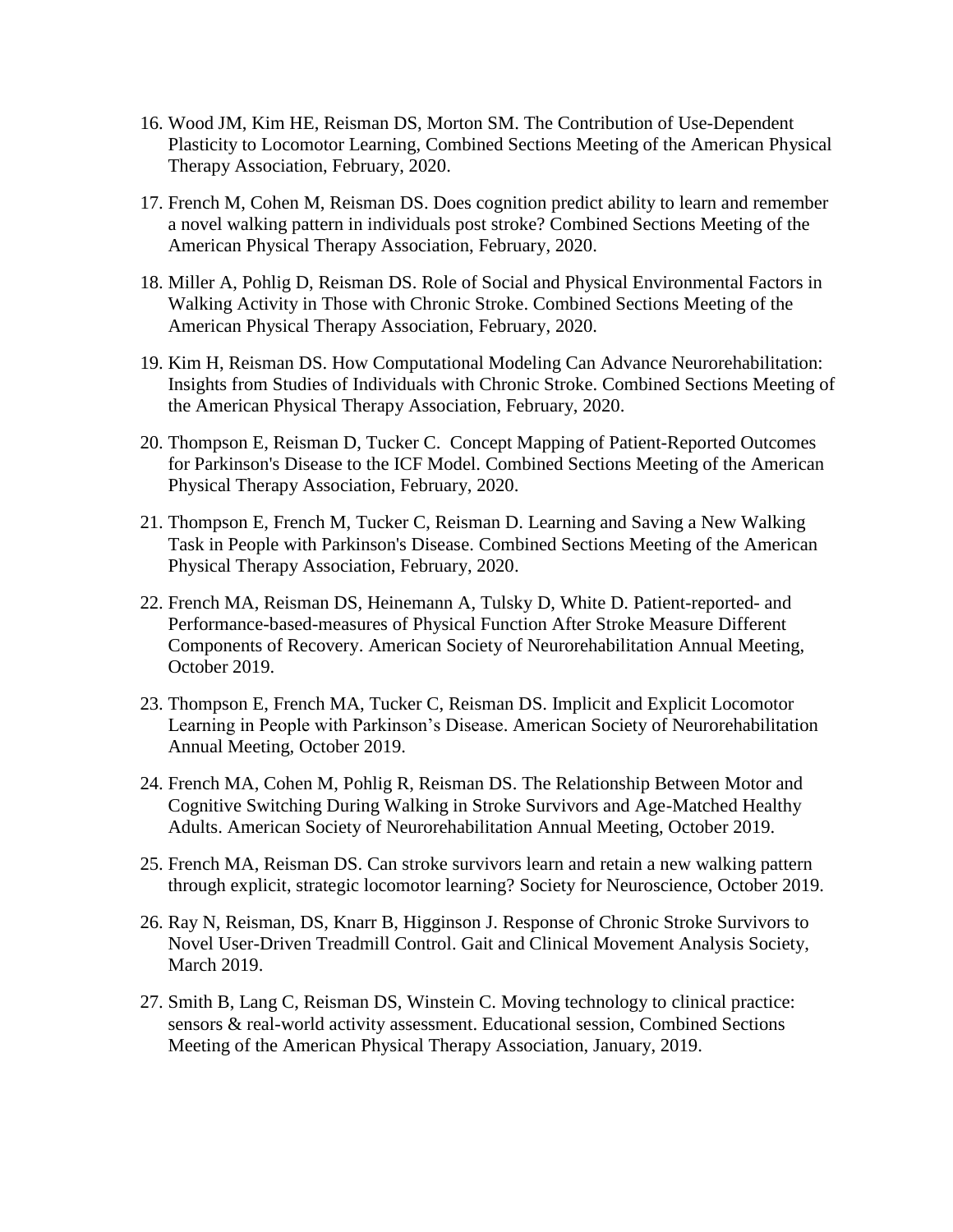- 28. French MA, Reisman DS. Can stroke survivors learn and retain a new walking pattern through an explicit learning task? Combined Sections Meeting of the American Physical Therapy Association, January, 2019.
- 29. Scholl V, Doren S, Staggs E, Whitesel D, Dunning K, Sultan H, Carl D, Gerson M, Billinger S, Reisman D, Kissela B, Vannest J, Boyne P. Short Versus Long Intervals for High-Intensity Interval Training (HIT) in Chronic Stroke: Within-Session Exercise Responses. Combined Sections Meeting of the American Physical Therapy Association, January, 2019.
- 30. French MA, Reisman DS. Does cognition predict ability to learn a novel walking pattern in individuals post stroke? American Society for Neurorehabilitation, November 2018.
- 31. Staggs E, Meyrose C, Westover J, Whitesel D, Hatter K, Reisman D, Carl D, Khoury J, Gerson M, Kissela B, Dunning K, Boyne P. Exercise Intensity Affects Acute BDNF Response Post-Stroke. American Congress of Rehabilitation Medicine Annual Conference, Dallas, TX; October 2018.
- 32. Hornby TG, Reisman DS, Ward I, Miller A, Scheets P. Clinical Practice Guidelines for Improving Locomotor Function Following Acute-onset Neurological Injury, Educational session, Combined Sections Meeting of the American Physical Therapy Association, February, 2018.
- 33. French MA, Pohlig R, Reisman DS. The Relationship Between BDNF Val66Met Polymorphism and Functional Recovery in Chronic Stroke Survivors. Combined Sections Meeting of the American Physical Therapy Association, February, 2018.
- 34. Li X, Charalambous CC, Morton SM, Reisman DS. A Bout of Acute High-Intensity Exercise Alters Corticomotor Excitability Post-Stroke. Combined Sections Meeting of the American Physical Therapy Association, February, 2018.
- 35. Wood J, Reisman DS, Drake MP, Morton SM. The Overlap between Perceptions of Cardiovascular Demand and Task Difficulty in Individuals with Chronic Stroke Performing Moderate Intensity Exercise. Combined Sections Meeting of the American Physical Therapy Association, February, 2018.
- 36. Charalambous C, French MA, Oltmans ER, Morton SM, Reisman DS. Acute High-Intensity Exercise and Locomotor Adaptation After Stroke. American Society for Neurorehabilitation, November 2017.
- 37. French MA, Reisman, DS. Impact of cognitive information on transfer of locomotor learning. Society for Neuroscience, November 2017.
- 38. Koller C, Cacciola C, Reisman DS, Arch E. Effects of Personalized Passive-Dynamic Ankle-Foot Orthosis Bending Stiffness on Gait of Individuals Post-Stroke. American Society of Biomechanics, August 2017.
- 39. Boyne P, Carl D, Whitesel D, Westover J, Meyrose C, Wilkerson J, Khoury J, Gerson M, Seroogy K, Reisman DS, Kissela B, Dunning K. Influence of Aerobic Exercise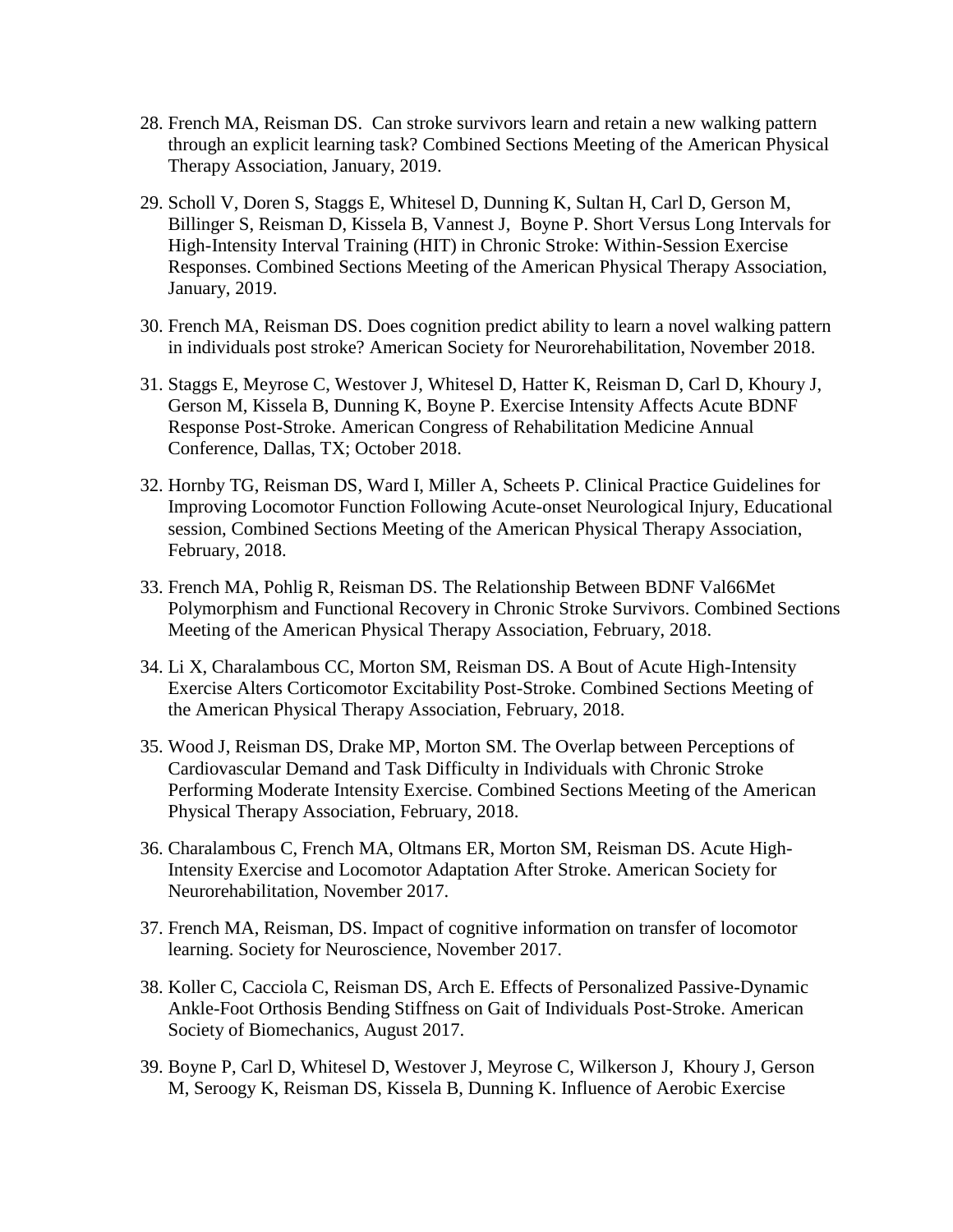Intensity and Mode on the Acute Brain-Derived Neurotrophic Factor Response Post-Stroke: Preliminary Results. Combined Sections Meeting of the American Physical Therapy Association, February, 2017.

- 40. Awad L, Reisman DS, Binder-Macleod S. Identifying Candidates for Targeted Gait Rehabilitation: Better Prediction through Biomechanics-Informed Characterization. Combined Sections Meeting of the American Physical Therapy Association, February, 2017.
- 41. Charalambous C, Alcantara C, Morton SM, Reisman DS. Effect of Acute Cardiovascular Exercise on Locomotor Adaptation and Learning After Stroke. Combined Sections Meeting of the American Physical Therapy Association, February, 2017.
- 42. Fitzpatrick B, Reoli R, Reisman DS. Standardized Outcome Measures In the Clinic, How Standard Are You? Combined Sections Meeting of the American Physical Therapy Association, February, 2017.
- 43. Kumar DS, Reisman DS, Galloway JC. Go Baby Go Café': An Immersive Rehabilitation Environment to Improve Functional Outcomes, Quality of Life and Vocational Skills. Combined Sections Meeting of the American Physical Therapy Association, February, 2016.
- 44. Danks K, Reisman DS. Benefits of an activity monitoring program in conjunction with fast treadmill training in chronic stroke survivors. Combined Sections Meeting of the American Physical Therapy Association, February, 2016.
- 45. Collins J, Oddo N, Reisman DS. The impact of self-efficacy on steps taken during participation in a treadmill based intervention for those with chronic stroke. Combined Sections Meeting of the American Physical Therapy Association, February, 2016.
- 46. Franke A, Boyne P, Carl D, Reisman D, Brian M, Westover J, Whitesel D, Meyrose C, Dunning K. Inter-rater Reliability of Ventilatory Threshold Determination in Chronic Stroke. Combined Sections Meeting of the American Physical Therapy Association, February, 2016.
- 47. Whitesel D, Boyne P, Carl D, Westover J, Meyrose C, Wilkerson J, Khoury JC, Gerson M, Seroogy K, Hatter K, Reisman DS, Kissela B, Dunning K. Effects of Aerobic Exercise Intensity on Novel Blood Biomarkers of Neuroplasticity After Stroke. International Stroke Conference, February 2016, Los Angeles.
- 48. Pigman J, Conner BC, Reisman DS, Crenshaw JR. Fall-Recovery Training of an Individual with Chronic Stroke: A Case Study on Kinematic Variables. American Society for Biomechanics, August 2016.
- 49. Conner BC, Pigman J, Reisman DS, Crenshaw JR. Fall-Recovery Training of an Individual with Chronic Stroke: A Case Study on the Neuromuscular Response. American Society for Biomechanics, August 2016.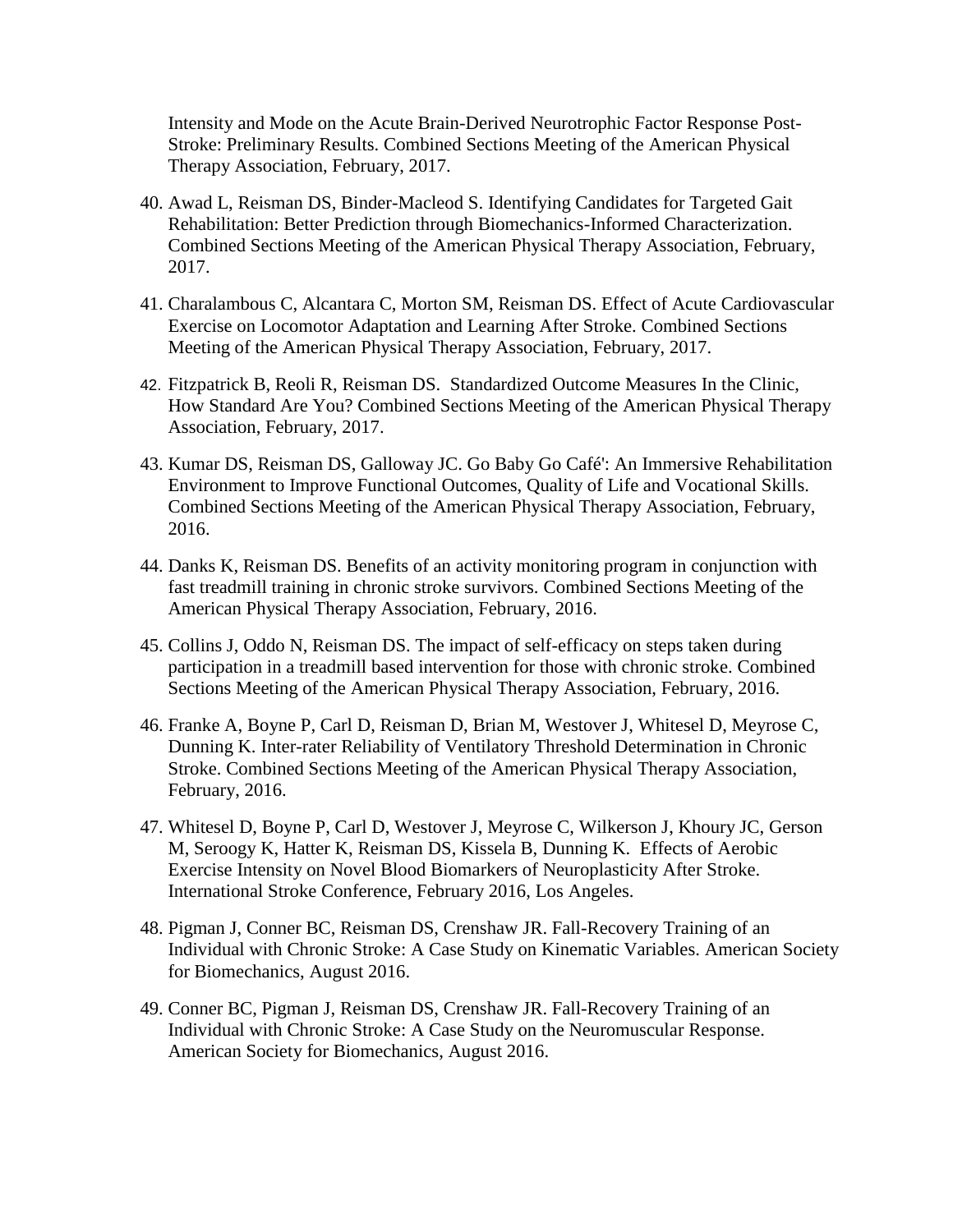- 50. French M, Moore M, Pohlig R, Reisman DS. Self-efficacy mediates the relationship between balance/walking performance, activity, and participation after stroke. Combined Sections Meeting of the American Physical Therapy Association, February, 2015.
- 51. Willy R, Reisman DS. Motor Learning to Retrain Movement Patterns in Injured Runners. Combined Sections Meeting of the American Physical Therapy Association, February, 2015.
- 52. Helm EE, Matt K, Kirschner K, Reisman DS. Brief high intensity cycling enhances BDNF release and locomotor learning. Poster Presentation Society for Neuroscience, November, 2014.
- 53. Reisman, DS. Relearning to walk after stroke. Session: Technology, Health and Rehabilitation, World Congress of Biomechanics, July 2014.
- 54. Reisman, DS. Targeting Specific Post-Stroke Gait Biomechanics to Improve Walking Function. Session: Innovative techniques for improving gait: stroke and cerebral palsy. World Congress of Biomechanics, July 2014.
- 55. Danks K, Wright T, Roos M, Pohlig R, Matthews E, Farquhar W, Binder-Macleod S, Reisman DS. The Relationship Between the Energy Cost of Transport and Walking Activity in Individuals Post Stroke. Combined Sections Meeting of the American Physical Therapy Association, February, 2014.
- 56. Awad LN, Reisman D, Wright T, Binder-Macleod S. The Validity of Using Crosssectional Relationships to Recommend Deficits to Target During Post-stroke Gait Training. Combined Sections Meeting of the American Physical Therapy Association, February, 2014.
- 57. Pretzer-Aboff I, Hicks G, Joseph DeRanieri DM, Reisman D. A Unique Community Group Rehabilitative Exercise and Therapy (GREAT) program for people with Parkinson's disease, 3rd World Parkinson's Congress, Montreal, Canada, October 2-4, 2013.
- 58. Vashista, V., Reisman, D.S. and Agrawal, S.K., Asymmetric Adaptation in Human Walking using the Tethered Pelvic Assist Device (TPAD), *Rehabilitation Robotics (ICORR), 2013 IEEE International Conference on* , June 24-26 2013.
- 59. Ressler P, Danks K, Roos M, Ciampa J, Reisman D. Using the physical activity scale for individuals with physcial disability in persons with chronic stroke. Combined Sections Meeting of the American Physical Therapy Association, January 2013.
- 60. Fulk GD, Danks K, Nirider C, Reisman D. Accuracy of body worn sensors in detecting walking activity. Combined Sections Meeting of the American Physical Therapy Association, January 2013.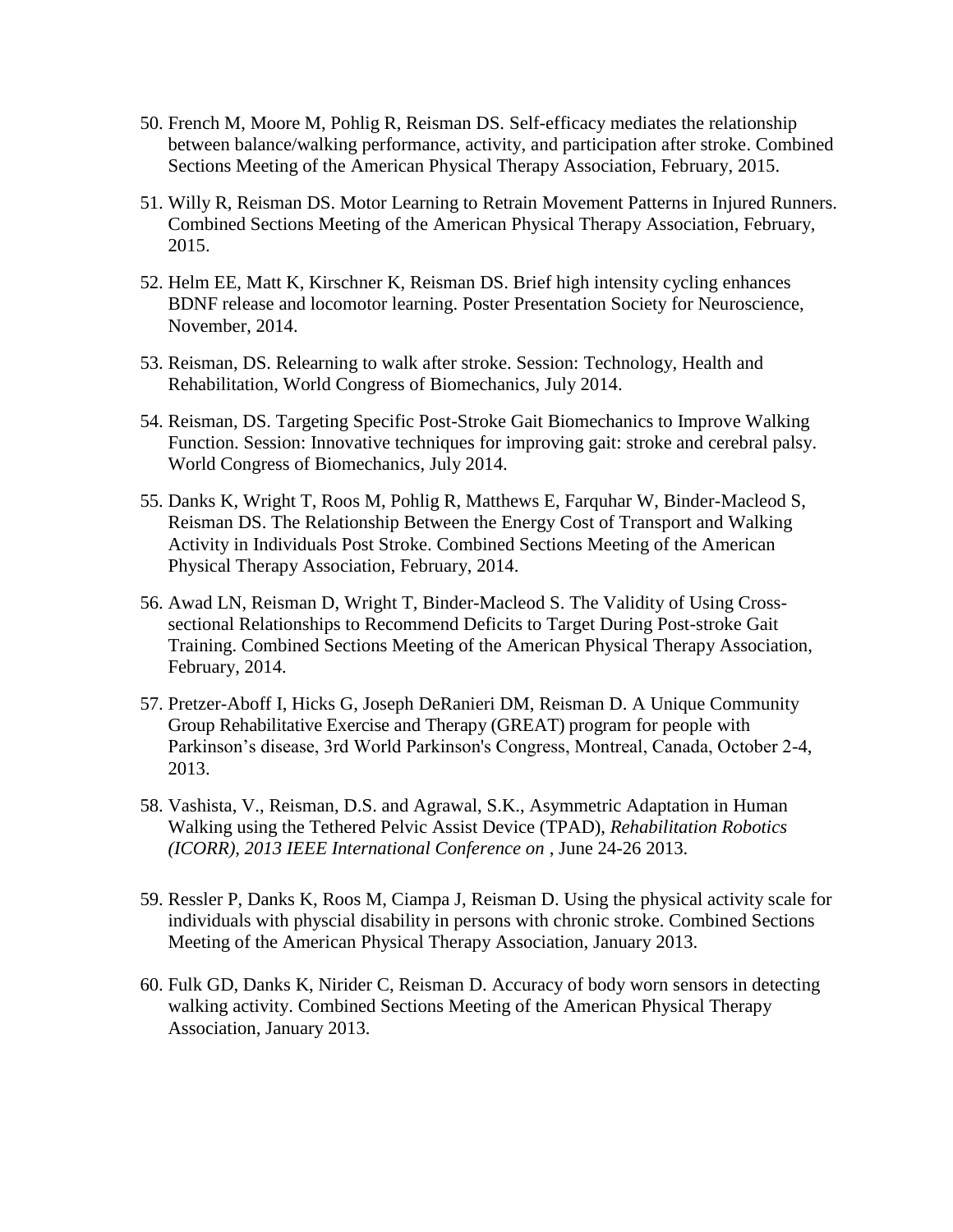- 61. Palmer JA, Binder-Macleod SA, Wright T, Reisman D. Spatiotemporal gait asymmetry, walking efficiency and speed after stroke. Combined Sections Meeting of the American Physical Therapy Association, January 2013.
- 62. Kesar TM, Reisman D, Binder-Macleod SA. Does one session of gait rehabilitation improve post-stroke walking performance? Combined Sections Meeting of the American Physical Therapy Association, January 2013.
- 63. Roos M, Rudolph K, Reisman DS. Regardless of walking speed capacity, daily walking duration and intensity is decreased after stroke. Combined Sections Meeting of the American Physical Therapy Association, February, 2012.
- 64. Roos M, Reisman DS, Hicks G, Binder-Macleod S, Rudolph K. Modification of the four square step test and its reliability and validity in people post-stroke. Combined Sections Meeting of the American Physical Therapy Association, February, 2012.
- 65. Tyrell CM, Reisman DS. Locomotor learning is slowed after stroke. Combined Sections Meeting of the American Physical Therapy Association, February, 2012.
- 66. Danks K, Roos M, Reisman DS. A step activity monitoring program improves real world walking activity post stroke. Combined Sections Meeting of the American Physical Therapy Association, February, 2012.
- 67. Helm E, Kirschner K, Matt KS, Reisman DS. Influence of a single nucleotide polymorphism in the BDNF gene on locomotor learning. Poster Presentation Society for Neuroscience, November, 2011.
- 68. Roos M, Reisman DS, Kesar T, Binder-Macleod S. Development and Testing of a Gait Re-training Intervention for Individuals with Post-stroke Hemiparesis. Annual Meeting of the American Physical Therapy Association, June, 2011.
- 69. Hornby TG, Lang C, Reisman DS, Moore J. Structuring clinical interventions to maximize motor recovery after stroke and spinal cord injury: the importance of amount, intensity and type of practice. Combined Sections Meeting of the American Physical Therapy Association, February, 2011.
- 70. Haley R, Danks K, Reisman D, Ciolek C. Development of Evidence Based Treatment Guidelines to Increase Task Repetition in Older Adults. Combined Sections Meeting of the American Physical Therapy Association, February, 2011.
- 71. Tyrell C.M., Reisman D.S. Locomotor interlimb coordination adaptability is slowed after stroke. Combined Sections Meeting of the American Physical Therapy Association, February, 2011.
- 72. Kesar T. M., Reisman D.S., Roos M, Perumal R, Farquhar W.B., Binder-Macleod S. Novel locomotor training improves gait performance, activity, and participation in individuals with chronic stroke. Combined Sections Meeting of the American Physical Therapy Association, February, 2011.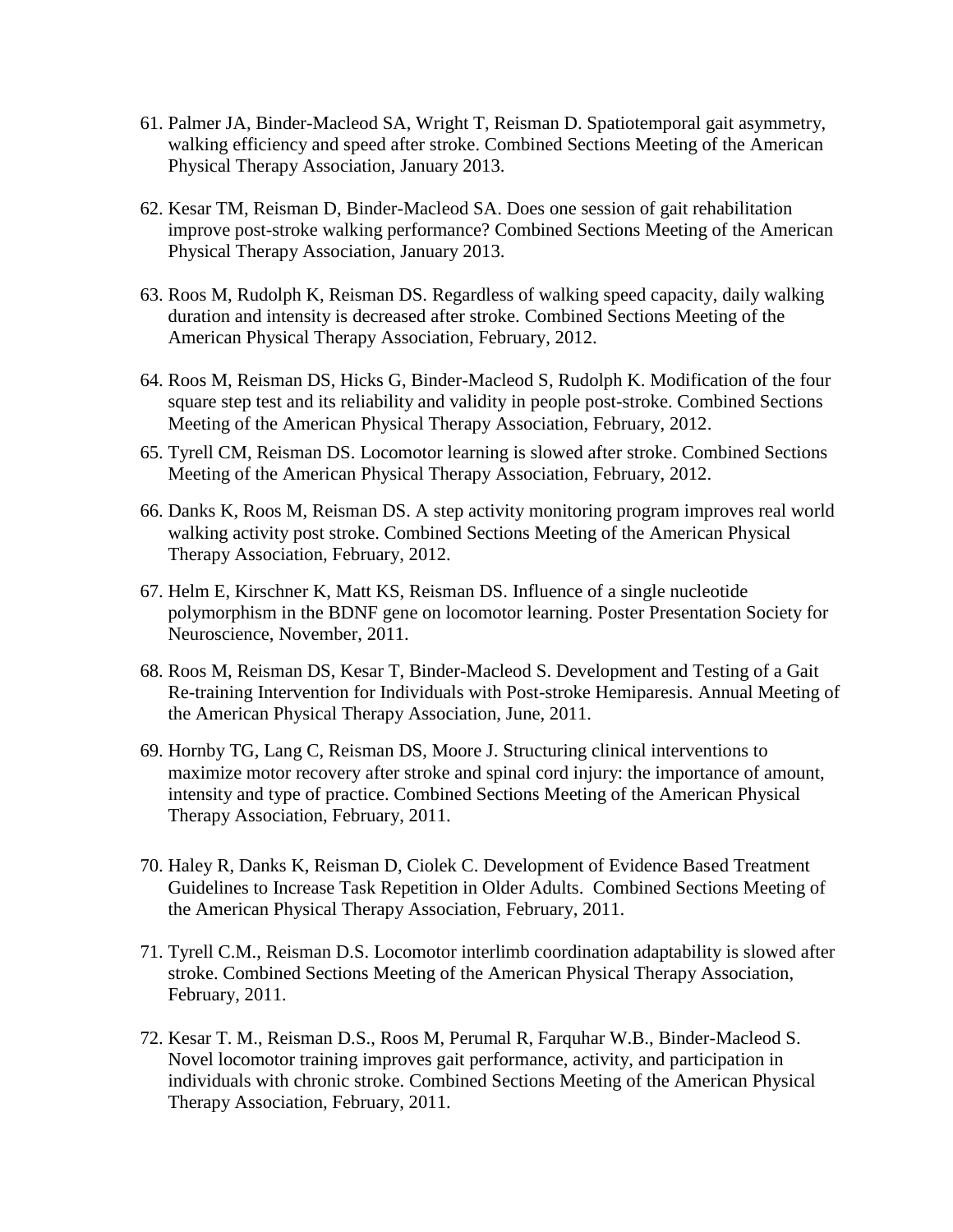- 73. Danks K, Roos M, Reisman DS, Binder-Macleod S. Determining an optimal duration of locomotor training to maximize functional improvements post stroke. Combined Sections Meeting of the American Physical Therapy Association, February, 2011.
- 74. Roos, M; Reisman, D; Rudolph, K; Binder-Macleod, S. A Novel Way to Analyze Step Activity in People Post-Stroke. Combined Sections Meeting of the American Physical Therapy Association, February, 2011.
- 75. Kumar D, Reisman DS, Swanik CB, Rudolph KS. Neuromuscular Responses to Perturbations during Walking in Knee Osteoarthritis: Influence of Instability, Strength, Proprioception and Stiffness. Presented at American College of Rheumatology Annual Scientific Meeting, Nov, 2010.
- 76. Hakansson NA, Kesar T, Reisman DS, Binder-Macleod S and Higginson JS. Effects of FastFES Gait Training on Mechanical Recovery in Post-Stroke Gait. Platform Presentation International Functional Electrical Stimulation Society, September, 2010.
- 77. Malecka C., Reisman DS. Repeated exposure to split-belt treadmill walking reveals differences in learning between stroke survivors and healthy human adults. Poster Presentation Society for Neuroscience, November, 2010.
- 78. Kesar TM, Permual R, Reisman DS, Rudolph KS, Higginson JS, Binder-Macleod SA. Effects of combining plantar- and dorsi-flexor functional electrical stimulation on poststroke gait. Poster Presentation Society for Neuroscience, October, 2009.
- 79. Malecka C, Reisman DS. Adaptation of forces and weight-bearing during walking in persons post-stroke. Poster Presentation Society for Neuroscience, October, 2009.
- 80. Chou LW, Reisman DS, Binder-Macleod SA, Knight CA. Motor unit discharge behavior in patients with stroke. Poster Presentation Society for Neuroscience, October, 2009.
- 81. Kesar TM, Perumal R, Reisman DS, Rudolph KS, Higginson JS, Binder-Macleod SA. Effects Of Novel Physiological-Based Functional Electrical Stimulation Patterns On Post-Stroke Gait. Annual Conference of the American Society of Biomechanics, University Park, PA, August 2009.
- 82. Kesar TM, Jancosko AL, Perumal R, Reisman DS, Rudolph KS, Binder-Macleod SA. Effects of plantarflexor and dorsiflexor functional electrical stimulation on gait patterns of individuals post-stroke. Annual Conference of the American Physical Therapy Association, June 2009.
- 83. Jancosko AL, Roos M, Kesar TM, Perumal R, Reisman DS, Rudolph KS, Binder-Macleod SA. Fast treadmill walking and electrical stimulation improves structure, function and participation in individuals post stroke: a case series. Annual Conference of the American Physical Therapy Association, June 2009.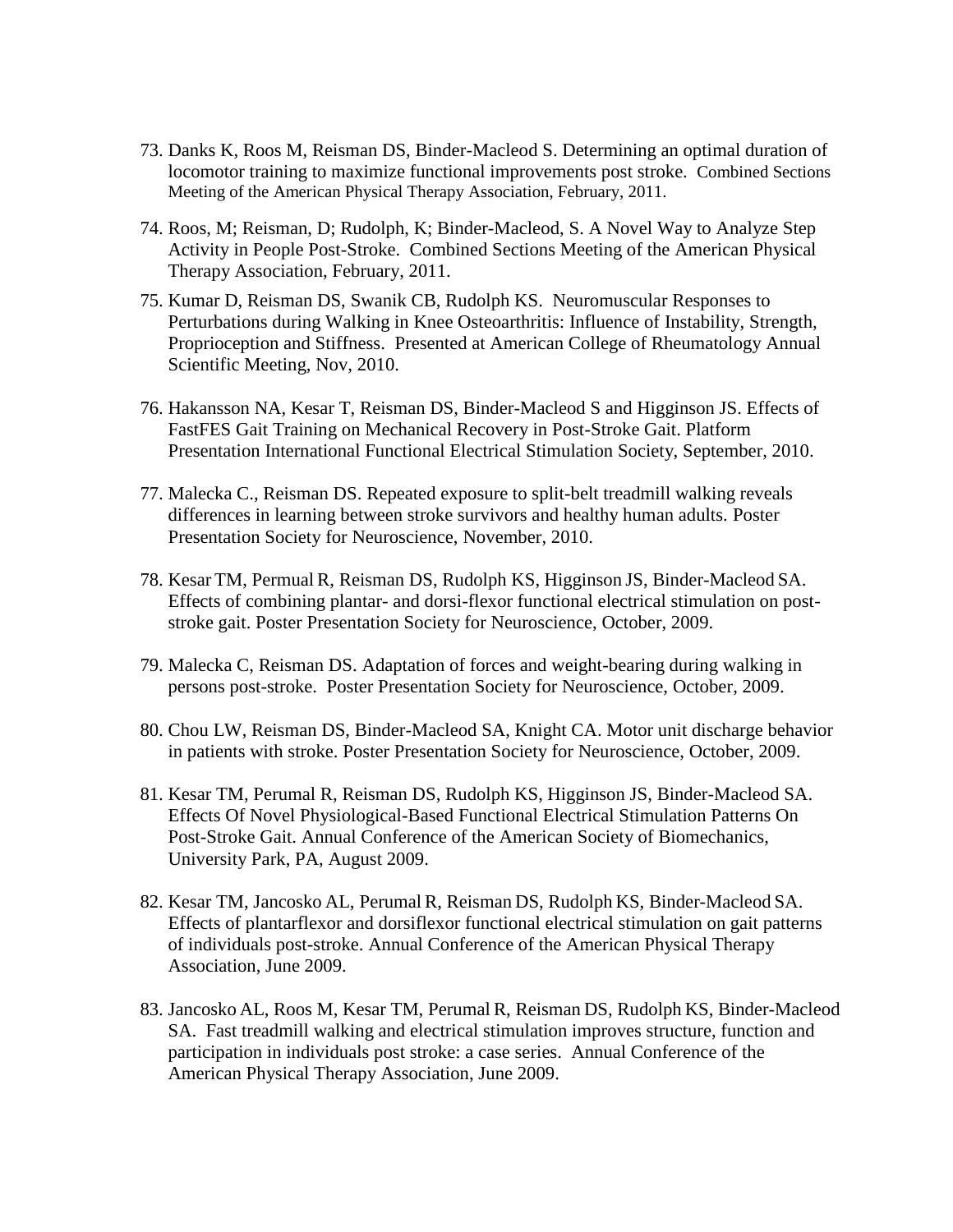- 84. Malecka C, Rudolph KS, Reisman DS. Spatial and temporal gait parameters respond differently to increased walking speed in chronic stroke survivors. Platform Presentation Combined Sections Meeting of the American Physical Therapy Association, February, 2009.
- 85. Roos M, Reisman DS, Rudolph KS. Clinical Measures Can Identify Deficits in Speed Modulation in Persons Post Stroke. Platform Presentation Combined Sections Meeting of the American Physical Therapy Association, February, 2009.
- 86. Malecka C, Reisman DS. Split-belt treadmill locomotion: adaptation of forces and weight-bearing during walking and standing. Poster Presentation Society for Neuroscience, November, 2008.
- 87. Kautz S, Bastian A, Reisman DS, Patten C. Altering locomotion through learning and conscious control: what are the implications for rehabilitation? Workshop, Neural Control of Movement, May, 2008.
- 88. Roos M, Rudolph K, Kesar T, Reisman, DS. Systematic increases in walking speed have varied effects on post-stroke walking patterns. Platform Presentation Combined Sections Meeting of the American Physical Therapy Association, February, 2008.
- 89. Rudolph KS, Reisman DS, Wagner C. The influence of speed on walking function after stroke. International Socitey for Posture and Gait Research. Burlington, VT. July 2007.
- 90. Reisman DS, Bastian AJ. Generalization of split-belt treadmill walking adaptation to over ground walking. Poster Presentation, Neural Control of Movement, March, 2007.
- 91. Reisman DS, Wagner C., Cifelli S., Rudolph K., Farquhar W. Self selected walking speeds are energy inefficient post-stroke. Platform Presentation Combined Sections Meeting of the American Physical Therapy Association, February, 2007.
- 92. Reisman DS., Wityk R., Silver K.,. Bastian, AJ Does split-belt treadmill walking adaptation transfer to over ground walking post-stroke? Poster Presentation, Society for Neuroscience, October, 2006.
- 93. Reisman, D Bastian A. Split-belt treadmill adaptation and gait symmetry post-stroke. Poster Presentation Combined Sections Meeting of the American Physical Therapy Association, February, 2006.
- 94. Reisman D, Wityk R, Bastian A. Split-belt treadmill walking adaptation in post-stroke hemiparesis. Poster Presentation, Society for Neuroscience, November, 2005.
- 95. Reisman DS, Block, H, Bastian AJ. Split-belt locomotion: adaptation and after-effects from short-term training. Poster Presentation, Society for Neuroscience, October, 2004.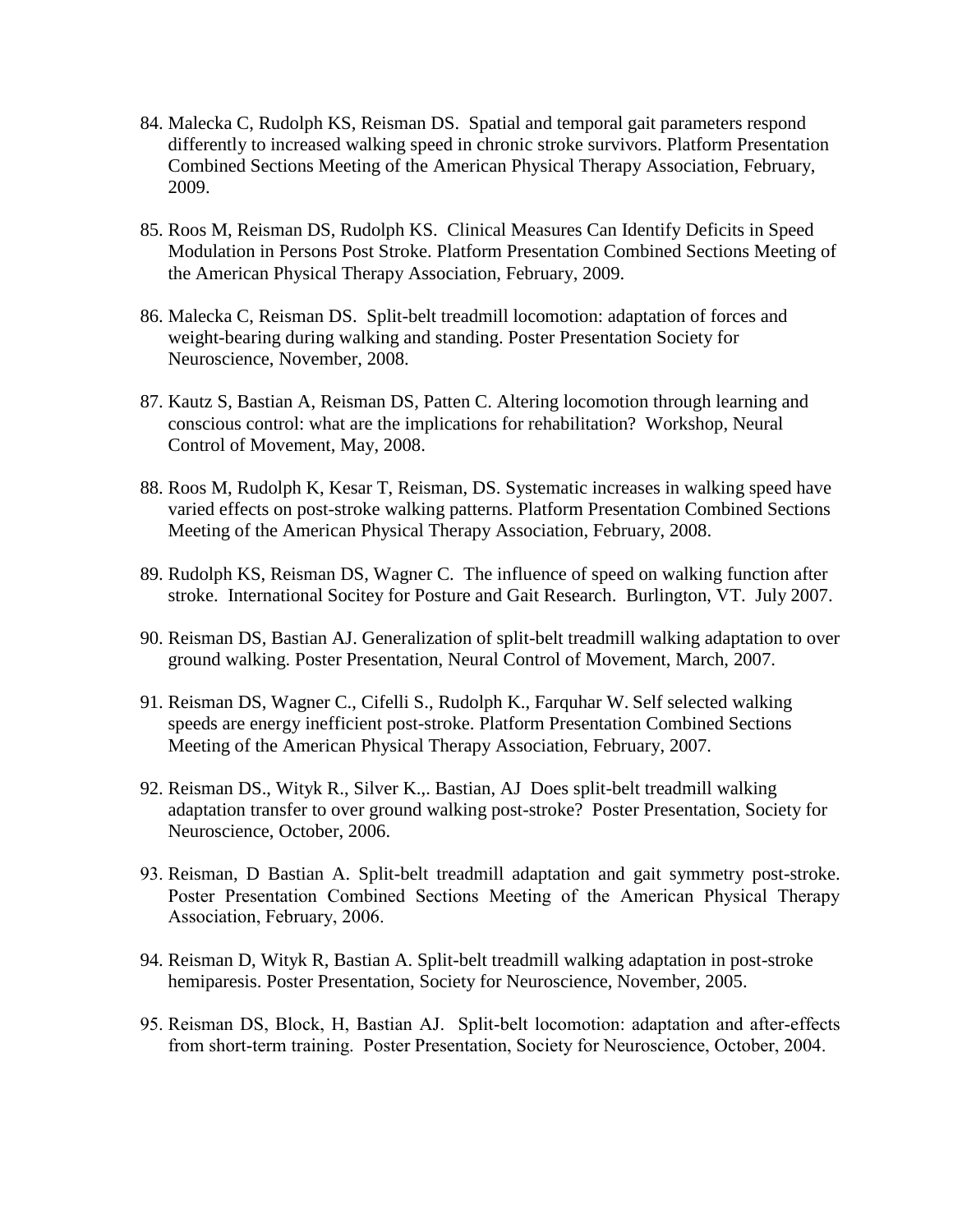- 96. Reisman DS, Scholz, JP. The influence of workspace location on the kinematics of seated reaching in persons with hemiparesis. Poster Presentation, North American Society for the Psychology of Sport and Physical Activity, June, 2004.
- 97. Reisman DS, Scholz, JP. Joint and surface force coordination during reaching motions involving the trunk in persons with hemiparesis. Platform Presentation, Combined Sections Meeting of the American Physical Therapy Association, February, 2003.
- 98. Reisman DS, Scholz, JP. Differences in coordination of joint motion timing in persons with hemiplegia and healthy persons during a seated, reaching task. Platform Presentation, Combined Sections Meeting of the American Physical Therapy Association, February, 2002.
- 99. Tseng Y Reisman DS, Yang JF, Schöner G, Scholz JP. Joint coordination underlying the control of a pointing task with and without vision. Progress in Motor Control III, conference abstracts, August, 2001.
- 100. Reisman DS, Yang JF, Tseng Y, Scholz JP. Joint coordination underlying the control of a pointing task in healthy and hemiparetic persons. Poster Presentation, Progress in Motor Control III, August, 2001.
- 101. Reisman DS, Scholz, JP. Effects of varying perceptual information on the control of body momentum in a sit-to-stand task. Platform Presentation, Combined Sections Meeting of the American Physical Therapy Association, February, 2001.
- 102. Reisman, DS, Scholz, JP. Effect of task constraints on coordination of sit to stand. Poster Presentation, Combined Sections Meeting of the American Physical Therapy Association, February, 2000.
- 103. Schwartz D., Giroux, J., Neva, R., Sunsdahl, B. EMG and Mechanical Analysis of Focal and Postural Muscle Activity in Hemiplegic and Healthy Subjects During a Reaching Task. Poster Presentation at the Annual Conference of the American Physical Therapy Association, June, 1993.

# **Invited Presentations**

#### National/International

- 1. "Step activity in persons with chronic stroke", Gait and Clinical Movement Analysis Society Annual Meeting, June 8, 2021.
- 2. "Strategies for a successful DPT-PhD dual degree program", American Council of Academic Physical Therapy, sponsored by Research Intensive Programs in Physical Therapy, May, 2021.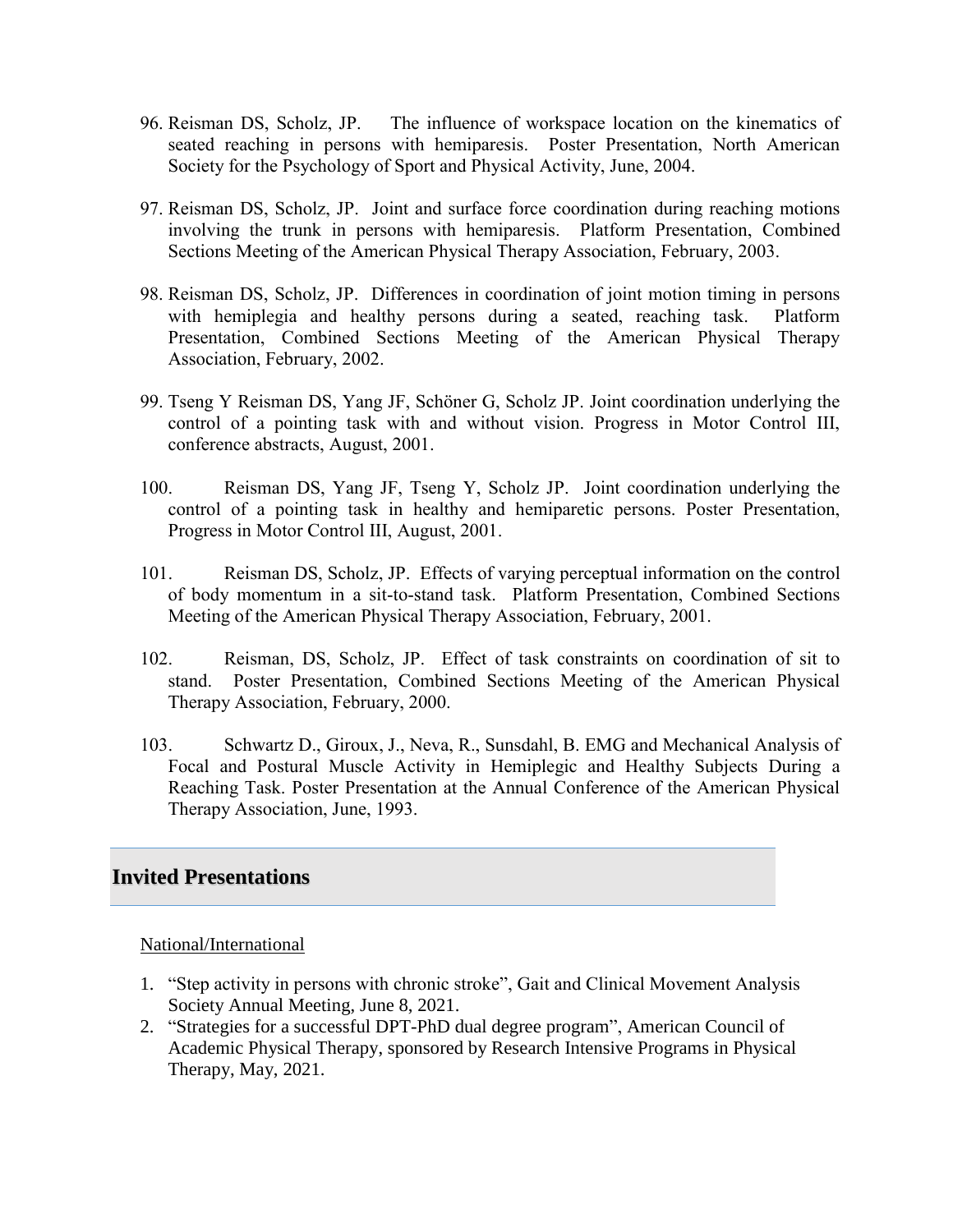- 3. "Factors Impacting Locomotor Learning After Stroke", Moss Rehabilitation Research Institute Forum, April 2021.
- 4. "Recovery of walking and activity after stroke: insights gained from motor learning and applied interventions", University of Florida Neuromechanics seminar series, November, 2020.
- 5. "Recovery of real-world walking activity following stroke". 41<sup>st</sup> Annual Neurorehabilitation Conference- Encompass Health, Braintree Rehabilitation, November, 2020.
- 6. "Locomotor learning after stroke". 41st Annual Neurorehabilitation Conference-Encompass Health, Braintree Rehabilitation, November, 2020.
- 7. "Recovery of walking and activity after stroke: insights gained from motor learning and applied interventions", Boston University Physical Therapy & Athletic Training Grand Rounds, November 2019.
- 8. "Motor Learning after Stroke", Penn State University, Action Club Seminar, April, 2019.
- 9. "Locomotor clinical guidelines for patients with neurologic conditions", Ann Gentile Memorial Conference, Columbia University, April 2019.
- 10. "Motor Learning after Stroke", University of Maryland Physical Therapy and Rehabilitation Science Seminar series, March 22, 2019.
- 11. "Motor Learning in Neurologic Physical Therapy", Integrating Current Evidence into Neurologic PT Educational Programs, Pre-conference Educational Program, Combined Sections Meeting of the American Physical Therapy Association, January, 2019.
- 12. "Promoting Mobility Recovery Following Stroke", National Rehabilitation Hospital/ Georgetown University Center for Brain Plasticity and Recovery seminar series, January 16, 2019.
- 13. "Facilitating Walking Recovery after Stroke through Research: The Perspective of a Clinician-Scientist", University of Florida and Brooks Rehabilitation Neuromuscular Symposium, May 7-8, 2018.
- 14. "Promoting walking recovery after stroke through interdisciplinary and collaborative science", Georgetown University, Interdisciplinary Program in Neuroscience Seminar Series, April 17, 2018.
- 15. "Advances in Physical Therapy for Stroke" at the Advances in Stroke and Foundations of Neurologic Practice 2017, University of Pennsylvania, November 2, 2017.
- *16.* "Promoting Mobility Recovery after Stroke through Interdisciplinary and Collaborative Research." Keynote Speaker: 2017 Human Movement Science & Biomechanics Symposium at the University of North Carolina at Chapel Hill*,* March 31st, 2017.
- 17. "Facilitating Recovery from Stroke through Research: The Benefits of Interdisciplinary and Collaborative Science." Center for Research in Human Movement Variability Seminar Series, University of Nebraska, March 17, 2017.
- 18. "Data Entry and Management". Linblad A, Reisman DS. NCMRR/REACT Center Clinical Trials Workshop, National Institutes of Health, September 2016.
- 19. "Locomotor Adaptation and Learning after Stroke". The 12th Karniel Computational Motor Control Workshop, Ben-Gurion University of the Negev, June, 2016.
- 20. "Motor Control and Learning After Neurologic Injury: Basic Principles to Clinical Application". Two-day workshop sponsored by the Israeli Physiotherapy Association at Ben-Gurion University of the Negev, June, 2016.
- 21. "Promoting motor learning after stroke: The potential role of genetic variation in brain-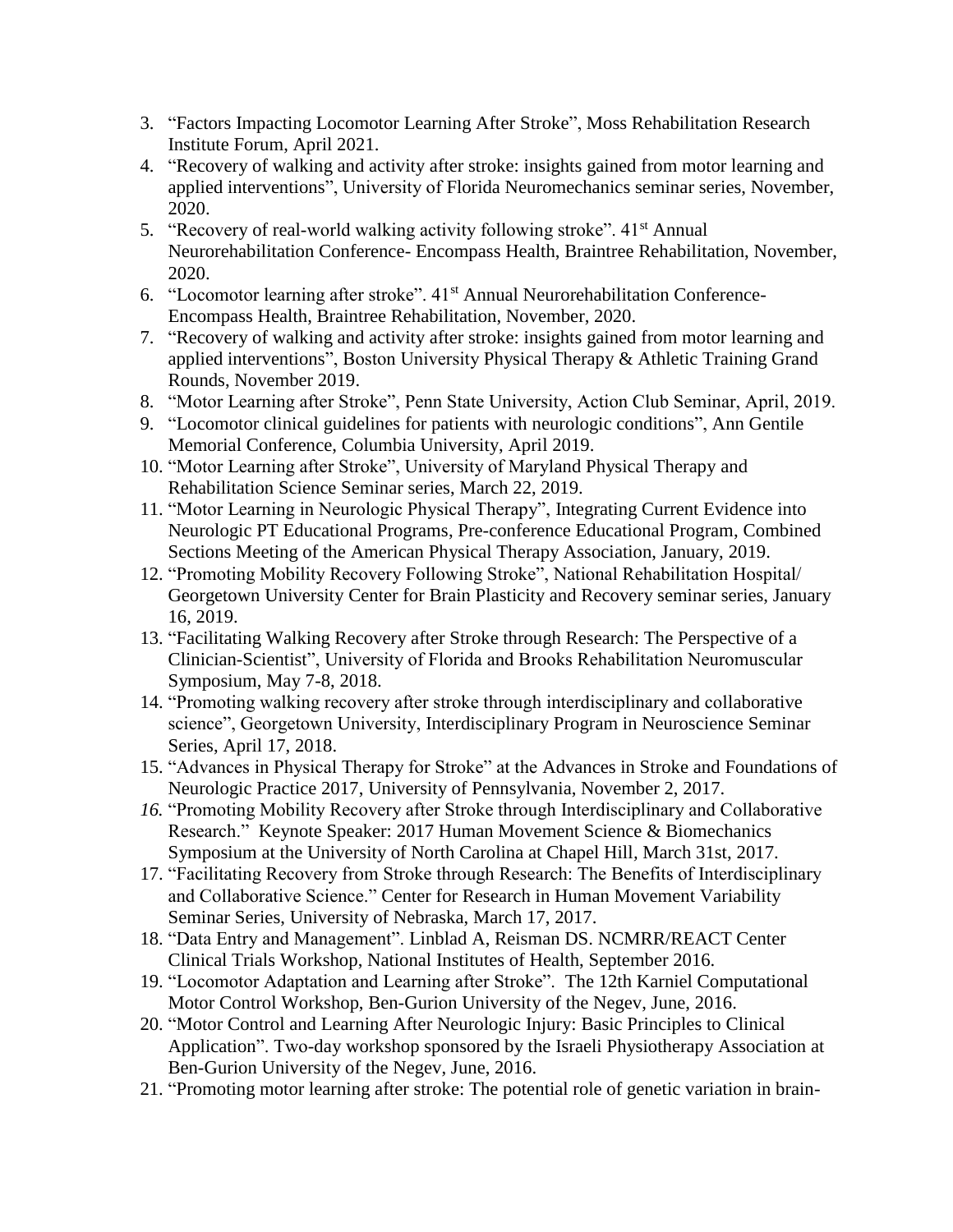derived neurotrophic factor". Neural Control of Movement Satellite Symposium, April, 2015.

- 22. "Early Career Workshop: Mock Study Section". Neurology Section. Combined Sections Meeting of the American Physical Therapy Association, February, 2015.
- 23. "Student/Researcher Roundtable". Reisman DS, Sinacore D; Speakers. Eastlack, M.; Moderator. Section on Research. Combined Sections Meeting of the American Physical Therapy Association, February, 2015.
- 24. ["Task Specific Practice in Neurorehabilitation"](http://www.gettingbacktolife.com/sites/default/files/u28/A2%20-%20Reisman%20-%20Task%20Specific%20Practice%20in%20Neurorehabilitation.pdf). 35<sup>th</sup> Annual Neurorehabilitation Conference, Braintree Rehabilitation, Nov. 8-9, 2014.
- 25. "Recovery of Walking after Stroke", 35<sup>th</sup> Annual Neurorehabilitation Conference, Braintree Rehabilitation, Nov. 8-9, 2014.
- 26. "Post-stroke walking recovery: from locomotor learning to real-world walking activity", University of Florida Department of Physical Therapy Rehabilitation Research Seminar, February 27, 2013.
- 27. "Writing with the Editors", Moderator. Combined Sections Meeting of the American Physical Therapy Association, January, 2013.
- 28. "Locomotor Learning after Stroke", University of Illinois-Chicago, Department of Physical Therapy, April, 2012.
- 29. "Designing Gait Training Interventions for Indiviuals with Stroke: Rationale and Clinical Decision-Making for Assistance, Trial and Error Practice and Error Augmentation", Rehabilitation Institute of Chicago, April, 2012.
- 30. "Writing with the Editors", Moderator. Combined Sections Meeting of the American Physical Therapy Association, February, 2012.
- 31. "Current Concepts in Post-Stroke Gait Rehabilitation", Combined Sections Meeting of the American Physical Therapy Association, February, 2012.
- 32. ["Structuring Clinical Interventions to Maximize Motor Recovery After Stroke and Spinal](https://m360.nypta.org/event/session.aspx?id=34963)  [Cord Injury"](https://m360.nypta.org/event/session.aspx?id=34963), New York Physical Therapy Association Annual Meeting, October, 2011.
- 33. "APA Impact on Chronic Stroke", The Management of Chronicity**:** Exploiting the experience of 5-year administration of Adapted Physical Activity, Rome, Italy, October, 2011.
- 34. "Restorative vs. Compensatory Approaches to Rehabilitation: Where does (should) your approach fall on the continuum?" Eugene Michels Forum, Moderator. Combined Sections Meeting of the American Physical Therapy Association, February, 2011.
- 35. "Locomotor inter-limb coordination in post-stroke hemiparesis", Sensory Motor Performance Program Seminar Series, Rehabilitation Institute of Chicago, March, 2006.
- 36. "Locomotor Adaptation Following Stroke", National Rehabilitation Hospital, Center for Applied Biomechanics and Rehabilitation Research Seminar Series, October 10, 2005.

Local/Regional

- 1. "Recovery of Functional Mobility after Stroke". ACCEL Innovative Discovery Series. February 28, 2020.
- 2. "Promoting Recovery Optimization with WALKing Exercise after Stroke (PROWALKS)". Neurology Grand Rounds. Christiana Care Health System, Newark, DE, August, 2018.
- 3. "Advances in locomotor training after stroke". Cadia Rehabilitation, Middletown, DE, January, 2018.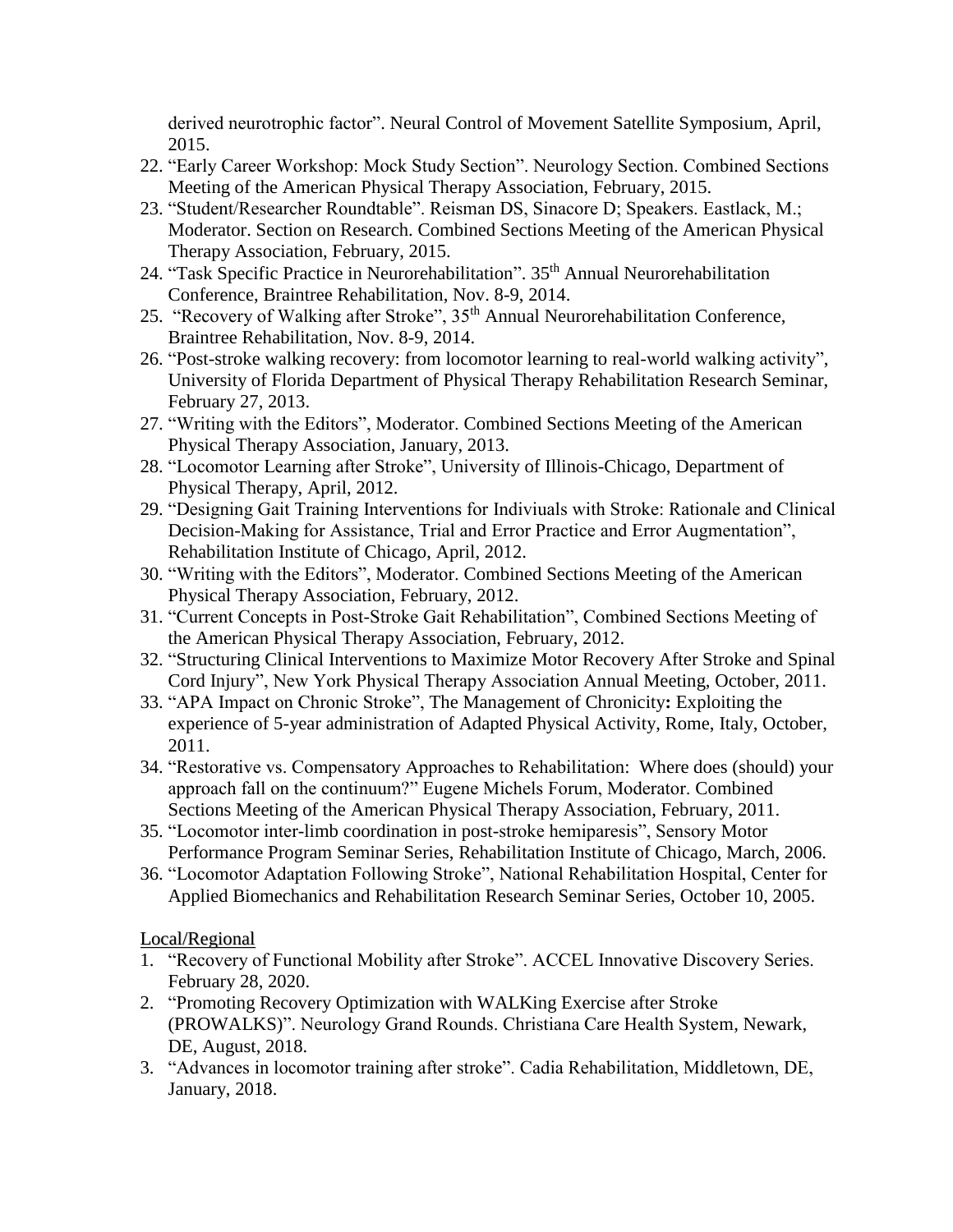- 4. "Advances in locomotor training after stroke". Cadia Rehabilitation, Newark, DE, December 2017 and Cadia Rehabilitation, Middletown, DE, January, 2018.
- 5. "Improving real world activity after stroke: the importance of social, cognitive and physical factors". Good Shepherd/Penn Partners Neuro Special Interest Group, June 2017.
- 6. "Facilitating Recovery from Stroke through Research: The Benefits of Interdisciplinary and Collaborative Science." Blue Hen Tribute to Dr. John P. Scholz. University of Delaware, October 21, 2016.
- 7. "Stroke Rehabilitation: Neuroplasticity and Motor Learning". Christiana Health Care Neurovascular Symposium, April 2015.
- 8. "Monitoring and encouraging real world walking activity after stroke", Delaware Stroke Initiative Annual Conference, October, 2013.
- 9. "G-Codes- Implementation", Christiana Health Care Center, May 21, 2013.
- 10. "Physical Therapy in Stroke Rehabilitation", Delaware Stroke Initiative Annual Conference, October, 2012.
- 11. "Physical Therapy for the Person Post-Stroke: From Principles of Neuroplasticity to Cutting Edge Interventions", Pennsylvania Physical Therapy Association Annual Meeting, October, 2011.
- 12. "Community Based Exercise Programs for Brain Injury Survivors; Research and Reality" Brain Injury Association of Delaware, March, 2011.
- 13. "Recovery of Walking after Stroke", University of Delaware Academy of Lifelong Learning Medical Lecture Class, November, 2010.
- 14. "Locomotor Recovery Following Stroke", Christiana Center for Outcomes Research Lunch and Learn Lecture Series, March, 2009.
- 15. "Physical Motor Learning and Stroke", Delaware Stroke Initiative Annual Stroke Conference, September, 2008.
- 16. "Locomotor Adaptation Following Stroke", University of Maryland-Baltimore, Physical Rehabilitation Science Graduate Program Seminar Series, February, 2006.
- 17. "Exercise and the Older Adult", Geriatric Medicine Symposium, Delaware Academy of Family Physicians, December, 2005.
- 18. "Physical Therapy and Stroke Rehabilitation", Delaware Stroke Intitiative's 5th Annual Stroke Education Conference, October, 2005.
- 19. "Physical Health in Retirement", Peninsula United Methodist Homes' 50<sup>th</sup> Anniversary celebration, September, 2004.

# **Service**

*National Service*

- American Physical Therapy Association Neurology Section Research Committee Member, 2006-2012
- American Physical Therapy Association Neurology Section Abstract Reviewer Combined Sections Meeting, 2006-2011
- American Physical Therapy Association Section on Research Awards Committee Member, 2009-2012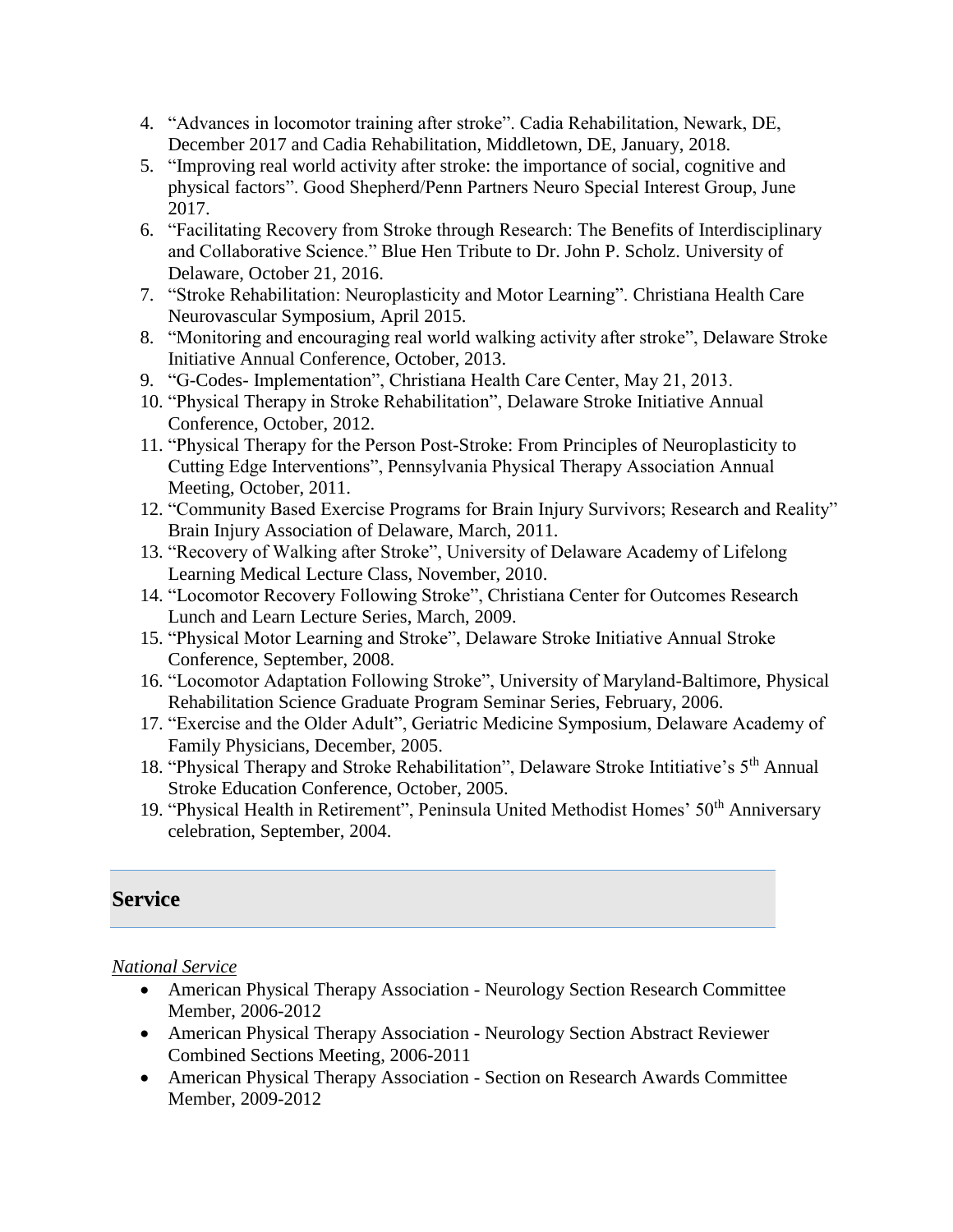- Clinical Practice Guideline Development Group for the Clinical Practice Guideline: Specific Training Parameters for Walking Recovery in Adults with Chronic Stroke, Spinal Cord Injury and Traumatic Brain Injury. Sponsored by the Academy of Neurologic Physical Therapy, American Physical Therapy Association. March 2015 present.
- External Advisor Brooks Rehabilitation UF-College of Public Health and Health Professions Research Collaboration, 2018-present
- NIH Stroke Recovery Workshop Steering Committee, May 2018-November 2018
- American Physical Therapy Association Essential Resources Strategy Group-Education, September 2019
- NINDS/NICHD NeuroRehab CDE Working Group, July 2020-present

# *Editorial Board Membership*

- Physical Therapy, July 2013-December 2018
- Journal of Neurologic Physical Therapy, 2010- December 2016

*Associate Editor*

- Journal of Neurologic Physical Therapy, December 2016-present
- Neurorehabilitation and Neural Repair, January 2018-present

# *Grant Review Panels*

- NIH MFSR Motor Function, Speech and Rehabilitation Study Section, standing member 7/2020-present
- NIH ZRG1 F10B-B (20) (Fellowship) and ZRG1 MOSS-B (82)A (R15) special emphasis panel, March 2020
- NIH NSD-K Neurological Sciences and Disorders K Study Section, July 2019
- NIH CHHD-K 2 Function, Integration, and Rehabilitation Sciences Subcommittee, NCMRR Early Career Research Award (R03), June 2019
- NIH MFSR Motor Function, Speech and Rehabilitation Study Section, June, 2019
- NIH ZRG1 MOSS-V(15) MRS: Small Business Panel, March 2019
- NIH MFSR Motor Function, Speech and Rehabilitation Study Section, June, 2018
- NINDS ZNS1 SRB G(17) Special Emphasis Panel, February, 2018
- NIH NINDS ZNS1 SRB G12 Special Emphasis Panel, April 2017
- Veterans Administration Rehabilitation Research and Development Scientific Merit Review Board, Brain Injury: TBI and Stroke Panel, ad hoc member, March, 2017
- American Heart Association, Behavioral CL1 grant review panel, April, 2016
- NIH MFSR Motor Function, Speech and Rehabilitation Study Section, October, 2015
- American Heart Association, Behavioral Science (Intervention/Prevention) grant review panel, September, 2015
- NIH ZRG1-MOSS-U82 Special Emphasis Panel, October, 2014
- NIH NINDS G78/NSD-K Special Emphasis Panel, June, 2014
- Veterans Administration Rehabilitation Research and Development Scientific Merit Review Board, Brain Injury: TBI and Stroke Panel, 2011-2014
- NIH NINDS: Special Emphasis Panel Stroke Trials Network, August, 2013
- American Heart Association: Bioengineering Clinical Peer Review Study Group, April, 2013.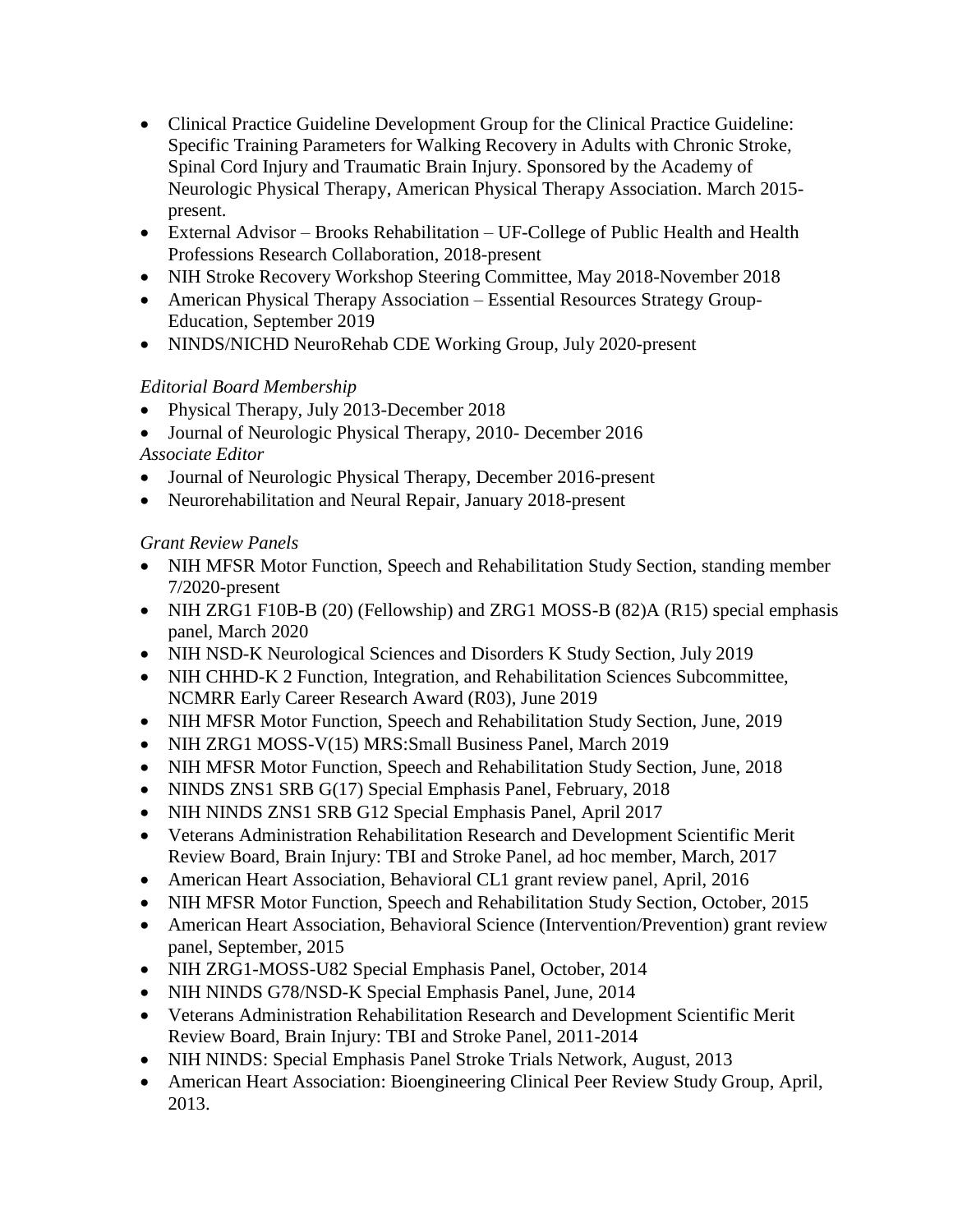• Ad Hoc Grant Reviewer – Austrian Science Fund, 2012

# *University Service*

- BIOMS Qualifying Examination Development Committee, 2010-2011
- College of Health Sciences Strategic Planning-Research, 2011-present
- College of Health Sciences Awards Committee, 2011-May 2015
- College of Health Sciences Research Review Committee, 2011-2012
- College of Health Sciences Representative to Faculty Senate, 2012-2016
- Organizing Committee, Center for Biomedical Engineering Research (CBER) 2013 Research Symposium
- Kinesiology and Applied Physiology Faculty Search Committee, 2013
- Medical Laboratory Sciences Chairperson Search Committee, Fall 2014
- Models for the New American Research University, Infrastructure Working Group, University Strategic Planning Initiative, 2014-2015
- Communication Sciences and Disorders Faculty Search Committee, Spring 2016
- Advisory Board to the President on Board of Trustees Bylaws Article 3; Spring, 2016
- Kinesiology and Applied Physiology Faculty Search Committee, Fall, 2016
- College of Health Sciences Sr. Sponsored Programs Coordinator Search Committee, Fall 2016, Fall, 2017
- INBRE Research Development Committee, April 2017-present
- College of Health Sciences Research Advisory Council, 2017-present
- Biomechanics and Movement Science Program Policy review committee, May 2018present
- Clinical Research Working Group, November 2018-2020
- Biomechanics and Movement Science Course committee, October 2018-present
- Delaware to the World Presenter, February 2019
- Chairperson, Registry and Clinical Research Software RFP committee, January 2020- June 2020
- UD Health Clinical Working Group, April 2021-present
- Search Committee, UD Health Clinics Chief Operating Officer, July 2021- present

# *Department Service*

- Academic Director, Neurologic and Older Adult Physical Therapy Clinic, 2004-present
- Physical Therapy Research Retreat Planning Committee, 2008
- Physical Therapy Awards Committee Chairperson, 2011-2017
- Faculty Mentor, Neurologic Physical Therapy Residency Program, 2011-present
- Physical Therapy Faculty Search Committee, 2012
- Physical Therapy Chairperson Search Committee, 2013
- Physical Therapy Business Administrator II Search Committee, Fall 2015
- Physical Therapy Department Faculty Search Committee, Fall & Spring 2016-17
- Physical Therapy Chairperson Search Committee, 2018
- Chair, Scholarship and Research Innovation Working Group- January 2018-present
- Member, Research Vision Working Group- January 2018-December 2018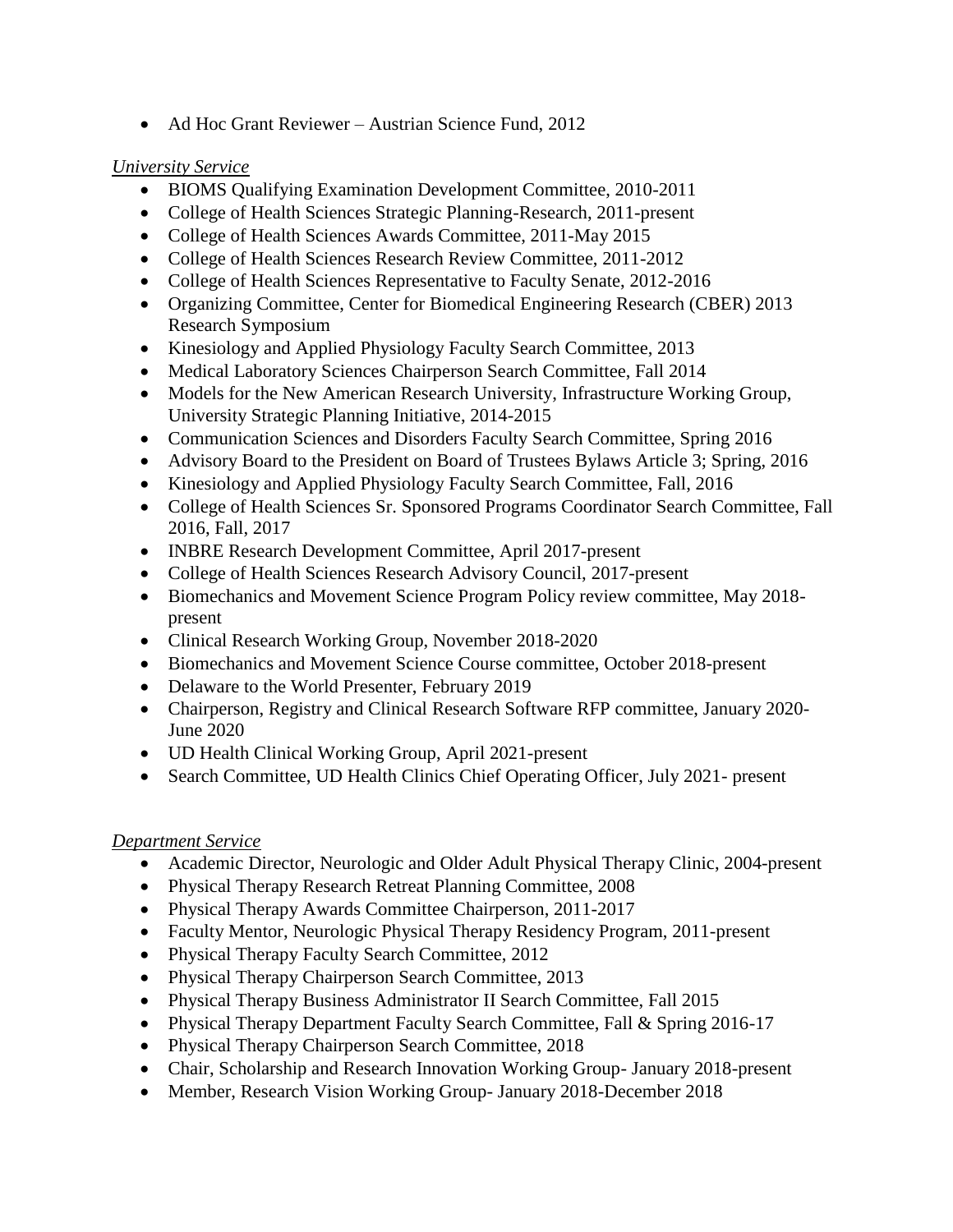- Member, Curricular Content-Basic Evaluation Working Group-January 2018-December 2018
- Member, Curricular Content-Teaching Evaluation Working Group-January 2018-present
- Member, ICE recalibration working group-Fall, 2018-present
- Search Committee, Neurologic and Older Adult Physical Therapy Clinic, Clinic PT position, Fall 2018
- Search Committee, Sports and Orthopedic Physical Therapy Clinic, PT Educator position, Fall 2018

# **Students and Trainees**

# Primary Mentor

- Kiersten McCartney, Biomechanics and Movement Sciences (PhD student), University of Delaware (current)
- Allison Miller, Biomechanics and Movement Sciences (PhD student), University of Delaware (current)
- Margaret French, Biomechanics and Movement Sciences (PhD student), University of Delaware (completed February 2021)
- Elizabeth Thompson, DPT PhD, Post-doctoral researcher (completed January 2020)
- Charalambous, Charalambos, PhD Post-doctoral Researcher (completed, January 2018)
- Erin Helm, Biomechanics and Movement Sciences (PhD student), University of Delaware (completed June 2015)
- Daniela Mattos (co-advisor), Biomechanics and Movement Sciences (PhD student), University of Delaware (completed May 2015)
- Eunse Park, Biomechanics and Movement Sciences (PhD student), University of Delaware (completed July 2014)
- Christine Malecka, Biomechanics and Movement Sciences (PhD student), University of Delaware (completed May 2013)
- Trisha Kesar, Post-doctoral Researcher (completed 2012)

# Co-mentor

- Xin Li, Biomechanics and Movement Sciences (PhD student), University of Delaware (completed May 2018; Co-mentored with Susanne Morton)
- [Carolina Carmona de Alcântara,](https://plus.google.com/u/0/110156737082102835398?prsrc=4) PT (PhD student), studying in Reisman lab January 2016-January 2017 on a Brazilian FAPESP grant (completed January 2018; primary mentor while in US)
- Lou Awad, Biomechanics and Movement Sciences (PhD student), University of Delaware (completed December 2016; Co-mentored with Stuart Binder-Macleod)

# Committee Member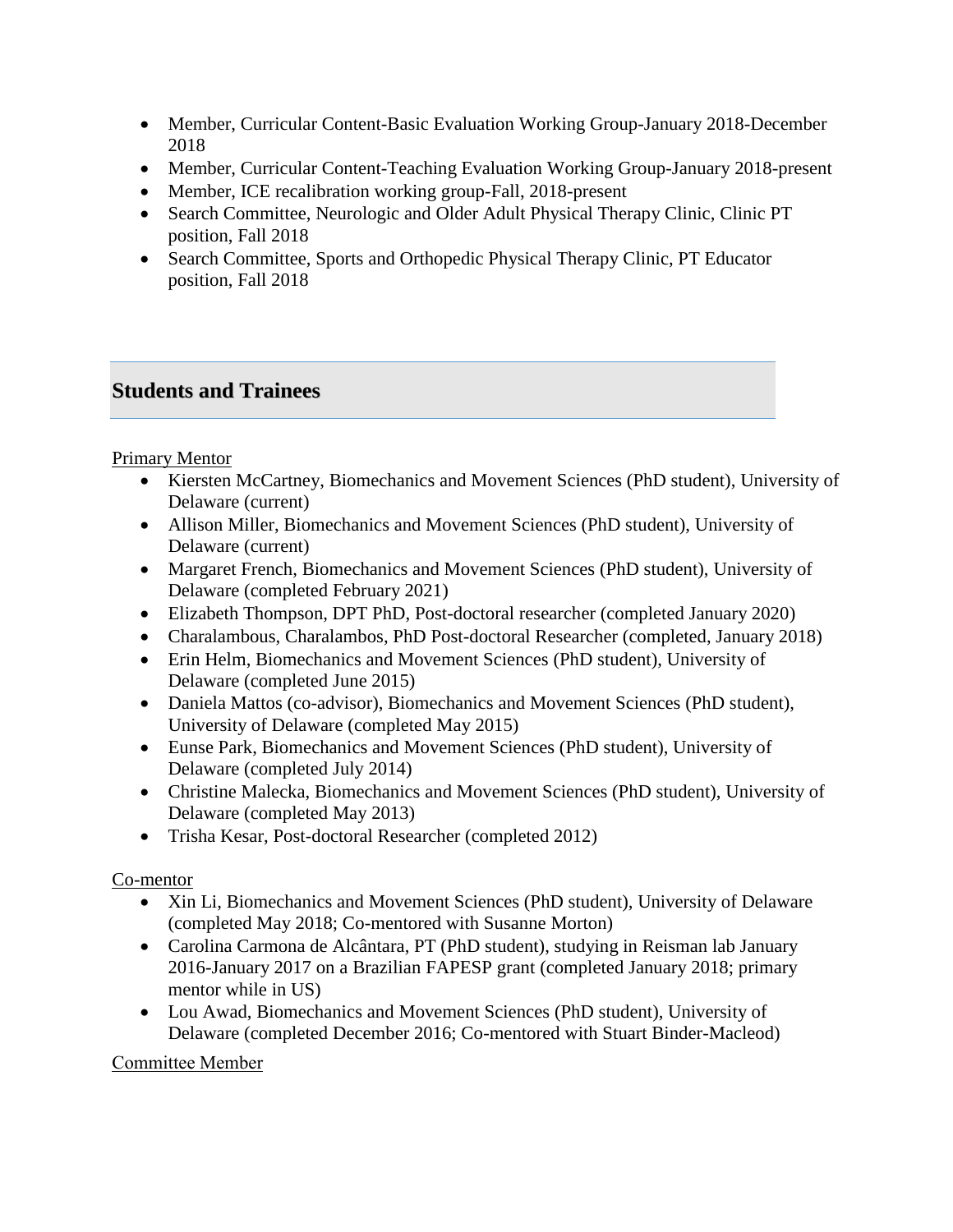- Yashar Aucie, Bioengineering (PhD student), University of Pittsburgh (current; Advisor, Gelsy Torres-Oviedo)
- John Collins, Biomechanics and Movement Sciences (PhD student), University of Delaware (current; Advisor, Steven Stanhope)
- Corey Koller, Biomechanics and Movement Sciences (PhD student), University of Delaware (current; Advisor, Elisa Arch)
- Kelsey Bryk, Biomechanics and Movement Sciences (PhD student), University of Delaware (completed 1/2021; Advisor, Tom Buckley)
- Nicole Ray, Mechanical Engineering (PhD students), University of Delaware (completed 11/2020; Advisor, Jill HIgginson)
- Feld Jody, PhD, Human Movement Science Program, University of North Carolina (completed 8/2019; Advisor, Prudence Plummer).
- Jamie Pigman, Biomechanics and Movement Sciences (PhD student), University of Delaware (completed 3/2019; Advisor, Jeremy Crenshaw)
- Avantika Naidu, Rehabilitation Sciences, (PhD student), University of Alabama Birmingham (completed 5/2019; Advisor, Dave Brown)
- Devina Kumar, Biomechanics and Movement Sciences (PhD student), University of Delaware (completed 11/18; Advisor, Cole Galloway)
- Bryce Muth, Applied Physiology (PhD student), University of Delaware (completed 11/18; Advisor, Dave Edwards)
- Drew Peterson, Biomechanics and Movement Sciences (Master's student), University of Delaware (completed 10/18; Advisor, Jeremey Crenshaw)
- Erin Futrell, Rehabilitation Sciences, (PhD student), MGH Institute of Health Professions (completed 4/18; Advisor, Irene Davis)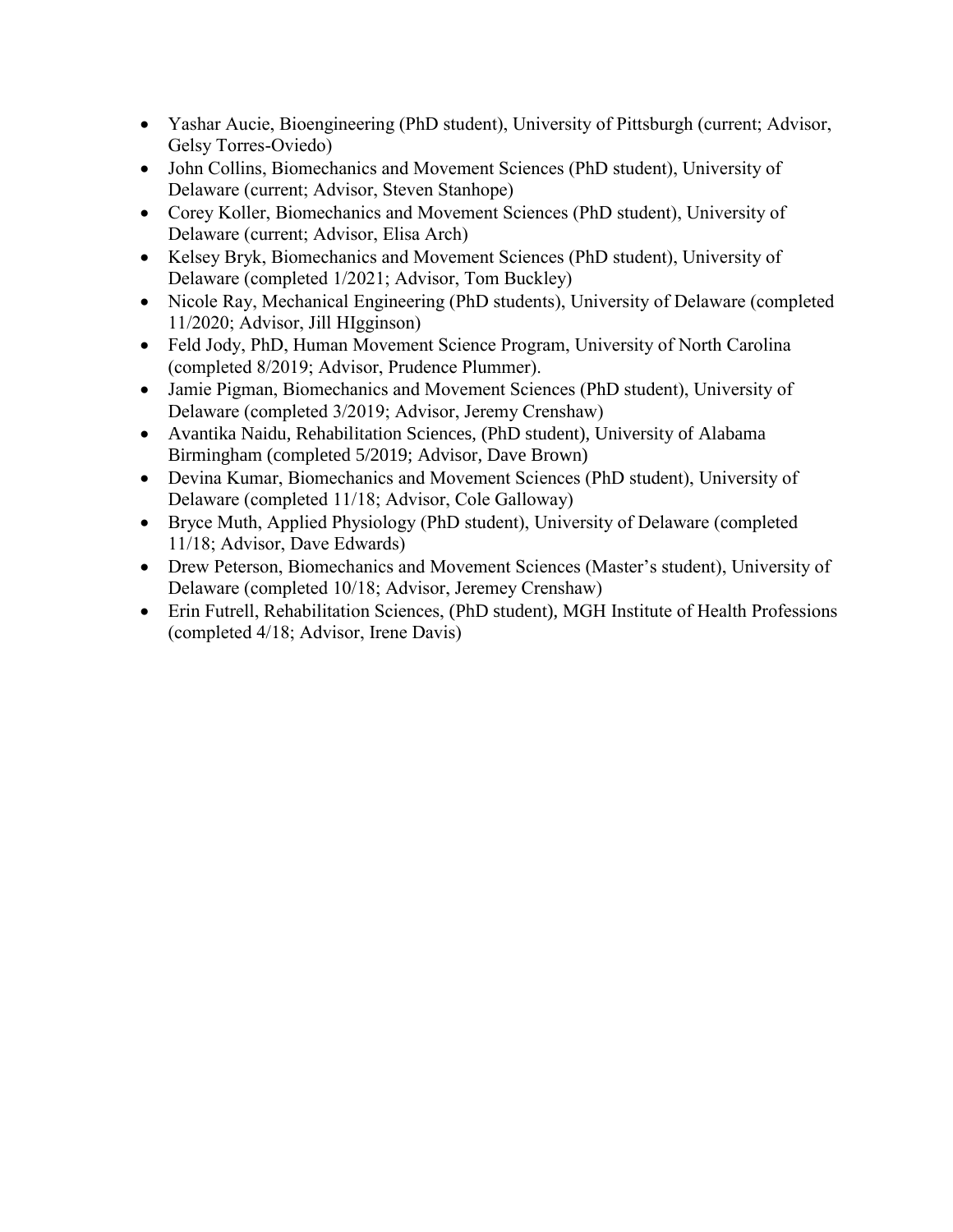- Peter Coyle, PhD**,** Biomechanics and Movement Sciences, University of Delaware (completed 4/17; Advisor, Greg Hicks)
- Elena Kokkoni, PhD, Biomechanics and Movement Sciences, University of Delaware (completed 12/16; Advisor, Cole Galloway)
- Nicole Zahradka, PhD, Biomechanics and Movement Sciences, University of Delaware (completed 8/16; Advisor, Sam Lee)
- Sumayah Abujaber, PhD, Biomechanics and Movement Sciences, University of Delaware (completed 12/14; Advisor, Joe Zeni)
- Shraddha Srivastava, PhD, Biomechanics and Movement Sciences, University of Delaware (completed 8/14; Advisor, Jill Higginson)
- Kathleen White, PhD, Biomechanics and Movement Sciences, University of Delaware (completed 9/14; Advisor, Lynn Snyder-Mackler)
- Clint Wutzke, PhD, Human Movement Science Program, University of North Carolina (completed 6/14; Advisor, Mike Lewek).
- John Ramsay, PhD, Biomechanics and Movement Sciences, University of Delaware (completed 8/14; Advisor, Jill Higginson & Tom Buchanan).
- Melynda Schreiber, MS, Biomechanics and Movement Sciences, University of Delaware (completed 8/13; Advisor, Cole Galloway)
- Amy Lenz, MS, Mechanical Engineering, University of Delaware (completed 5/12; Advisor, Jill Higginson)
- Brian Knarr, PhD, Biomechanics and Movement Sciences, University of Delaware (completed 3/12; Advisor, Jill Higginson).
- Geetanjali Gera, PhD, Biomechanics and Movement Sciences, University of Delaware (completed; Advisor, John Scholz)
- Margie Roos, PhD, Biomechanics and Movement Sciences, University of Delaware (completed 9/11; Advisor, Katherine Rudolph).
- Rebecca Fellin, PhD, Biomechanics and Movement Sciences, University of Delaware (Completed 8/11; Advisor, Irene Davis).
- Douglas Savin, PhD, Physical Rehabilitation Science, University of Maryland (completed 2/11; Advisor, Susanne Morton, Jill Whitall)
- Deepak Kumar, PhD, Biomechanics and Movement Sciences, University of Delaware (completed 8/10; Advisor, Katherine Rudolph).
- Trisha Kesar, PhD, Biomechanics and Movement Sciences, University of Delaware (completed 3/09; Advisor, Stuart Binder-Macleod).
- Ming Xiao, PhD, Mechanical Engineering, University of Delaware (completed 6/09; Advisor, Jill Higginson).
- Wei-Li Hsu, PhD, Biomechanics and Movement Sciences, University of Delaware (completed 3/08; Advisor, John Scholz).
- Sara Farquhar, PhD, Biomechanics and Movement Science, University of Delaware (completed 6/08: Advisor, Lynn Snyder-Mackler).
- Megan Wenner, PhD, Biomechanics and Movement Sciences, University of Delaware (completed 1/09; Advisor, Bill Farquhar).
- Michael Ward, MS, Health and Exercise Science, University of Delaware (completed 8/10; Advisor, Bill Farqhuar)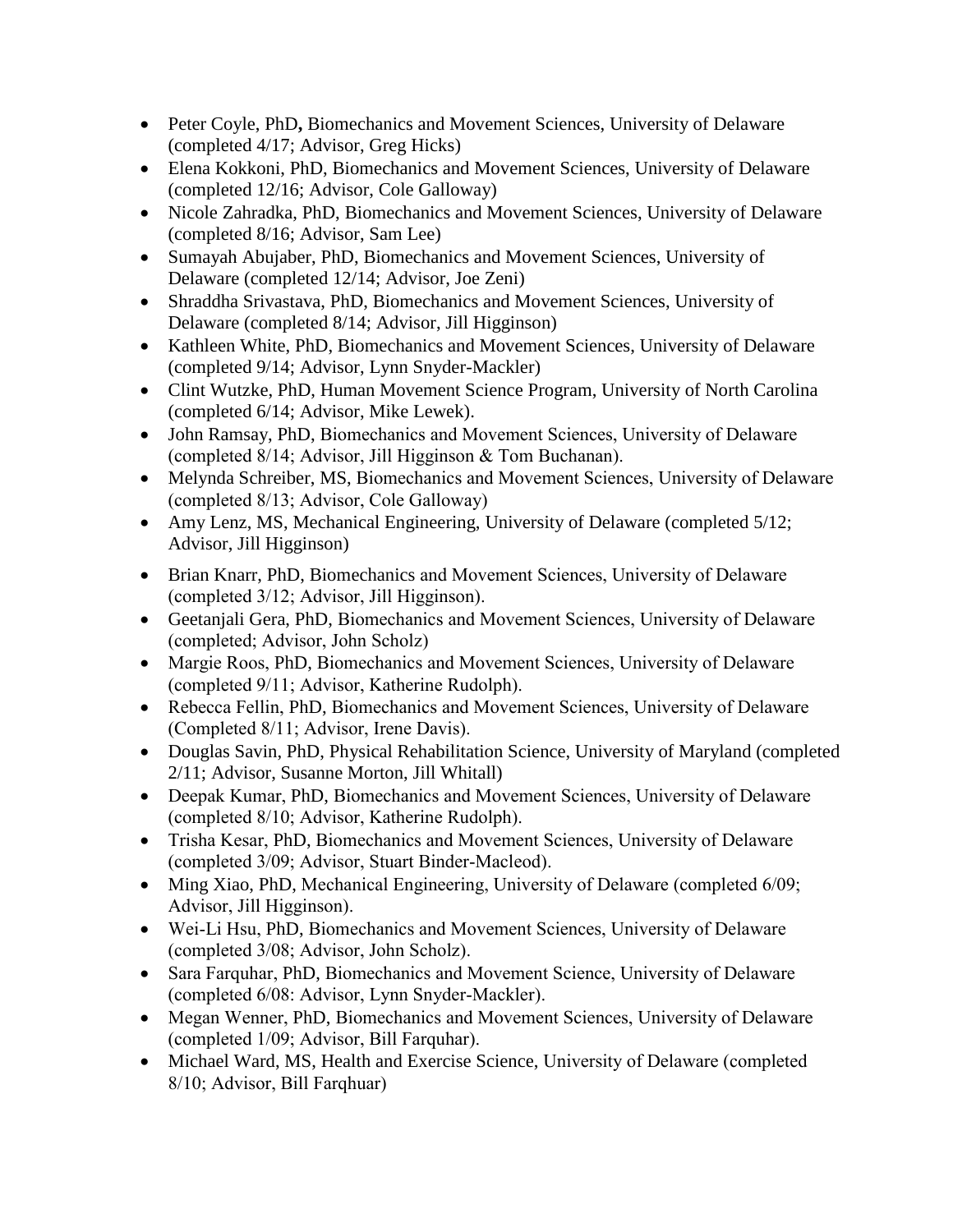- Ben Roewer, MS, Mechanical Engineering, University of Delaware (completed 2/10; Advisor, Jill Higginson)
- Geetanjali Gera, MS, Biomechanics and Movement Sciences, University of Delaware (completed 5/09; Advisor, John Scholz)
- Allsion Altman, MS, Biomechanics and Movement Sciences, University of Delaware (completed 4/09, Advisor, Irene Davis)
- Debbie George, MS, Mechanical Engineering, University of Delaware (completed 12/07; Advisor, Jill Higginson)
- Hui Min Li, MS, Biomechanics and Movement Sciences, University of Delaware (completed 11/06; Advisor, Cole Galloway)
- Andrew Davison, MS, Department of Mechanical Engineering, University of Delaware (completed 8/06; Advisor, Jian Sun).

UD Undergraduate Research Advisor:

Stacey Cifelli- Peter White Fellow (completed), Jennifer Breithupt – Peter White Fellow (completed), Jill McElligott – Peter White Fellow (completed), Dana McCoy – Peter White Fellow (completed), Shreya Jammula – Peter White Fellow (completed), Lucas Brady - INBRE Fellow(completed), Jennifer Byrnes –INBRE Fellow (completed), Menki Chen-–INBRE Fellow (completed), Justin Pepper-DRI Fellow (completed); Ania Lipat, UD REU fellow (completed), Emmeline Oltmans, Peter White Fellow (completed); Timothy Gouge, INBRE scholar (completed); Mykel Jenkins, INBRE scholar (completed), Joseph Ragan, INBRE scholar (completed)

Member UD Undergraduate Senior Thesis Committee: Jason Schoenfeld, completed.

Member UD Undergraduate Senior Thesis Committee: Chris Wagner, completed 12/06.

# **Honors and Awards**

- *Catherine Worthingham Fellow of the American Physical Therapy Association*, 2020
- *Mid-Career Excellence in Scholarship,* University of Delaware, May 2018
- College of Health Science's Researcher of the Year, University of Delaware, 2017
- *Golden Synapse Award,* honors the most outstanding article published each year, Journal of Neurologic Physical Therapy, 2016
- *Research Summit Award,* Delaware INBRE, 2015
- *Nominee*; *Eugene Michels New Investigator Award,* American Physical Therapy Association, 2008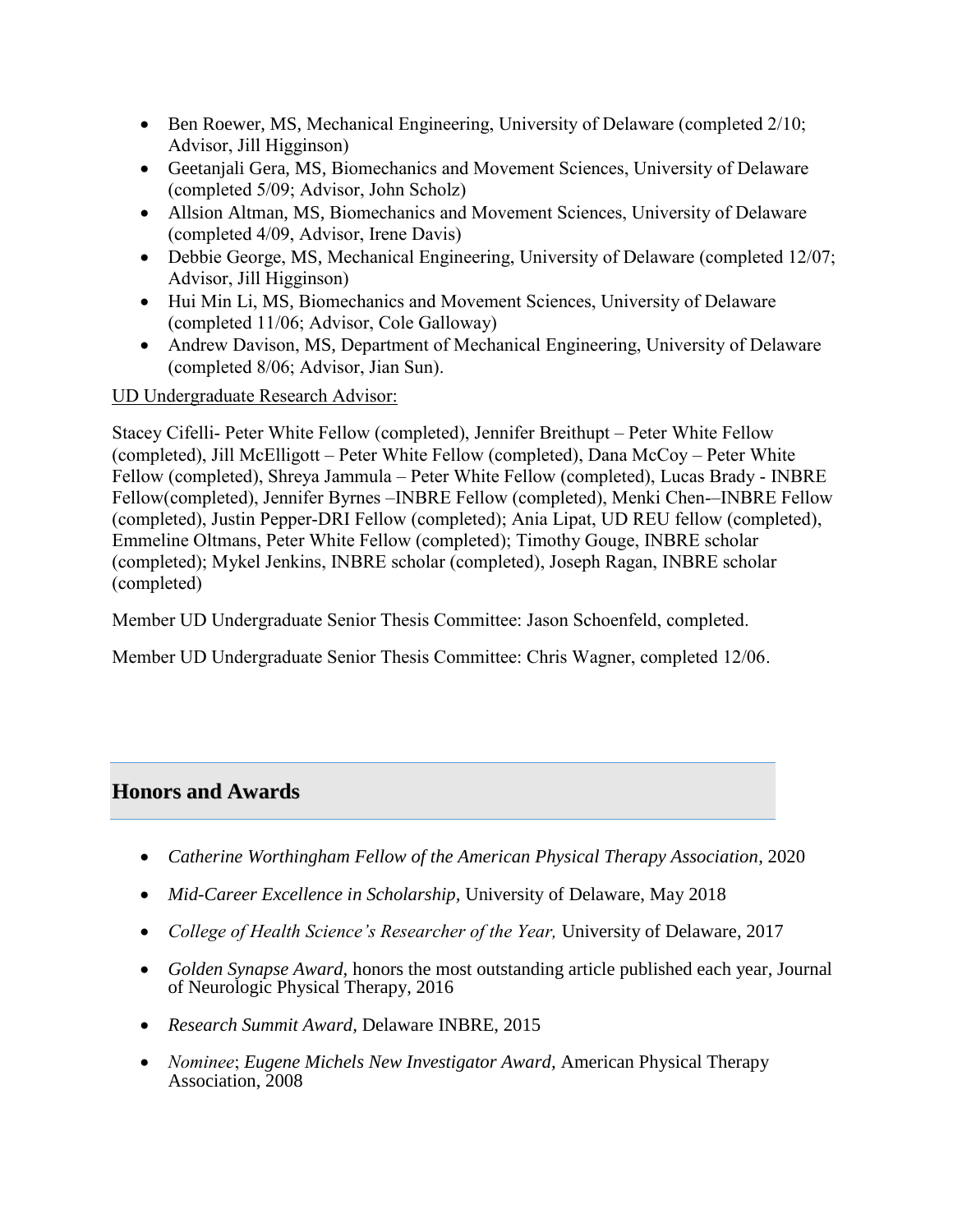- *Nominee; Margaret L Moore Award for Outstanding New Academic Faculty Member*, American Physical Therapy Association, 2007
- *Graduation Speaker*; University of Delaware Department of Physical Therapy, January, 2006
- *Recipient; University of Delaware Competitive Fellowship*, Academic year 2002-2003
- *Recipient; University of Delaware Competitive Fellowship*, Academic year 2001-2002
- *Recipient; Mary McMillan Doctoral Scholarship* 1999-2000 academic year

# **Professional Memberships/Certifications**

- Licensed Physical Therapist since 1993, current licensure in the state of Delaware #J1- 0001393, exp. 1/31/2021
- American Physical Therapy Association; May, 1993-present, Neurology, Research Sections.
- Society for Neuroscience: March 2004-present
- American Society of Neurorehabilitation: 2018-present.

# **Teaching**

#### **Fall 2006**

PHYT804 Neurophysiologic Evaluation and Treatment – 4 credits – 30 students Co-taught with John Scholz 18 hours of lecture and 27 hours of lab related to the evaluation and treatment of gait, balance and transfer disorders in persons with neurologic damage or disease

#### **Spring 2007**

PHYT 633 Applied Physiology II Taught 6 hours lecture/lab on Proprioceptive Neuromuscular Facilitation

#### **Fall 2007**

PHYT804 Neurophysiologic Evaluation and Treatment – 4 credits – 30 students Co-taught with John Scholz 24 hours of lecture and 24 hours of lab related to the evaluation and treatment of gait, balance and transfer disorders in persons with neurologic damage or disease

#### **Fall 2008**

PHYT804 Neurophysiologic Evaluation and Treatment – 4 credits – 32 students Co-taught with John Scholz

24 hours of lecture and 24 hours of lab related to the evaluation and treatment of gait, balance and transfer disorders in persons with neurologic damage or disease

#### **Spring 2009**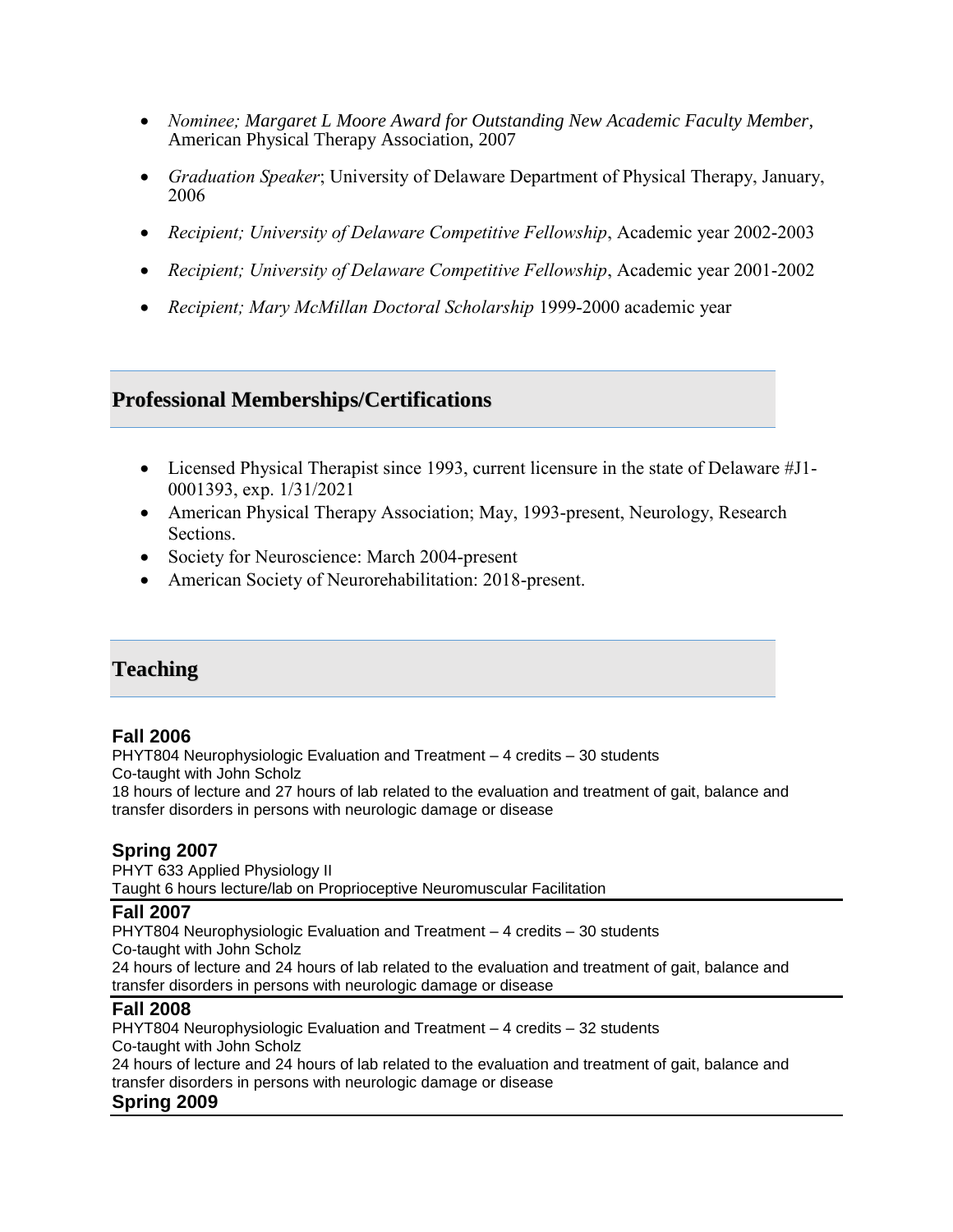PHYT 633 Applied Physiology II Taught 6 hours lecture/lab on Proprioceptive Neuromuscular Facilitation

#### **Fall 2009**

PHYT804 Neurophysiologic Evaluation and Treatment – 4 credits – 30 students Co-taught with John Scholz

24 hours of lecture and 24 hours of lab related to the evaluation and treatment of gait, balance and transfer disorders in persons with neurologic damage or disease

#### **Spring 2010**

PHYT 633 Applied Physiology II

Taught 6 hours lecture/lab on Proprioceptive Neuromuscular Facilitation

#### **Fall 2010**

PHYT804 Neurophysiologic Evaluation and Treatment – 4 credits – 32 students Co-taught with John Scholz

24 hours of lecture and 24 hours of lab related to the evaluation and treatment of gait, balance and transfer disorders in persons with neurologic damage or disease

#### **Spring 2011**

PHYT 633 Applied Physiology II Taught 6 hours lecture/lab on Proprioceptive Neuromuscular Facilitation

# **Fall 2011**

PHYT804 Neurophysiologic Evaluation and Treatment – 4 credits – 30 students Co-taught with John Scholz 24 hours of lecture and 24 hours of lab related to the evaluation and treatment of gait, balance and transfer disorders in persons with neurologic damage or disease

PHYT805 Rehabilitation – 4 credits – 30 students Course coordinator 3 hours/week lecture and administration

# **Spring 2012**

PHYT 633 Applied Physiology II Taught 3 hours lecture/lab on multi-joint, multi- plane therapeutic exercise

#### **Fall 2012**

PHYT804 Neurophysiologic Evaluation and Treatment – 4 credits – 32 students Co-taught with John Scholz 24 hours of lecture and 24 hours of lab related to the evaluation and treatment of gait, balance and transfer disorders in persons with neurologic damage or disease

PHYT805 Rehabilitation – 4 credits – 32 students Course coordinator 3 hours/week lecture and administration

# **Spring 2013**

PHYT 633 Applied Physiology II Taught 3 hours lecture/lab on multi-joint, multi- plane therapeutic exercise

# **Fall 2013**

PHYT804 Neurophysiologic Evaluation and Treatment – 4 credits – 32 students Co-taught with John Scholz 24 hours of lecture and 24 hours of lab related to the evaluation and treatment of gait, balance and transfer disorders in persons with neurologic damage or disease

PHYT624 Basic Evaluation Techniques 2 hours of lecture/lab on cognition and coordination

# **Fall 2014**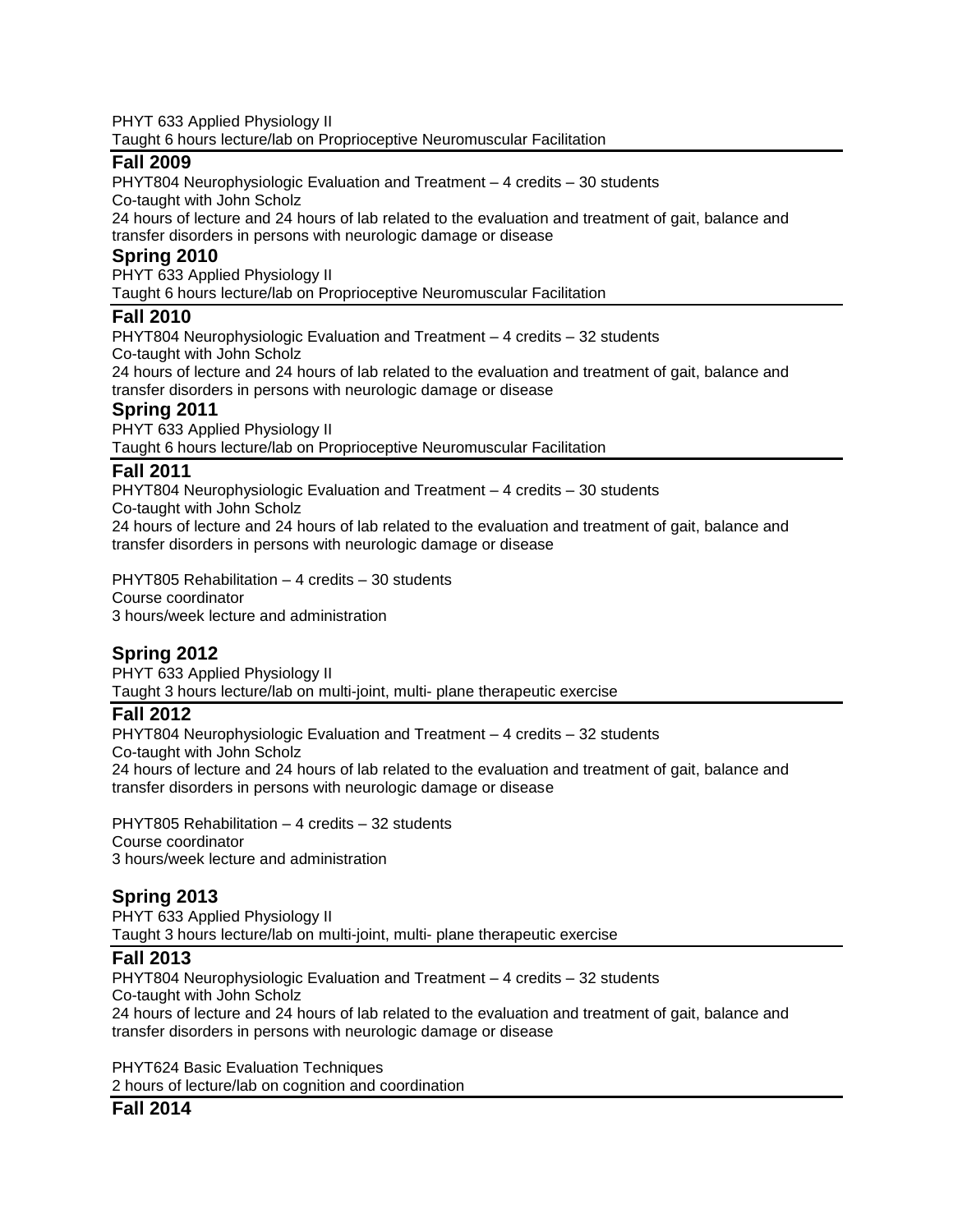PHYT804 Neurophysiologic Evaluation and Treatment – 4 credits – 32 students 24 hours of lecture and 24 hours of lab related to the evaluation and treatment of gait, balance and transfer disorders in persons with neurologic damage or disease

PHYT624 Basic Evaluation Techniques 2 hours of lecture/lab on cognition and coordination

# **Spring 2015**

MEDT 800, Preparing Research Proposals 1 hour lecture on preparing NIH grant proposals

#### **Fall 2015**

PHYT804 Neurophysiologic Evaluation and Treatment – 4 credits – 60 students 24 hours of lecture and 24 hours of lab related to the evaluation and treatment of gait, balance and transfer disorders in persons with neurologic damage or disease

PHYT803 — Medical Science III – Neurology Coordination of two 2-hour lectures with outside expert

# **Spring 2016**

MEDT 800, Preparing Research Proposals 1 hour lecture on preparing NIH grant proposals

#### **Fall 2016**

PHYT804 Neurophysiologic Evaluation and Treatment – 4 credits – 60 students 24 hours of lecture and 24 hours of lab related to the evaluation and treatment of gait, balance and transfer disorders in persons with neurologic damage or disease

PHYT803 Medical Science III – Neurology Coordination of two 2-hour lectures with outside expert

BMSC865 Seminar Lectured in 2 seminars

# **Spring 2017**

MEDT 800, Preparing Research Proposals 1 hour lecture on preparing NIH grant proposals

# **Fall 2017**

PHYT804 Neurophysiologic Evaluation and Treatment – 4 credits – 60 students 54 hours of lecture and 30 hours of lab related to the evaluation and treatment of gait, balance and transfer disorders in persons with neurologic damage or disease

# **Spring 2018**

PHYT623 — Clinical Neuroscience 3 hour lecture on principles of neuroplasticity and motor learning

#### **Fall 2018**

PHYT804 Neurophysiologic Evaluation and Treatment – 4 credits – 60 students 54 hours of lecture and 30 hours of lab related to the evaluation and treatment of gait, balance and transfer disorders in persons with neurologic damage or disease

PHYT624 Basic Evaluation Techniques Co-taught two 3 hour lecture/labs on evaluation of balance

# **Fall 2019**

PHYT804 Neurophysiologic Evaluation and Treatment